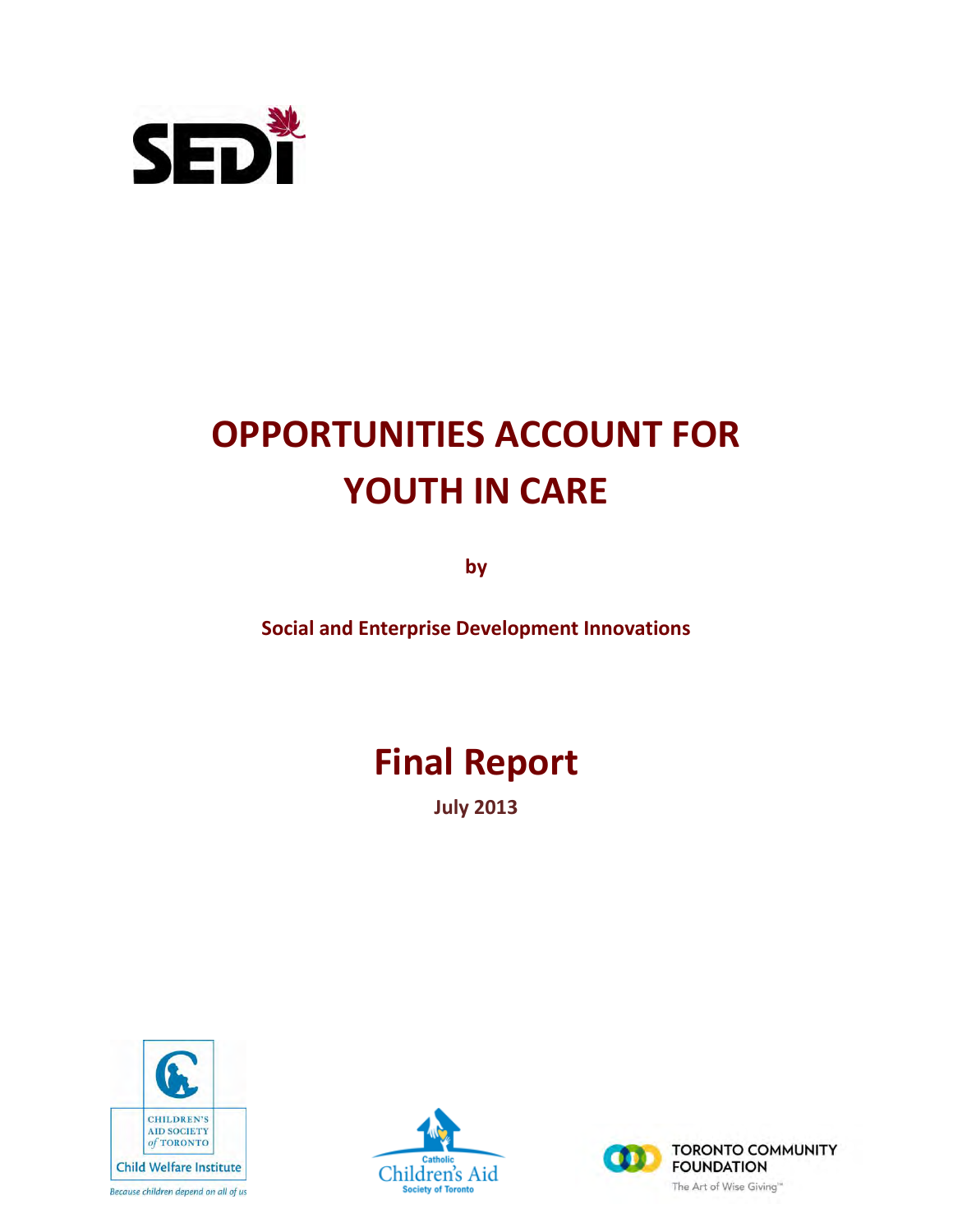# 1. Table of Contents

| 1. |                                                                                       |  |
|----|---------------------------------------------------------------------------------------|--|
| 2. |                                                                                       |  |
| 3. |                                                                                       |  |
| 4. |                                                                                       |  |
| 5. |                                                                                       |  |
| 6. |                                                                                       |  |
|    |                                                                                       |  |
|    |                                                                                       |  |
|    |                                                                                       |  |
|    |                                                                                       |  |
|    |                                                                                       |  |
|    |                                                                                       |  |
|    |                                                                                       |  |
|    |                                                                                       |  |
|    |                                                                                       |  |
|    |                                                                                       |  |
|    | Appendix I: Pre and Post-Test Data on Youths' Perceptions of Financial Behaviours  45 |  |
|    |                                                                                       |  |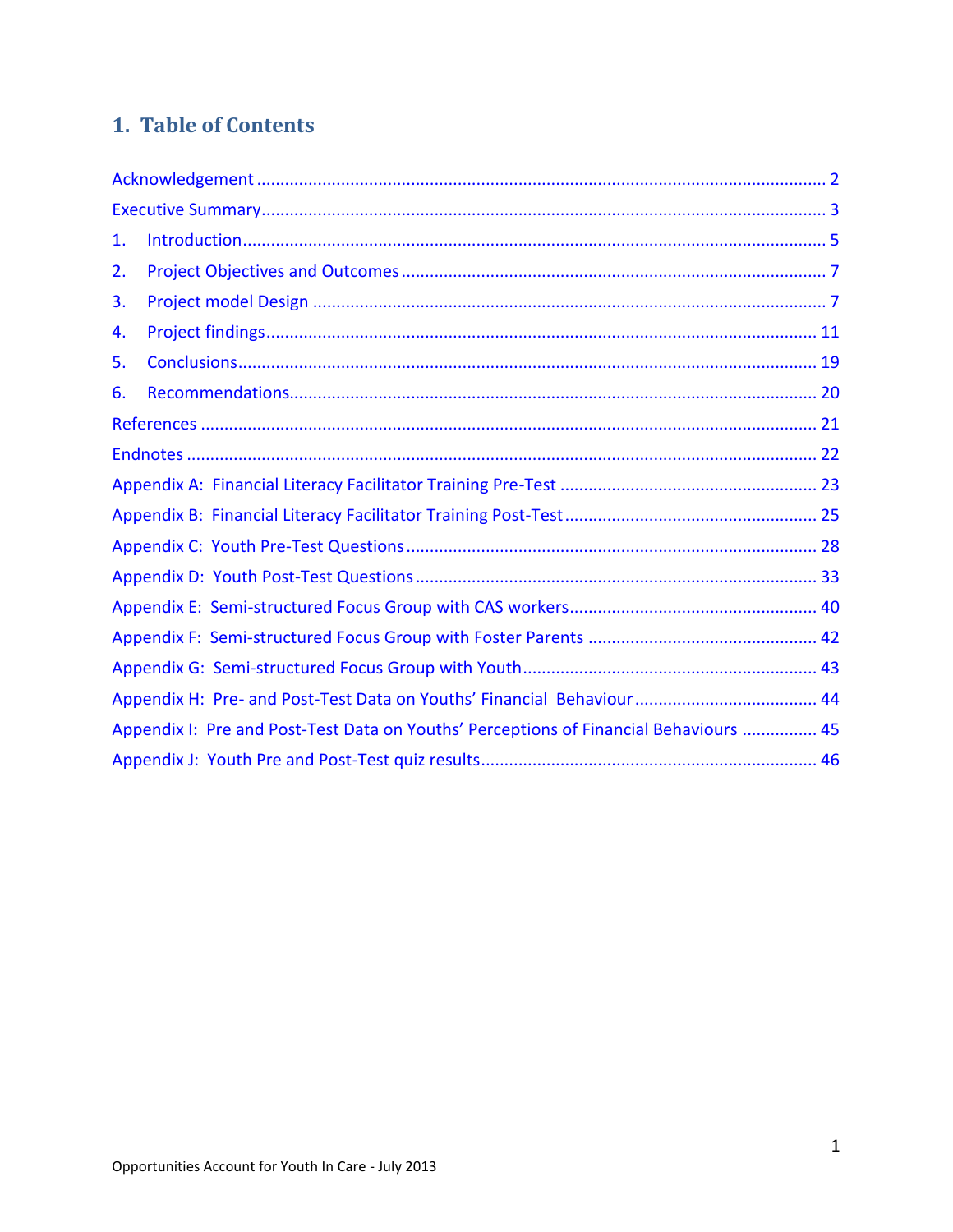# <span id="page-2-0"></span>**ACKNOWLEDGEMENT**

The **Opportunities Account for Youth in Care (OAYC)** pilot project is the result of a collaboration of a dedicated group of individuals and organizations working towards equipping youth in care with the financial literacy knowledge, skills and behaviour required for them to thrive as successful adults.

### **SEDI would like to thank the following:**

- The management and staff at **Children's Aid Society of Toronto** and **(CAST) Toronto Catholic Children's Aid Society (CCAS)** for their enthusiasm, time and support in this project, and especially:
	- Peter Clarke  $\bullet$  .
	- Bernie Finnigan  $\bullet$
	- Farrell Haynes
	- Sheryl Lamkey
	- Angela Lawson
	- Janet Ward  $\bullet$
- Dr. Deborah Goodman and Sarah Serbinski at the **Child Welfare Institute (CWI),** a branch of CAST, for their evaluation of this project. Their expertise in this area provided us with rich learning about the project model and participant outcomes.
- **Toronto Community Foundation**, whose generous financial support provided the funds necessary to conduct this pilot project.
- **The TD Bank Group**, for assisting participating youth with account opening.

### **The Project Team:**

*Courtney Fitton, SEDI, Program Coordinator Barb Gosse, SEDI, Director, Asset-building Initiatives Karolina Perraud, SEDI, Program Coordinator* 

# *Saving itself is an art. Being rewarded for my savings made the process a lot less difficult. -OAYC project participant*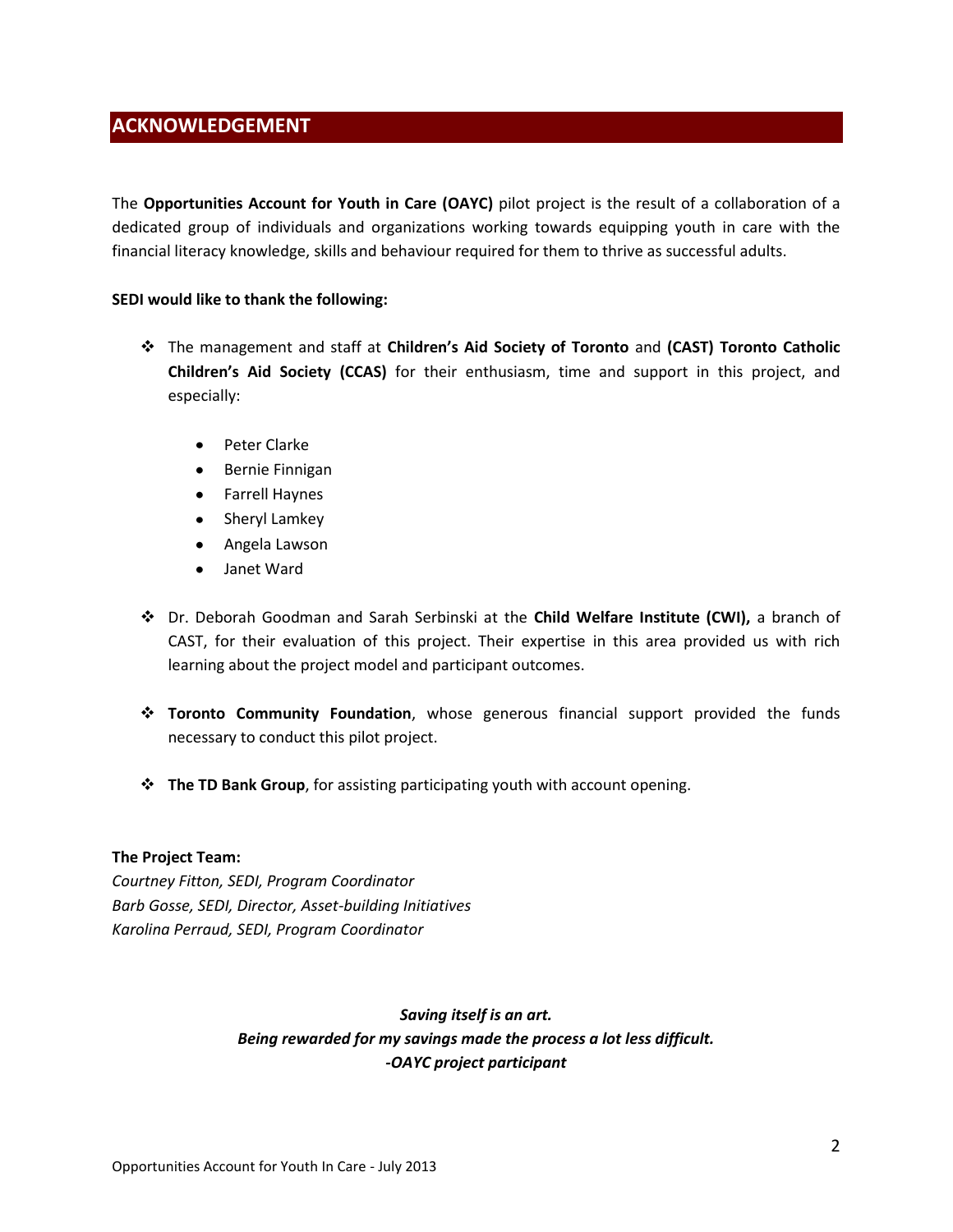# <span id="page-3-0"></span>**EXECUTIVE SUMMARY**

### **PROJECT OVERVIEW**

**In 2011, SEDI was awarded the** *Vital Ideas Award* **from the Toronto Community Foundation to test a program model for providing financial literacy and incentivized savings to youth in care in Toronto.** 

### **The objectives of the program were to:**

- Test whether teaching youth in care about money management, and providing incentivized savings, would improve their financial knowledge, skills and behaviour.
- Identify an effective model for teaching financial literacy to youth in care.

**The Opportunities Account for Youth in Care (OAYC) project was designed to provide up to 300 youth in care with financial literacy education by building the capacity of the workers at the Children's Aid Society of Toronto (CAST) and Toronto Catholic Children's Aid Society (CCAS) to facilitate discussions with their youth on financial management.** 

**As well, a matched savings program was piloted with 20 youth in care.** In addition to the financial literacy discussions, these youth would receive \$3 in matching funds for every dollar they saved, on the condition that they save at least \$10 a month over a six month period, up to a maximum of \$400. Participating youth were required to use their matching savings for the following savings goals: postsecondary education, rent, and/or supports to learning and employment (such as text books and uniforms). SEDI worked with the TD Bank Group to support the youth to successfully open savings accounts.

### **PROJECT BACKGROUND**

**Youth in care in Ontario are expected to demonstrate a certain competency in financial literacy and to develop an appropriate plan for the use of their savings before accessing their Ontario Child Benefit Equivalent (OCBE) Savings Program money, and leaving care at the age of 18.** While this is an important objective, Children's Aid Societies have been given little support to help youth develop their financial literacy knowledge, skills and behaviour to meet the requirements set out in the OCBE Savings Program. The *Opportunities Account for Youth in Care* program was developed to test one approach to filling this critical gap.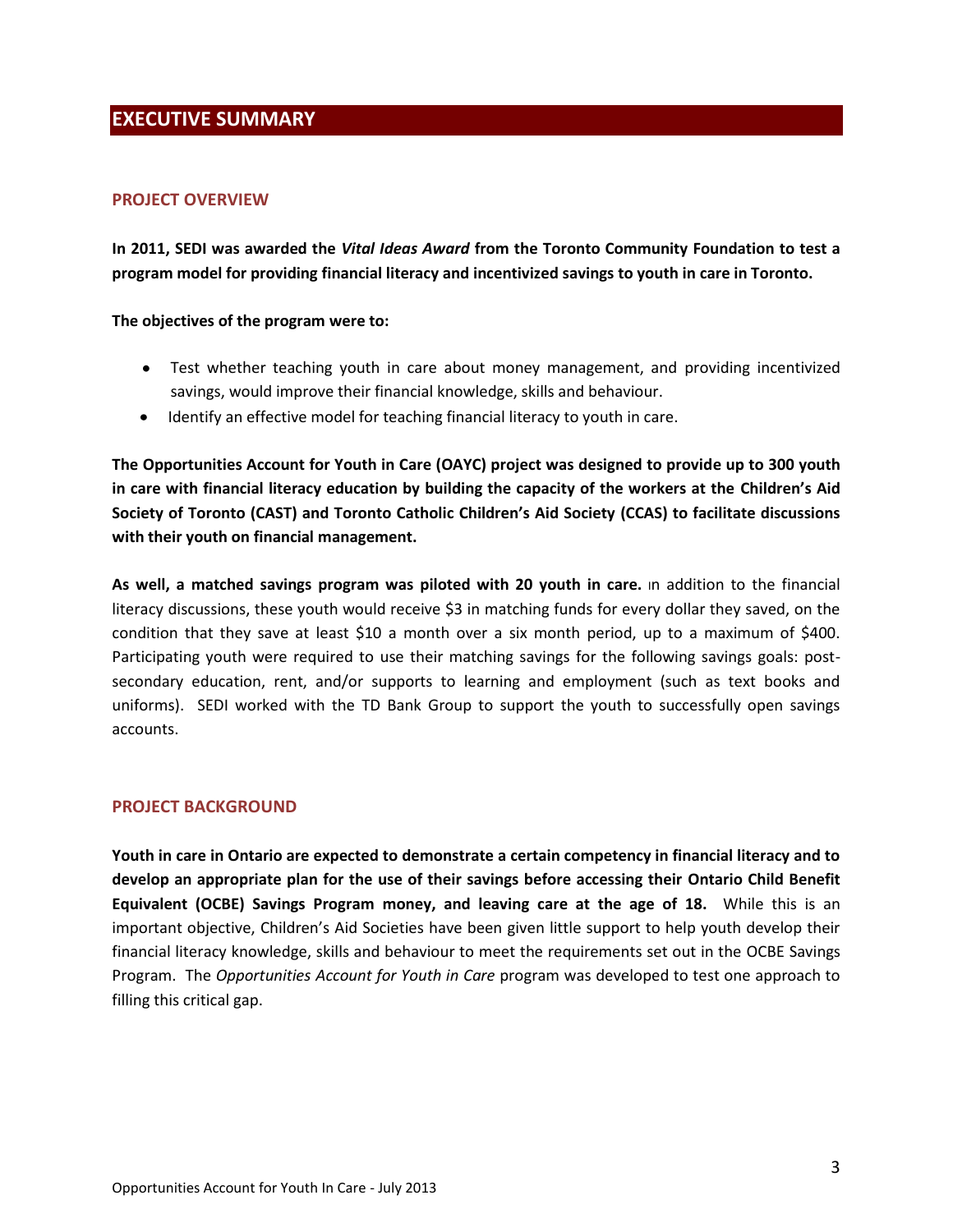### **PROJECT IMPACT**

**Evaluation results show that youth who participated in financial literacy discussions demonstrated improved money-related knowledge and skills development and that the youth involved in the matched savings project increased their savings and productive assets.** 

**While all those involved in the project reported that it was a positive and supportive experience, participating youth suggested a number of changes to the program** to better adapt it to their needs:

- Increase the allowable saving period
- Expand the number of eligible savings goals
- Begin financial literacy education at a younger age.

**CAS workers also indicated that they lacked sufficient time in their schedules to hold regular financial literacy discussions with youth. They also had differing views on the merits of distributing OCBE funds to youth** leaving care and how these should be spent by the youth. Finally, the closer the youth-worker relationship, the more likely the worker engaged in the financial literacy discussions and provided support to their youth throughout the project.

**Together, these factors suggest that alternative delivery approaches for the financial education component of the program should be explored that complement the efforts of CAS workers, rather than adding to their existing responsibilities.** 

### **RECOMMENDATIONS**

Moving forward, **SEDI recommends the following for future financial literacy programming for youth in care at CAST and CCAS:** 

- **1. Develop a new model to deliver financial literacy that:** 
	- is simple and effective so that all youth in care can receive financial literacy information;
	- does not add to the work that CAS workers already do, but makes that work easier;
	- provides opportunities for foster parents and volunteers to be involved in youth training when desired; and
	- provides a way to track financial literacy milestones met by youth that are aligned with the requirements of the OCBE administration.
- **2. Future matched savings programs should incorporate participant suggestions with respect to age of participants, savings timelines, and eligible savings goals.**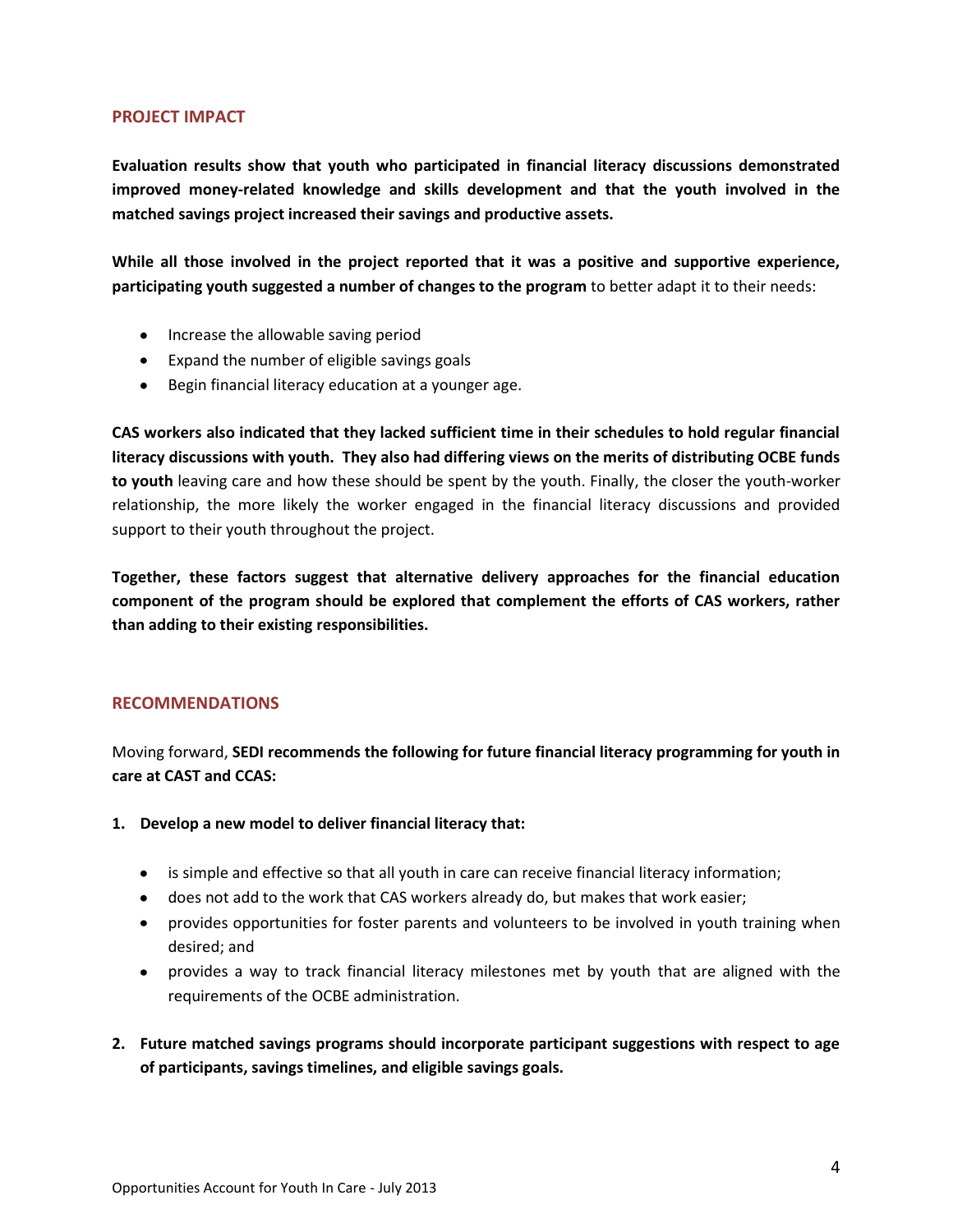# <span id="page-5-0"></span>**1. INTRODUCTION**

**Youth in care face larger challenges than most young people in making the transition from childhood to independence and adulthood.** Besides the normal challenges youth face due to their age and relative inexperience in life, many youth in care have experienced abuse and neglect, suffered tragedy and loss,<sup>i</sup> and lack the guidance and supportive network that a family or trusted community can provide.

**These youth bear the scars of physical and emotional trauma,** yet are expected to function independently, usually with little social or financial support, once they reach the age of  $18.$ "

**It is not surprising therefore, that youth in care generally do not fare as well as other young people in their transition to independence.** In addition to other poor outcomes, youth in care are more likely than their peers who are not in care to leave school before completing high-school, be unemployed, be dependent on social assistance, and experience homelessness.<sup>iii</sup>

**Youth have become active in advocating for themselves for supports and services that will help them to better prepare for their transition to independence.** Through youth led councils, hearings, and other feedback mechanisms, youth in care have made their case for more supports so that they can avoid the outcomes described above.<sup>iv</sup>

**In a recent survey of youth leaving care conducted by the Ontario Association of Children's Aid Societies, youth reported that emotional, educational and financial supports are the top areas with which they need help.<sup>v</sup>**

**The two fastestgrowing groups in the homeless population are youth and seniors.**

**43% of homeless youth have previous child welfare involvement**

**Youth in care have a high school graduation rate of 44% compared to 81% for their peers** 

**One way to strengthen the financial supports available to youth in care is to provide them with financial literacy education and opportunities to save and build assets that can help smooth their transition to independence.** Financial literacy is defined by the Task Force on Financial Literacy as "having the knowledge, skills and confidence to make responsible financial decisions."vi In the past several years, the federal and Ontario governments have publicly acknowledged the benefits of financial literacy.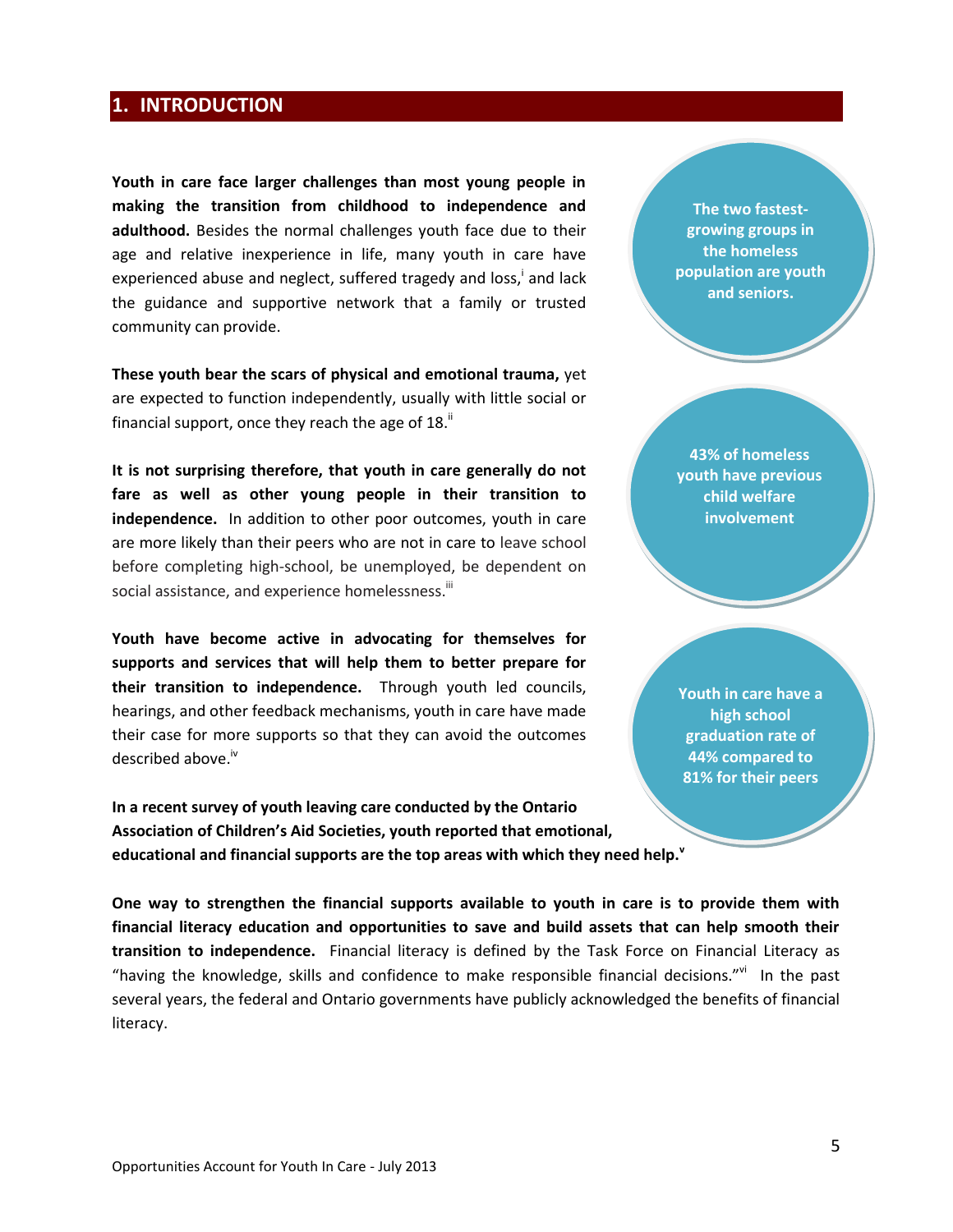**In Ontario, the government has introduced financial literacy for youth in care as a complement to the Ontario Child Benefit Equivalent (OCBE).** The OCBE is funding provided to all children and youth in care, ages 0-17, to enable them to access recreational, educational, cultural, and social opportunities that support their achievement of higher educational outcomes, a higher degree of resiliency, social skills and relationship development, and a smoother transition to adulthood.

**In addition to accessing the OCBE funding for recreation, educational, cultural, and social opportunities, youth in care, ages 15-17,** also participate in a program to save OCBE funds. The purpose of the savings program is to assist older youth in care to transition successfully to independent living. The program provides youth with savings and increased financial skills to help prepare them for independent living.<sup>vii</sup>

**Each CAS is accountable to establish a process to support eligible youth to acquire financial skills,** open a personal bank account, secure stable housing and develop an appropriate plan for the use of the savings.<sup>viii</sup>

**Through its own research, Social and Enterprise Development Innovations (SEDI) identified a strong need for financial literacy and saving supports to improve outcomes for youth transitioning from care to independent living.ix** Such supports can not only help youth improve their money management knowledge, skills and behaviours, but can also help them to build their savings, making them more confident in the present and giving them greater hope for the future.

**Research evidence has shown that savings and assets help to connect people psychologically with a viable and hopeful future, provide a foundation for productive risk-taking, enhance the welfare of their offspring, and reduce poverty.<sup>x</sup>** Armed with this evidence and the generous financial support of the Toronto Community Foundation, SEDI, in partnership with the Children's Aid Society of Toronto (CAST) and the Catholic Children's Aid Society (CCAS) designed a one year pilot project to provide financial literacy education and matched savings to youth in care.

**The Opportunities Account for Youth in Care (OAYC) project was designed to provide up to 300 youth in care with financial literacy education by building the capacity of the workers at the CAST and CCAS to facilitate discussions with their youth on financial management. In addition, a matched savings program was piloted with 20 youth in care.** Funds for the matched savings portion of the project were raised privately by SEDI. The model was intended to not only support the youth involved in this project, but to provide support for future youth in care through the capacity building of CAS workers in the area of financial literacy.

**This report outlines the OAYC project objectives and model, including the evaluation, the findings and conclusions from the project, and our recommendations for future work.** We hope that this report will help to identify the necessary components of a system of financial literacy and asset building supports for youth in care.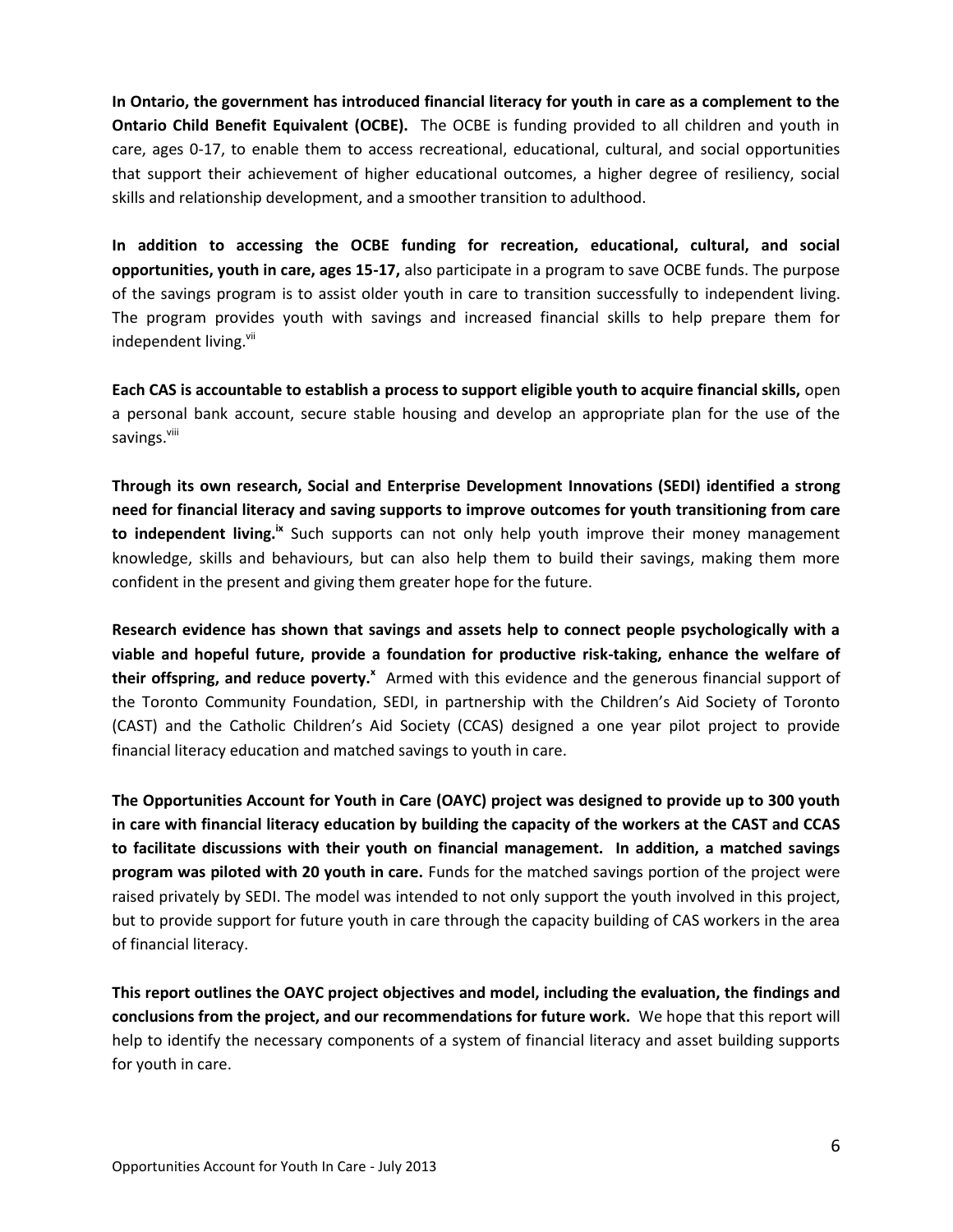# <span id="page-7-0"></span>**2. PROJECT OBJECTIVES AND OUTCOMES**

### **2.1 PROJECT OBJECTIVES**

- To test whether teaching youth in care about money management and providing incentivized savings improves their financial knowledge, skills and behaviour.
- To identify an effective model for teaching financial literacy to youth in care.

### **2.2 PROJECT OUTCOMES**

- 20 CAS workers will have the capacity to deliver financial literacy to the youth in their care.
- Up to 300 youth in care, aged 16-19, will be better equipped to manage their finances, make good financial decisions and form relationships with mainstream financial institutions.
- 20 youth will develop regular savings behaviour.
- 20 youth will increase their savings and productive assets.
- CAS workers will have a curriculum, supports and a workbook, tailored to youth in care, to assist them in facilitating financial literacy sessions (in a group or one-on-one setting).

# <span id="page-7-1"></span>**3. PROJECT MODEL DESIGN**

### **3.1 PROJECT MODEL OVERVIEW**

### **The project comprised three core activities delivered in two stages:**

- 1. Financial literacy education
- 2. Matched savings provision
- 3. Evaluation.

The first stage of the project involved building the capacity of 20 CAST and CCAS workers to provide group or one-on-one financial literacy sessions to 15-20 youth in their care. In total, up to 300 youth in care were expected to be reached through the project. Financial literacy facilitation training workshops were provided to help the CAS workers to attain the information, skills and confidence required to hold financial literacy sessions with their youth.

In the second stage of the project, 20 youth were selected to participate in an incentivized savings program, where they had the opportunity to build on the financial literacy knowledge they had gained and to save money for a specific goal. Youth were counselled by their workers and SEDI staff to open savings accounts, set savings goals and save each month for items that would help prepare them for independent living once CAS support ended.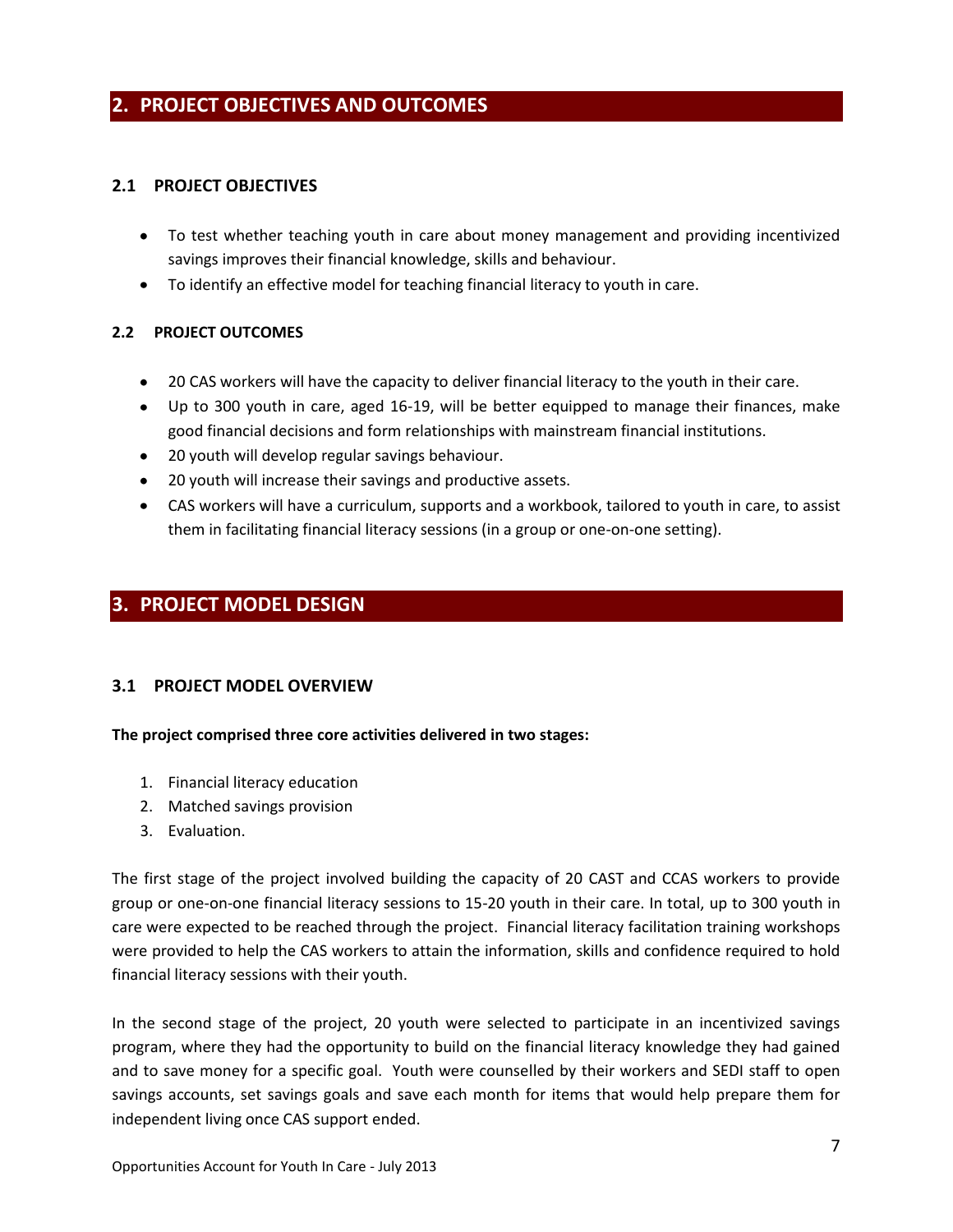### **3.2 FINANCIAL LITERACY TRAINING**

The financial literacy facilitator training workshops were modelled after the workshops developed by the Canadian Centre for Financial Literacy (CCFL), a division of SEDI. CCFL workshops occur over a one to two-day period and aim to develop the knowledge and facilitation capacity of frontline workers to deliver basic financial literacy to their clients. The workshops are interactive and based on adulteducation principles.

To prepare for the financial literacy facilitator training workshops, SEDI conducted a review of literature and programs in youth financial management and hosted a working group with youth financial literacy facilitators at the Pape Adolescent Resource Centre (PARC)<sup>xi</sup> in order to update and refine the CCFL curriculum to meet youth needs. The curriculum was adapted to reflect the language and activities that would better resonate with youth, provide options for tailoring the sessions for one-on-one meetings, and include a module called "*Living on Your Own*", which focused on independent living.

The OAYC project targeted youth between the ages of 16-19 who were nearing their transition to independence and, therefore, the financial literacy facilitator training workshops were offered to the CAS workers who met with these youth.

Financial literacy facilitator training workshops were held in the fall of 2011. Once trained, the CAS workers were expected to have discussions/sessions with their youth related to the modules covered during their facilitator training. There were no formal requirements as to the frequency or structure of these sessions.

Early learning revealed that the targeted workers would not reach the number of youth originally expected and, therefore, the financial literacy facilitator training workshops were offered to foster parents as well. Workshops for the foster parents were held in January 2012.

### **3.3 MATCHED SAVINGS**

The matched savings activities were modelled after SEDI's Independent Living Account Program, wherein shelter residents enrol in an incentivized savings program that enables them to gain financial literacy knowledge and skills, open a bank account, and save for first and last month's rent. Once participants have completed the project requirements and found housing, they use their personal savings, along with the matched funds, to move to independent living.

20 youth in care (13 with CAST and 7 with CCAS) were selected by the CAS workers to take part in the matched savings activities. Each team of workers selected one youth from the group that they worked with. These youth were between the ages of 18-21, were receiving Extended Care and Maintenance (ECM) supports and transitioning to independence, $x^{i}$  and were either in school full-time or employed.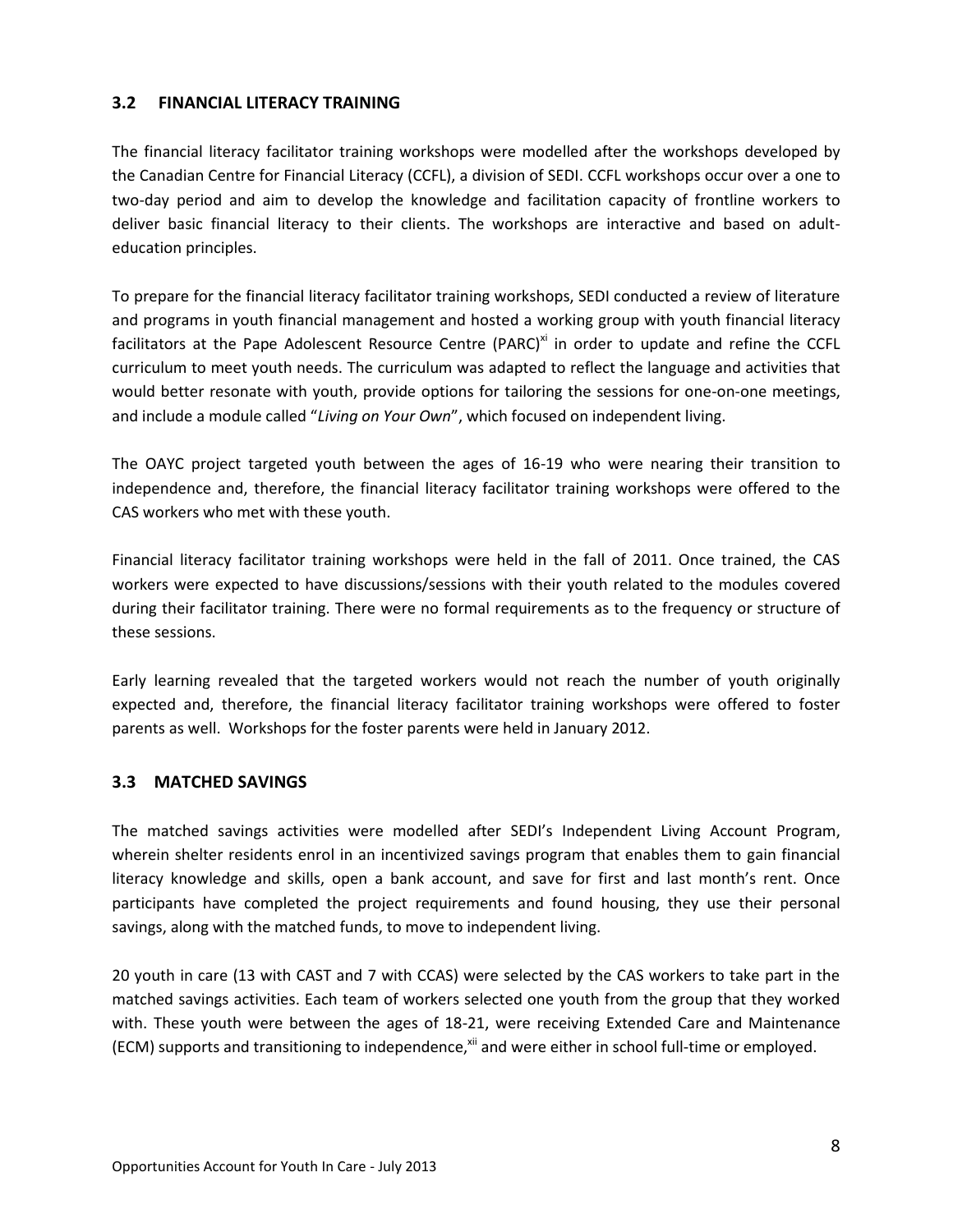A savings period of six months was established from November 2011 to April, 2012. At the outset of the savings period, youth were assisted to open savings accounts with TD Bank Group, an institutional supporter of the project. Branch Managers at select TD Bank branches were informed of the project and, in turn, instructed their staff on how to support the youth.

Youth were required to save a minimum of \$10 each month for six months, up to a total of \$400 over the course of the project. The maximum amount that would be matched per month was \$100 to prevent participants from depositing a lump sum of money into the savings account all at once.

The \$400 (or the amount of savings each youth reached) was matched at a rate of 3:1, allowing youth to access up to \$1,200 in matched savings. Youth were required to submit their monthly bank statements to their workers for entry into SEDI's Management Information System (MIS) as evidence of their monthly savings.

### **Youth could save for the following items:**

- Rent
- Education
- Employment and/or education supports.

# **Youth could access their matched savings once they had:**

- Completed financial literacy training with their worker
- Saved at least \$10 each month for six months.

Once a youth had met the project requirements, their worker submitted a request for their matched savings to SEDI, which then released the matched funds directly to a third party linked to the savings goal, such as the educational institution or landlord.

# **3.4 EVALUATION**

A mixed method research design was used to obtain evidence about the satisfaction with the program and its effectiveness at different stages. SEDI wanted to test whether youth and CAS workers found the interventions helpful, and to measure the impact of the interventions on participating youths' savings habits and their ability to manage their money. Opportunities for feedback were provided so that project participants could suggest improvements to the program design and delivery.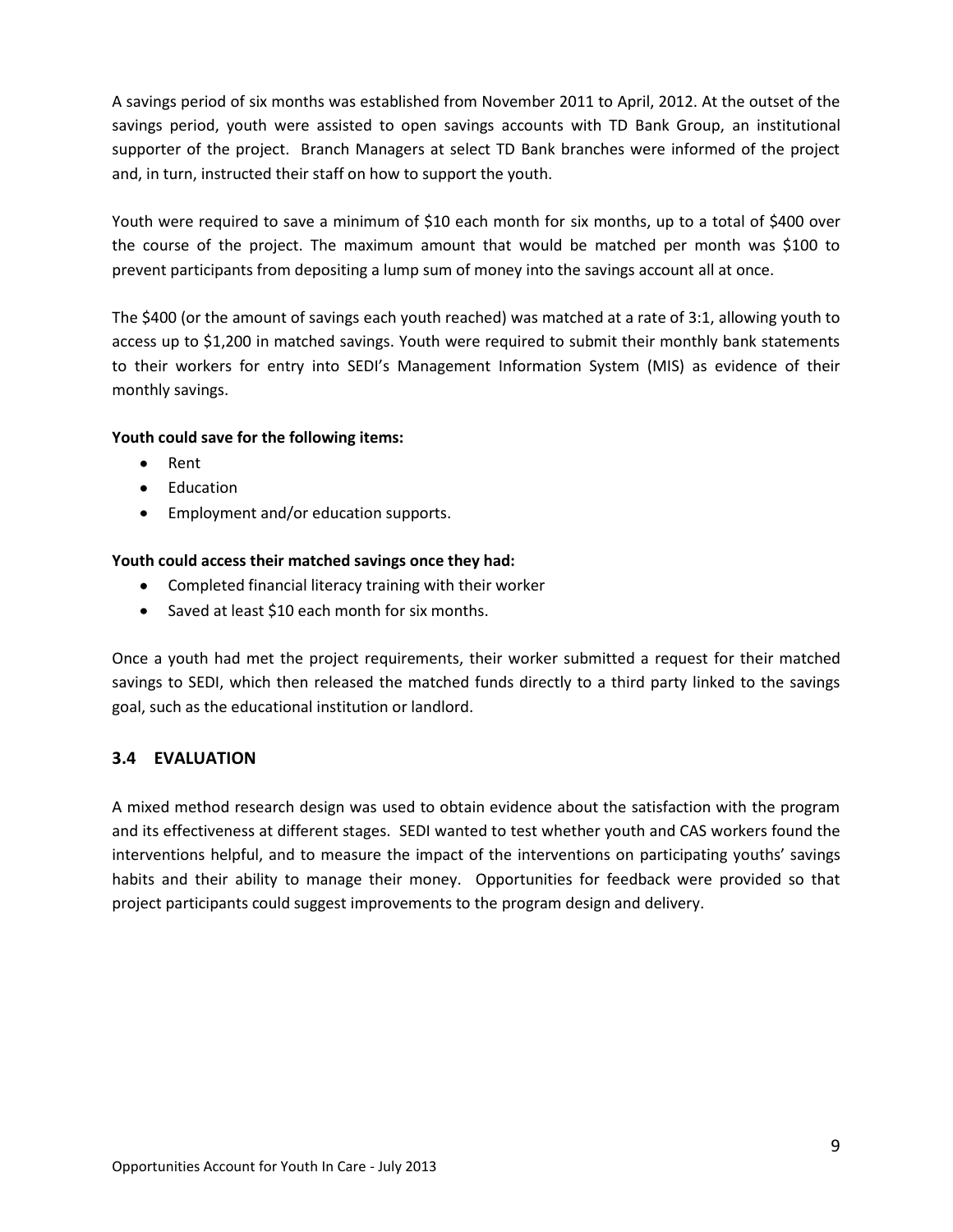### **3.4.1 PRE- AND POST-TESTS**

Pre- and post-tests were conducted using a self-report survey tool to gather participant and CAS worker feedback on the program design and how well the project met its outcomes.

Pre- and post-tests were conducted in conjunction with the financial literacy facilitator training workshops and the financial literacy sessions with youth (those who received only financial literacy training and those who also enrolled in the matched savings compound).

### *Facilitator pre- and post-tests*

All CAS workers and foster parents were asked to complete a facilitator profile (pre-test) and a satisfaction survey and post-training assessment (post-test) at the financial literacy facilitator training workshop. The purpose was to capture what they hoped to learn and how well they felt the training had helped them to provide financial literacy education to participating youth. (See Appendix A and B respectively for the facilitator pre- and post-test questions.)

### *Youth pre- and post-tests*

All youth involved in the project were asked to complete a pre- and post-test at the beginning and end of their financial literacy sessions to capture what they hoped to learn from the sessions and any changes to their skills, knowledge and behaviour as a result of the sessions. Youth were also encouraged to indicate what they liked and did not like about the sessions.

A separate post-test was administered to the youth in the matched savings stream to obtain feedback on activities specific to the matched savings component. (See Appendix C and D respectively for the youth pre- and post-test questions.)

### **3.4.2 FOCUS GROUPS**

### *Facilitator focus groups*

CAS workers and foster parents were invited to participate in focus group sessions with SEDI staff to explore their experiences with the financial literacy facilitator training workshops, to discuss how they felt about facilitating financial literacy sessions with participating youth, and to reflect on the process of participating in the matched savings account (some workers only). CAS workers and foster parents were also asked for their recommendations with respect to educating youth about financial literacy.

Separate focus groups were conducted for foster parents, for workers of youth in the matched savings project, and workers involved only in facilitating financial literacy. (See Appendix E and F respectively for the CAS worker and foster parent focus group questions.)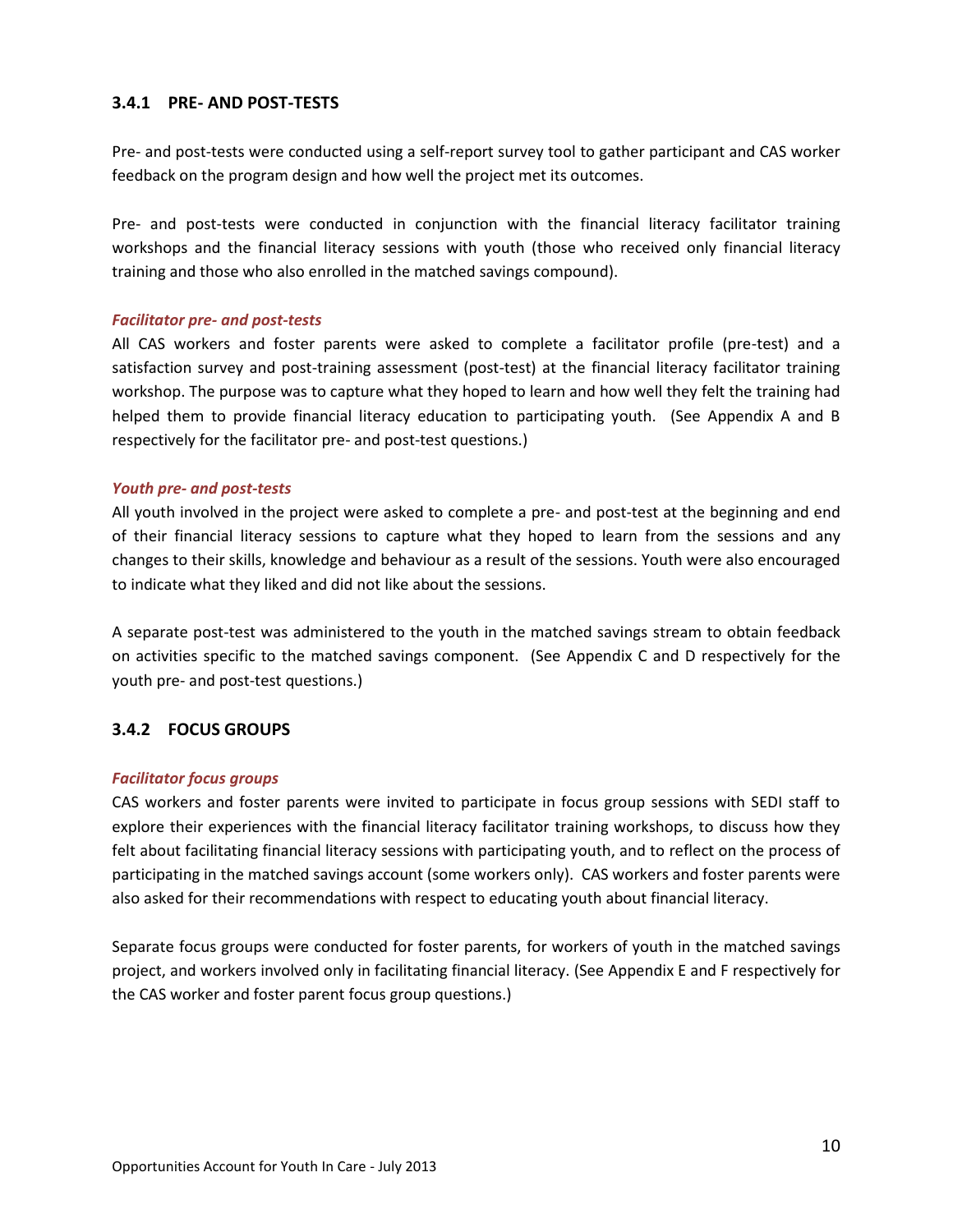### *Youth focus groups*

Youth who participated in the matched savings project, and those who participated in the financial literacy sessions without the matched savings, were invited to participate in focus group sessions led by the Child Welfare Institute (CWI). Some follow-up focus group sessions were conducted by SEDI for the youth who could not attend the sessions held by the CWI.

A small group of youth involved in the matched savings component participated in focus group interviews to share their experience in the project, and to provide suggestions on how to improve the model.

None of the youth who participated in the financial literacy training alone responded to our request for a focus group interview. Similarly, none of these youth responded to an alternate request to complete an online survey. (See Appendix G for the youth focus group questions.)

### **3.4.3 INTERVIEWS**

Interviews were conducted with CAST and CCAS Special Projects staff, supervisors, and management to learn more about the general operations of the CAS and to obtain their views on the program, its outcomes, and suggested improvements for future iterations of the model.

### **3.4.4 SAVINGS DATA**

Savings of the youth participating in the matched savings component were tracked in SEDI's Management Information system (MIS). The system tracked monthly deposits and withdrawals, matched savings earned and used, as well as the number of savings months for each participant.

# <span id="page-11-0"></span>**4. PROJECT FINDINGS**

The findings have been grouped by what they reveal about the project impact and project model. The findings include all of the information gathered through self-report surveys, focus group feedback, savings data and interviews.

# **4.1 LIMITATIONS**

The small sample size of completed surveys precludes the use of advanced statistical analysis and limits generalization of the results to other CAS youth, workers and foster parents. In addition, the CAS workers selected youth for participation in the matched savings activities based on their relationship with the youth and their likelihood to succeed in the project; as a result, the savings findings cannot be generalized across other CAST and CCAS youth.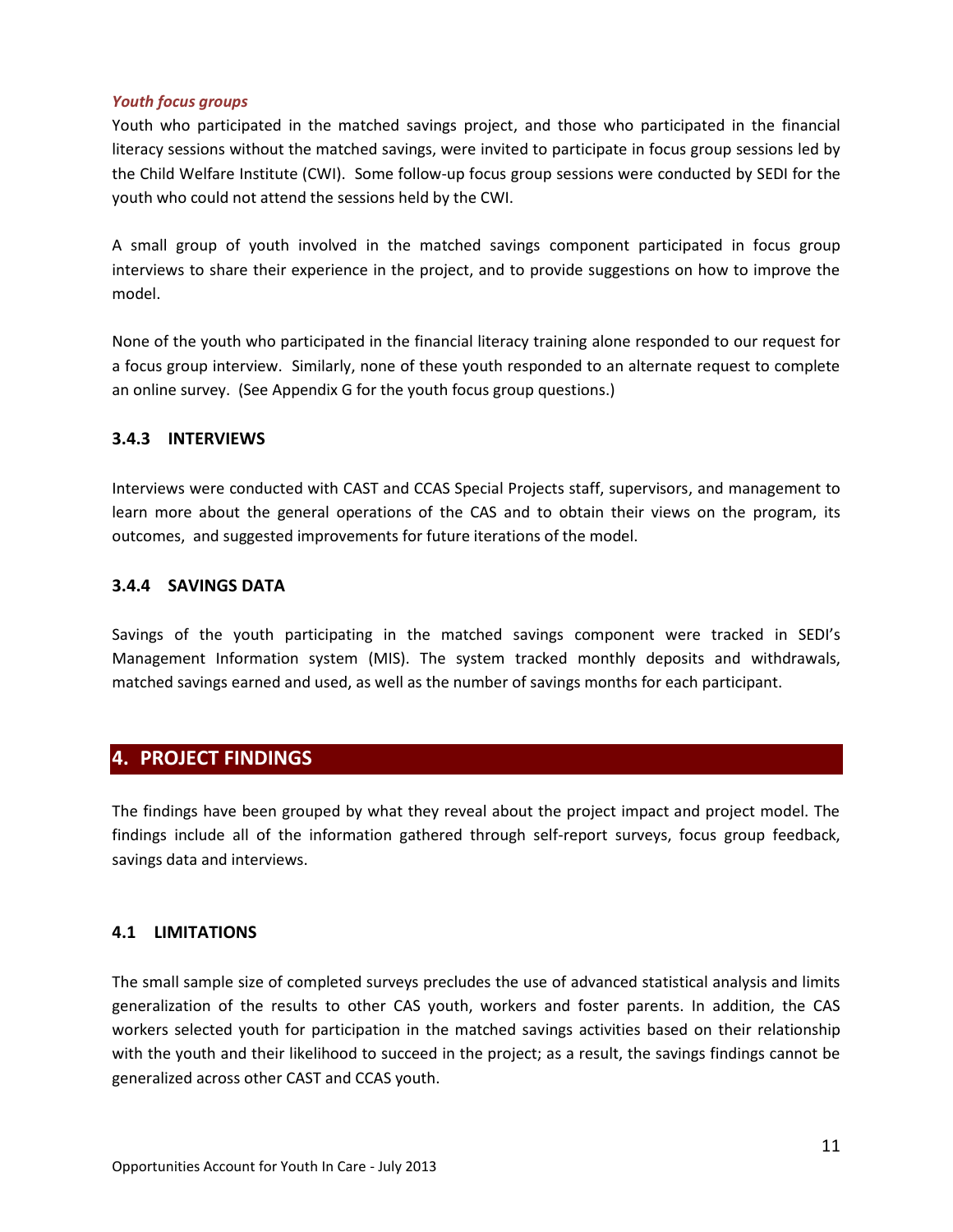### **4.2 IMPACT**

# **A. According to the pre- and post-test results, youth reported and demonstrated improved moneyrelated knowledge and skills development.**

**Pre-tests were completed by 14 youth, while post-tests were completed by nine of the youth involved in the matched savings project.** Four pre-tests and no post-tests were collected from the youth who received the financial literacy sessions alone.

When asked about their personal financial situation in the self-reported pre- and post-tests, **youth demonstrated improved knowledge between the pre- and post-test period in several areas.** The areas where youth demonstrated the most change included the **increased use of a budget to manage personal finances** (44% at the pre-test period and 89% at the post test period), **tax filing** (11% at the pre-test period and 89% at the post-test period), and the **use of a mainstream financial institution to cash cheques** (44% at the pre-test period and 89% at the post-test period).

**There were also areas where youth reported no change between the pre- and post-test period**. 78% of youth reported that they pay bills on time at both the pre- and post-test period. While this number is quite high, it was interesting to note that it did not increase between the pre- and post-test period. (For the full list of responses, see Appendix H.)

Youth were asked about their attitudes toward their personal finances through a series of questions starting with the phrase, "I think it's important for me to..." Their responses were scored on a four-point Like scale. **The youth predominately** *strongly agreed* **or** *agreed* **with all of the statements about practicing good financial behaviour that were listed.** 

**Youth indicated five positive financial behaviours that were** *less* **important to them after the financial literacy training:** saving and setting a goal for saving, checking a credit report, and taking action to build or improve a credit score. It is unclear as to whether the youth misunderstood the question or whether these behaviours were truly less important to them following the training. (For the full list of responses, see Appendix I.)

**Lastly, youth scores on a final ten-question financial literacy quiz improved between the pre and posttest period by over 20%:** 70% at pre-test to 93% at post-test. (For the full quiz results, see Appendix J.)

# **B. The matched savings component helped youth to develop regular savings behaviour and increase their productive assets.**

Of the 20 youth originally enrolled in the incentivized savings component, **one dropped out and three did not submit banking information.** For these three, we do not know what, if any, savings were accumulated.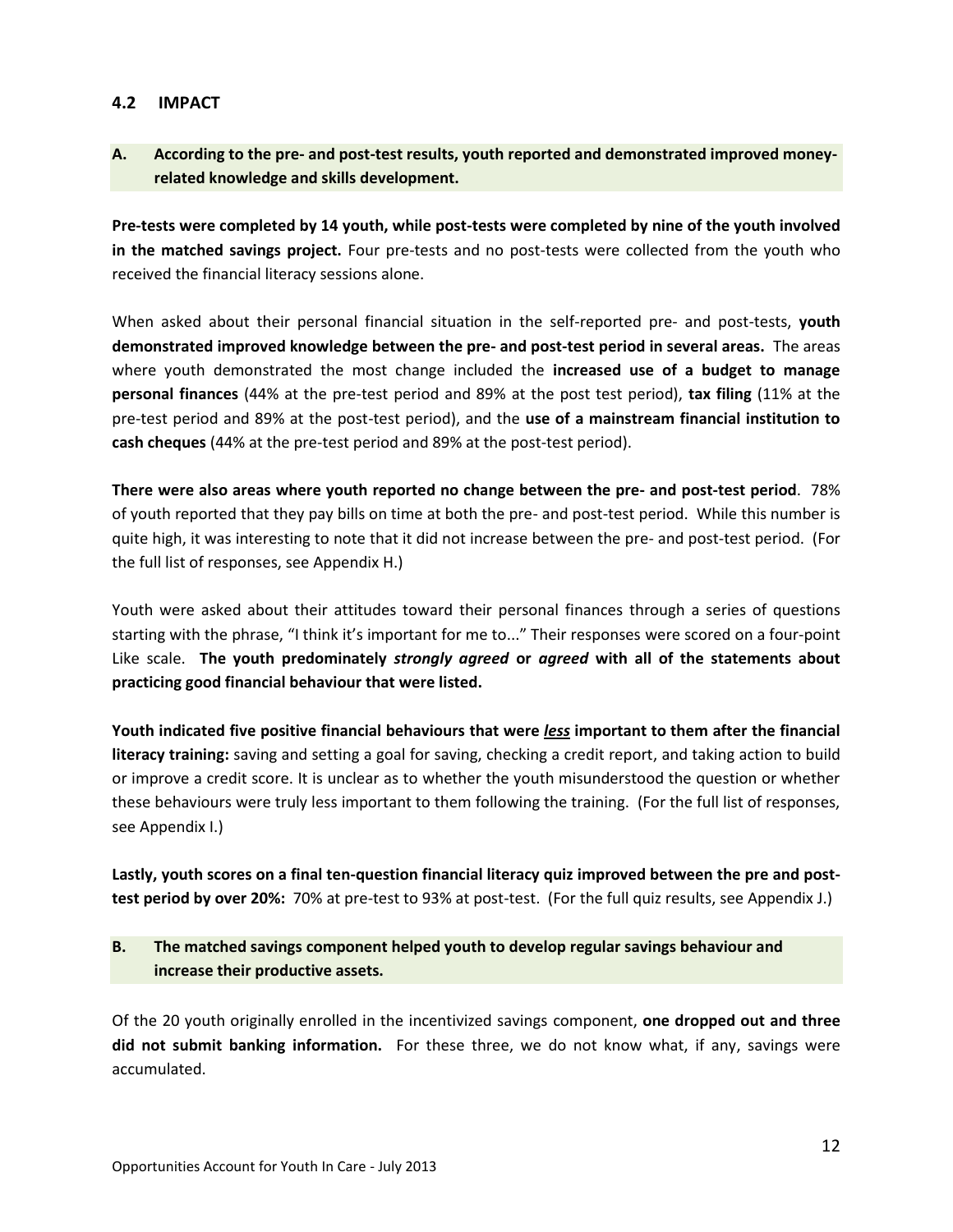For the 16 youth who remained active, **the average number of savings months was 5.75.** This is slightly less than the required six months for the project.

**The average savings per month was \$104** and the **average savings per youth over the course of the project was \$766.** There were several youth who were able to save well beyond the \$400 maximum of this project.

**Total personal savings accumulated by the youth over the course of the project reached \$12,251.** However, as match-eligible savings were capped at \$100 per month, up to a total of \$400, total **matched savings reached \$5,318 with the accompanying matching dollars reaching \$15,956.**

**Of the 20 youth originally enrolled in the incentivized savings component, 11 accumulated six months of savings and accessed their matched savings.** In addition to those 11, two more reached the six savings months and their matched savings are on hold until they are ready to access the funds for an eligible purchase.

**Three other youth accumulated some savings but were unable to complete the project requirements and access the matched savings, in part,** because they spent down the savings they had built up midway through the project.

Of the 13 youth who did, or will be, accessing their matched savings, **three used their savings for postsecondary education, eight used the funds for rent, one youth used their savings for rent and employment supports, and one youth used her savings for supports to learning.** 

# **C. The financial literacy training helped prepare CAS workers and foster parents to deliver financial literacy education to participating youth.**

**Most of the CAS workers (92%) indicated that they were ready to deliver financial literacy training after being trained themselves.** The reasons provided consisted predominantly of having the necessary materials, tools and information to teach youth in care about money management. One worker commented: "*The package of materials is excellent, well put together, so it should be easy to implement."*

**The remaining CAS workers (8%) indicated that they were not ready to deliver the training.** The main reason given was uncertainty about how to structure the workshops for the youth.

**While the CAS workers reported that they learned a lot about financial literacy from the pilot project, they questioned whether they would be able to successfully teach the youth what they learned.** For example, one worker stated: "*I feel like I got more out of it than my youth ever will.*"

**All of the foster parents interviewed indicated that they learned something new about financial literacy while involved in the project and felt comfortable discussing financial literacy issues with the youth in their care.** For the most part, the foster parents indicated that they are involved in teaching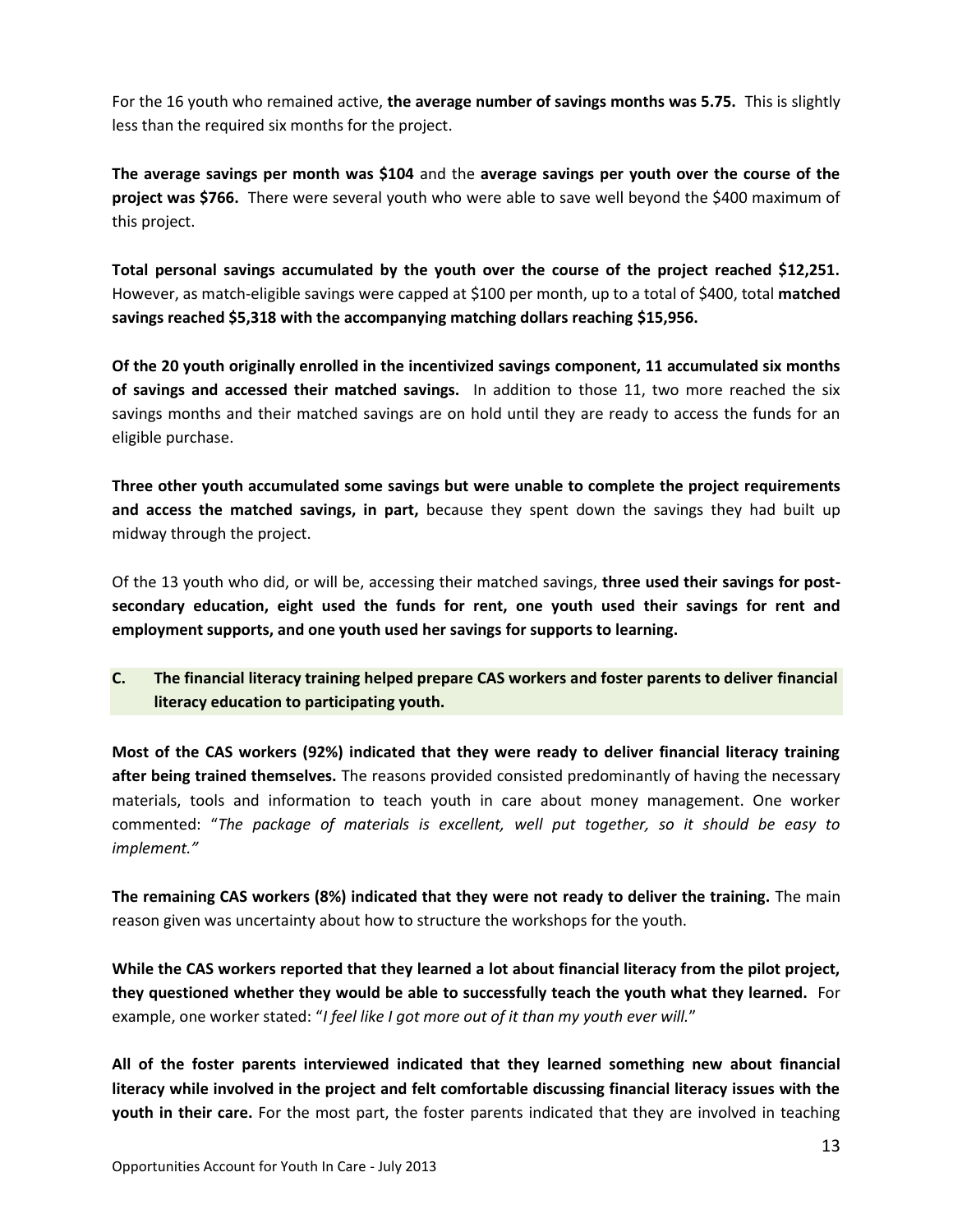and/or discussing finances and financial decisions with the youth. They also indicated that the resources provided were helpful for getting youth ready for independent living, financial planning, and postsecondary education grants.

# **D. The number of CAS workers trained in the project exceeded the required number, but the number of youth who received financial literacy could not be determined.**

**In total, 56 CAS workers were trained** to deliver financial literacy sessions to the youth in their care in October and November, 2011. In addition to this, 19 foster parents were trained in January and February 2012 in an attempt to provide more youth with access to financial literacy.

**The number of CAS workers trained was more than double the initial target, as SEDI learned that each worker would likely reach only 3-5 youth in the appropriate age range,** rather than the 15-20 originally anticipated.

**While youth who participated in the matched savings component were required to complete financial literacy training, it was not possible to determine how many other youth received this training.** While focus groups with CAS workers indicate that many youth were reached through the training, SEDI had no direct contact with these youth and relied on the workers to deliver the training and report back on their connection with this group of youth.

### **E. The majority of those involved in the project enjoyed the experience.**

**The youth involved in the project indicated that the training was useful and the matched savings provided a benefit.** They also liked the support provided through the project.

**All of the youth indicated they would definitely recommend the program to others.** 

**Specifically, they appreciated the practical support of having someone with whom they could discuss their financial issues in order to make the right choices.** They felt that the process taught them how to save for larger projects and budget for daily activities, "*It made you want to put money into your savings.*" However, while most thought that it was "*not necessarily hard to save,*" youth who did not have previous experience saving often experienced a challenge with the process.

# **As a result of the project, the youth reported that the lessons they learned will be remembered.**

**Youth who participated in the matched savings component shared that the process of opening a bank account was a positive experience.** Half of the youth in the project already had accounts with a bank and were familiar with their processes. The other half felt that the bank was helpful, knowledgeable, and transparent when they went in for help to open an account.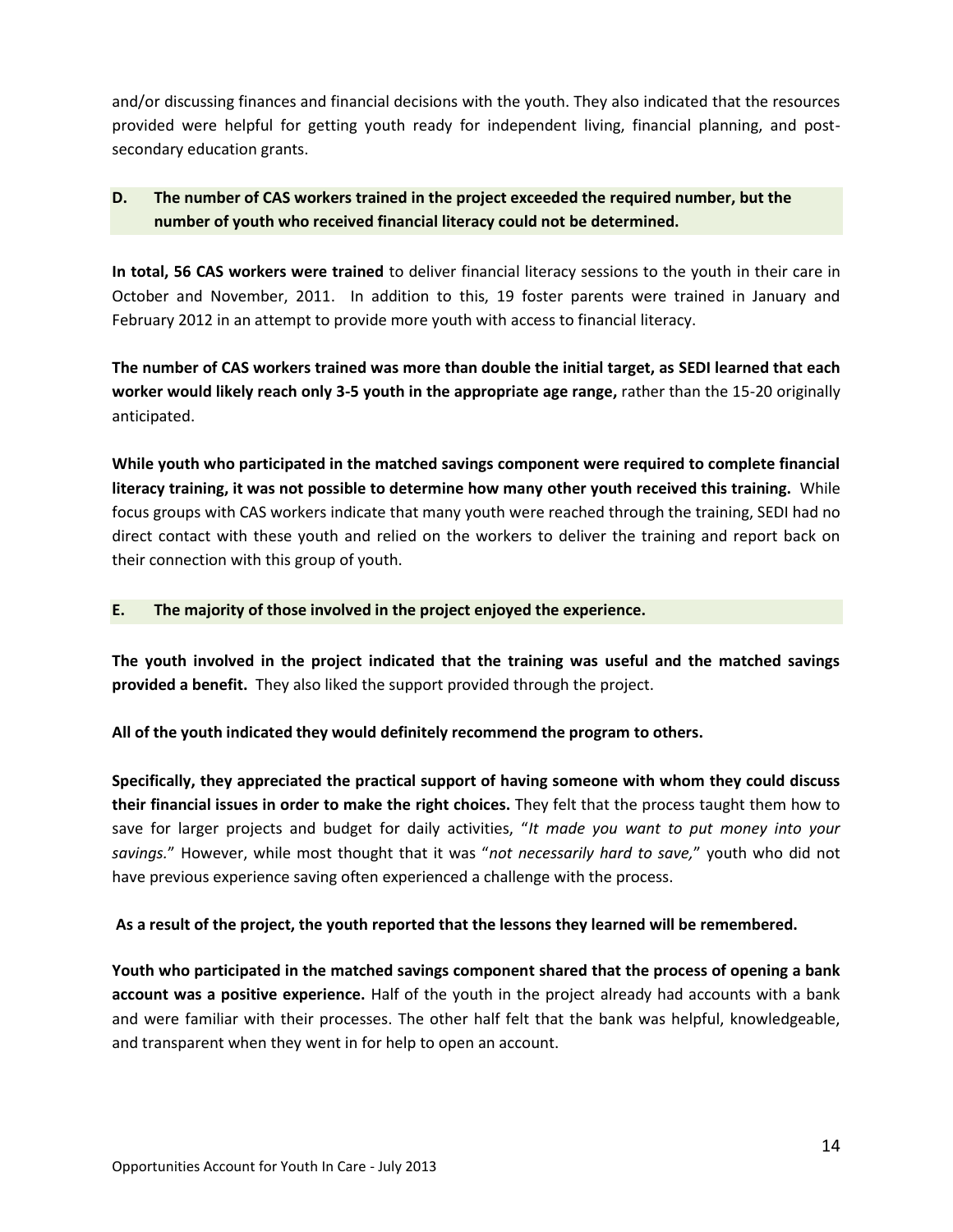**Some CAS workers reported that this program provided the space (some thought the only space) for youth to discuss financial issues and obtain answers.** Many CAS workers were concerned that youth in care in general do not learn how to budget and that they risk spending their money inappropriately. According to the workers, however, participating youth had positive experience learning about money management and the workers felt that the financial literacy facilitator training workshop was helpful.

### **4.3 PROGRAM MODEL**

# **F. CAS workers do not have adequate time available to deliver financial literacy training to youth in their care.**

**One of the key findings in this project was that CAS workers do not have enough time in their day to have financial literacy sessions/discussions with their youth.** Most CAS workers interviewed reported that they found it difficult to designate time to provide the financial literacy training to youth in their care – either in a group or one-on-one.

**The foster parents interviewed questioned whether CAS workers were the best placed to provide financial literacy education to youth given their already heavy workloads.** While it would depend on the individual CAS worker and his/her relationship with the youth, all foster parents in the first focus group indicated that the financial literacy training would not be useful for youth if taught by CAS workers. The main reason, in their opinion, was that CAS workers are already overworked.

**CAS workers who tried providing financial literacy education to youth explained that financial literacy discussions took place in conjunction with specific windows of learning opportunity, rather than at every worker-youth interaction.** As most of these interactions are crisis or problem-specific, a dialogue about financial literacy is not always relevant or appropriate. However, when a situation arose (e.g., housing) they would use the opportunity to have a discussion with the youth in question about the financial aspects of the situation.

**The primary means of communication between CAS workers and youth significantly affected the frequency of financial discussions.** For instance, one CAS worker commented that most conversations with her youth took place via text message and that it would not be feasible to have a full discussion about finances through this medium.

**CAS workers also struggled with how to make financial literacy of benefit to youth who are trying to survive on their own and in moments of** crisis (i.e., how to address their financial issues when they are seeking affordable housing).

**Most CAS workers reported that it was easy to raise the topic of personal finances with their youth.** However, all of the CAS workers interviewed indicated that they were working with youth who were engaged in the project. They wondered if their experience might have been different if they were working with youth who were less engaged.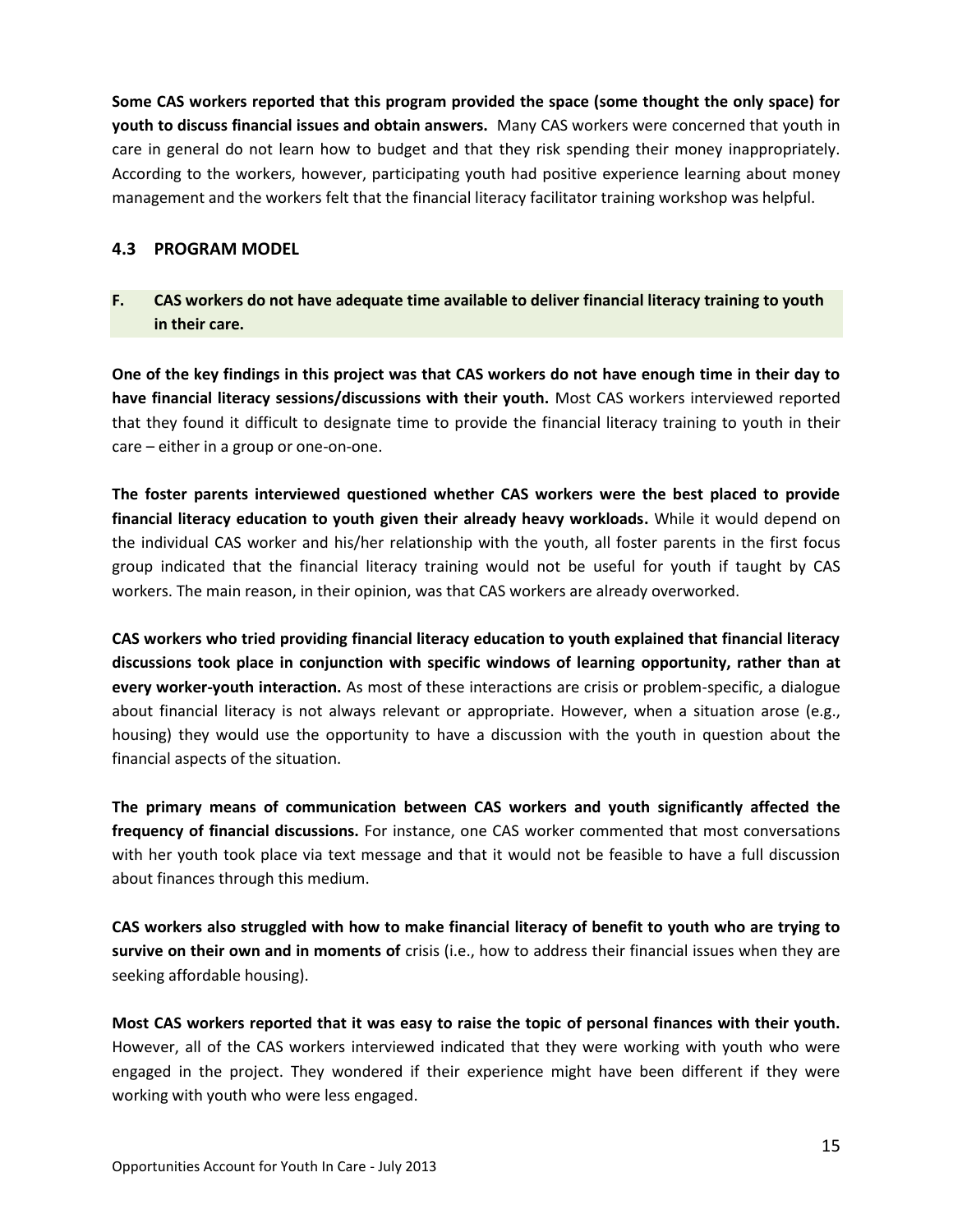**The CAS workers provided recommendations on how they could be supported to provide the financial literacy training:** 

- Receive regular updates, resources and contact with SEDI/CCFL staff  $\bullet$
- Provide workbooks for the youth, similar to the trainer binder  $\bullet$
- Participate in ongoing refreshers of the training  $\bullet$
- Attend the same financial literacy training sessions as the youth in their care so that they would both receive the same information and discuss it again in appropriate situations.

**G. CAS workers and foster parents offered recommendations on ways that financial literacy could be provided to the youth, without it being the responsibility of the CAS worker.**

**Due to the time constraints of CAS workers and the busy schedules of youth, foster parents recommended that:** 

- **Financial literacy be incorporated into the high school curriculum**   $\bullet$
- **Workshops for youth are provided outside of the CAS**   $\bullet$
- **Online training is provided**
- **Financial literacy information for youth is added to the CAS website.**

**CAS workers also added that foster parents, group home workers and peer mentors at the Pape Adolescent Resource Centre (PARC) should discuss money management with youth** (one CAS worker did note that, due to distance and the cost of travel, not all youth would be able to attend a PARC-led session in Toronto). Volunteer mentors (e.g., retired bankers) were also mentioned as a means to support youth to learn financial management.

### **H. The project savings targets were appropriate, but the savings timeline should have been longer.**

**The youth reported that the saving targets set for the project (minimum of \$10 a month for six months, up to \$400) were achievable and realistic.** Most of the youth suggested that the minimum amount of savings was appropriate, while one youth suggested that the minimum amount should have been increased.

**In general, the youth suggested that we make the savings period longer and allow for more savings each month.** The savings data shows that many youth were not able to make deposits every month, indicating that the original savings period did not allow youth enough time to save. When SEDI became aware of this, the project end date was extended from April 2012 to August 2012 to allow youth more time to save. It was subsequently extended again to October 2012.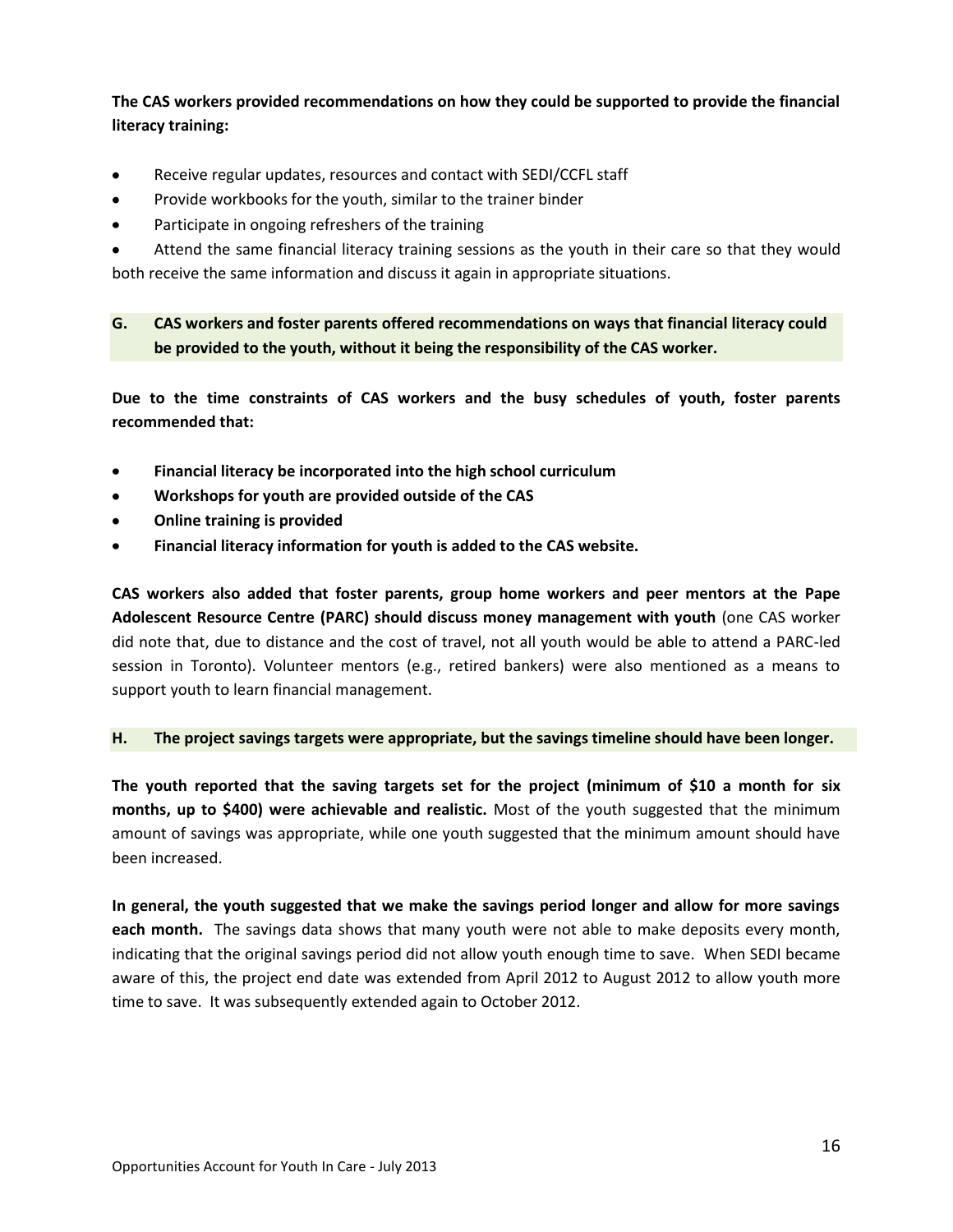### **I. The project should have targeted a younger age group.**

**Participating youth suggested that the target age for the program should be younger than 18-21 to allow youth to begin learning about finances at an earlier age.** 

**CAS workers made the same suggestion, but did not agree upon a specific age** when youth should start learning about money management. They did agree that learning should begin when it is appropriate for the youth and his or her financial objectives.

**Foster parents also suggested that we consider changes to the age of participants in the program.** Although there was no specific age identified, they suggested that youth could begin learning when they start receiving an allowance, prior to starting post-secondary education and prior to transitioning out of care.

### **J. A physical workbook would not be helpful to youth in care.**

**Youth financial literacy facilitators at PARC indicated that a physical workbook would not be effective and that youth would find an electronic workbook, videos, phone applications, etc. much more effective ways to learn about financial literacy.** These same sentiments were conveyed by several youth during the course of the project. The resources for this project did not allow for the development of any of these tools at this time.

# **K. Youth, CAS workers and foster parents proposed suggestions on how financial literacy and matched savings could be provided to youth in care in the future.**

The youth commented that **more youth in care should be included in the program.** That being said, they proposed many interesting ways in which the project could be modelled differently in order to be more interesting to youth and provide more impact in the long run.

The timeline of the project was brought up in different ways. Youth suggested that **the length of time over which the training takes place should be increased.** They also recommended that the actual **financial literacy lessons or modules should be shortened.** As indicated above, the youth also recommended that the savings period be lengthened.

Specific recommendations for the financial literacy sessions included **using banking professionals as financial literacy facilitators,** making the sessions **more interactive**, and providing courses that teach budgeting as well as **providing financial bonuses and/or prizes throughout the course.**

Recommendations for general project model improvements included **allowing youth to bank at more institutions, providing more tracking to the youth themselves on how they are spending and saving their money and providing continued support to youth in the project.**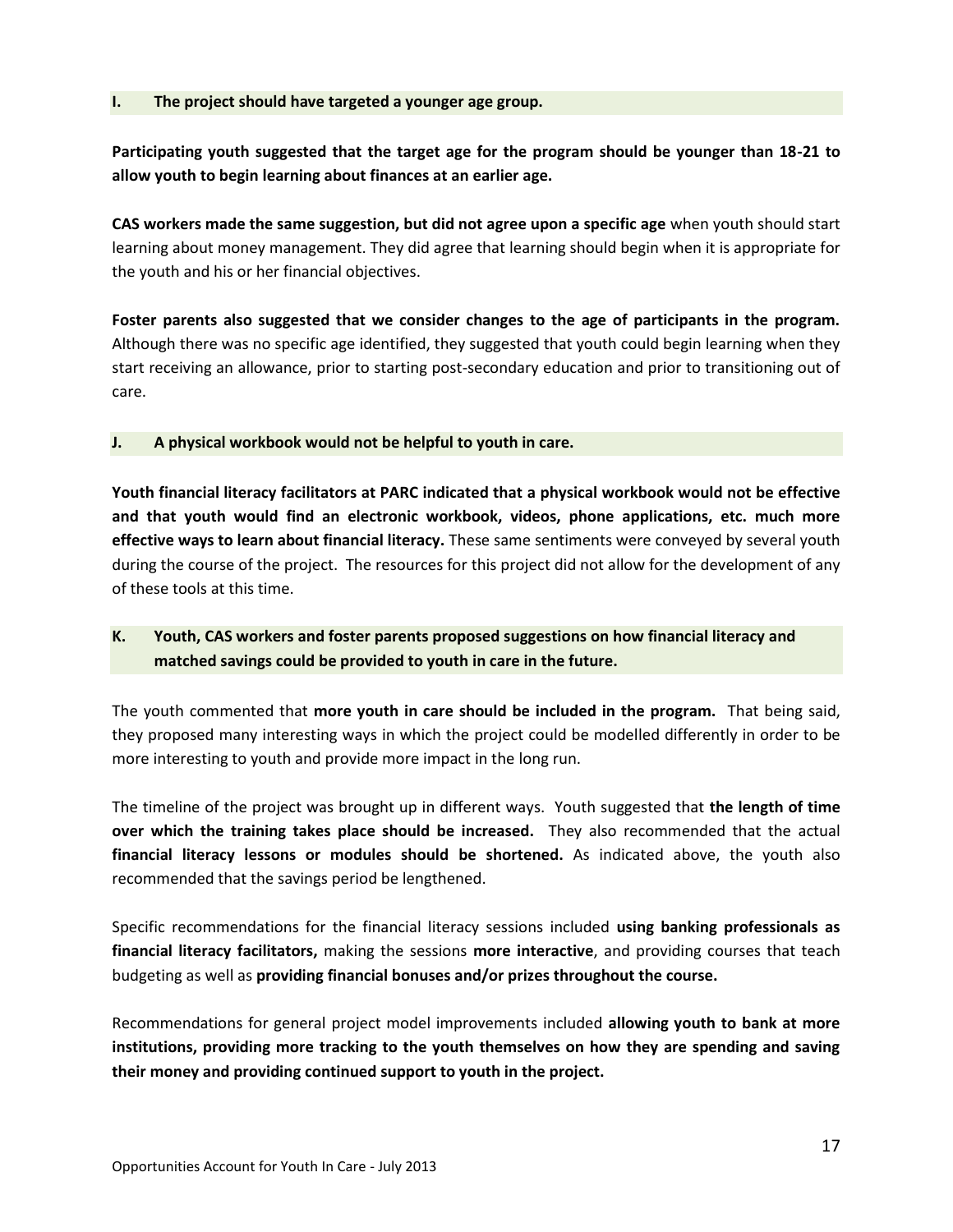CAS workers and foster parents had some additional recommendations for improving the project model. CAS workers suggested that **financial literacy should be included in the plan of care for all youth.** They also thought that in addition to the basic financial literacy training, **an advanced pilot project should be offered for youth wishing to pursue more advanced money management skills,** including topics such as RRSPs and investments.

Foster parents indicated that it would be helpful for youth to **learn about the value and appreciation for money.** They too thought that creative **methods should be used to teach youth about financial literacy,** and suggested that music, board games and phone applications could be used.

Specific recommendations to improve the financial literacy training for youth included **providing group training with youth** (similar to the training provided to foster parents and CAS workers) as well as **peer mentorship to youth related to their finances.**

Lastly, foster parents suggested that it is important for youth to be able to discuss finances within the family.

# **4.4 ONTARIO CHILD BENEFIT EQUIVALENT**

While the Ontario Child Benefit Equivalent (OCBE) was not a component of this project, CAS workers and foster parents were asked about the OCBE as it relates to financial literacy for youth in care.

**All of the CAS workers in the focus group sessions reported that while the theory behind the OCBE is promising for some youth, it presents a challenge for youth who do not have money management skills.** Many of the workers interviewed were concerned that the saved OCBE money was wasted by the youth, rather than spent on planned, productive purchases. While the funds are supposed to provide youth with opportunities for post-secondary education and rent/housing, the CAS workers felt that the money was often used to purchase "*whatever they want.*"

# **There were different points of view expressed by the CAS workers regarding the distribution of the saved OCBE money:**

- 1. Youth should receive the saved OCBE money on a monthly basis (similar to a per diem), rather than a lump sum when they leave care, to encourage responsible spending.
- 2. Youth should use the saved OCBE money as they please because they are entitled to it.
- 3. Youth should be trusted to make wise decisions with their saved OCBE money if financial literacy training has been provided.

**When foster parents were asked about the OCBE, they reported that it is complicated for them and they believe that it is not understood by the youth.**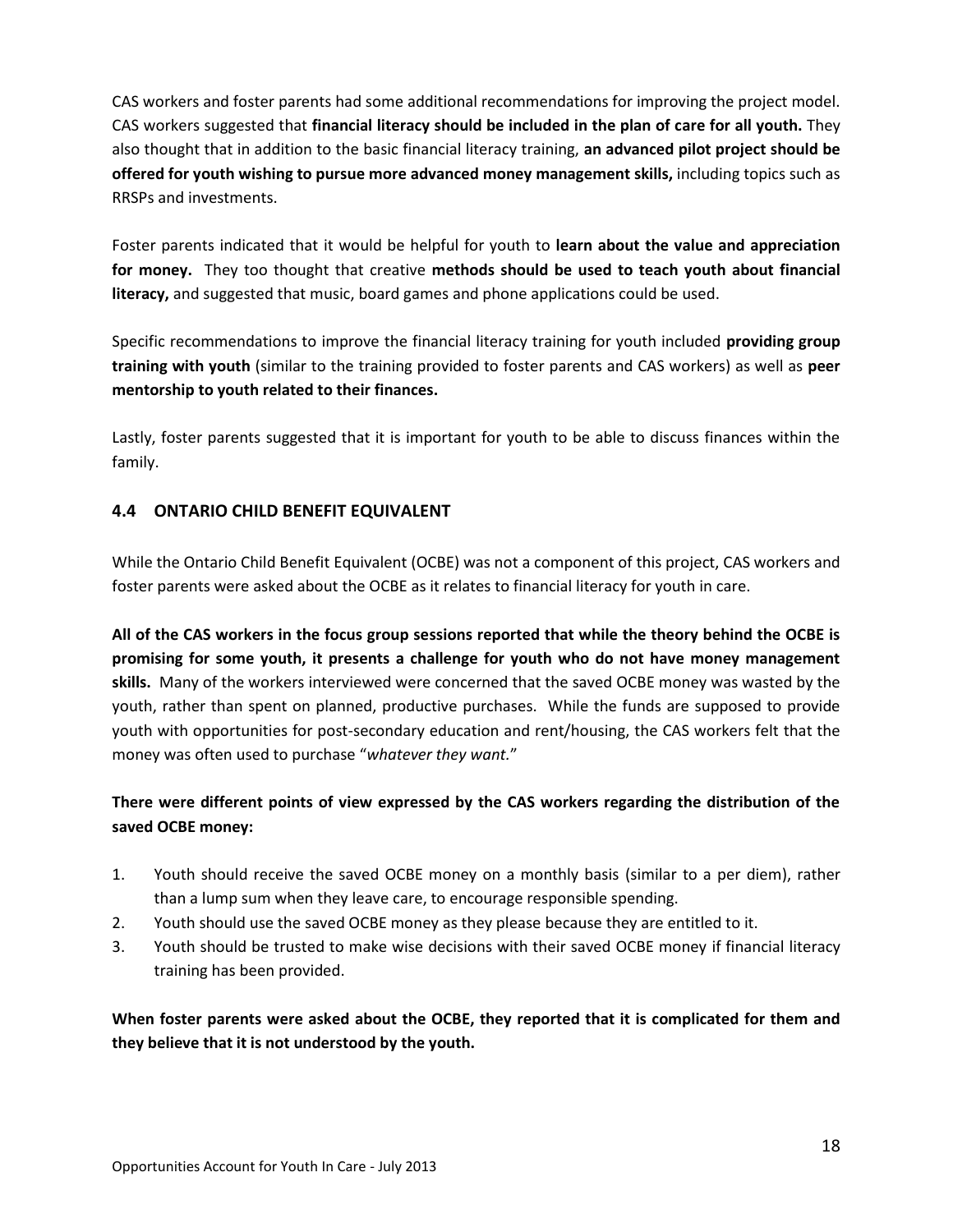# <span id="page-19-0"></span>**5. CONCLUSIONS**

Children's Aid Societies in Ontario are mandated to provide financial literacy with respect to the OCBE however, while financial literacy is clearly beneficial to youth, there is no clear understanding of how best to provide this valuable education.

While CAS workers found value in the financial literacy facilitator training workshops, the findings show that they did not feel as though they had the time to deliver financial literacy to the youth they served. This suggests that providing financial literacy and the matched savings through CAS workers may not be the best model given the current structure of the Children's Aid Society of Toronto and the Toronto Catholic Children's Aid Society.

Interestingly, while youth and CAS workers both generally enjoyed going through the financial literacy content and the matched savings activities, it was recognized that the relationship between the youth and worker played a large role in the worker's ability to connect with the youth and fulfill all project activities.

Lastly, all those involved in the project – youth, CAS workers and foster parents – felt that the financial literacy and matched savings should be offered to youth at a younger age.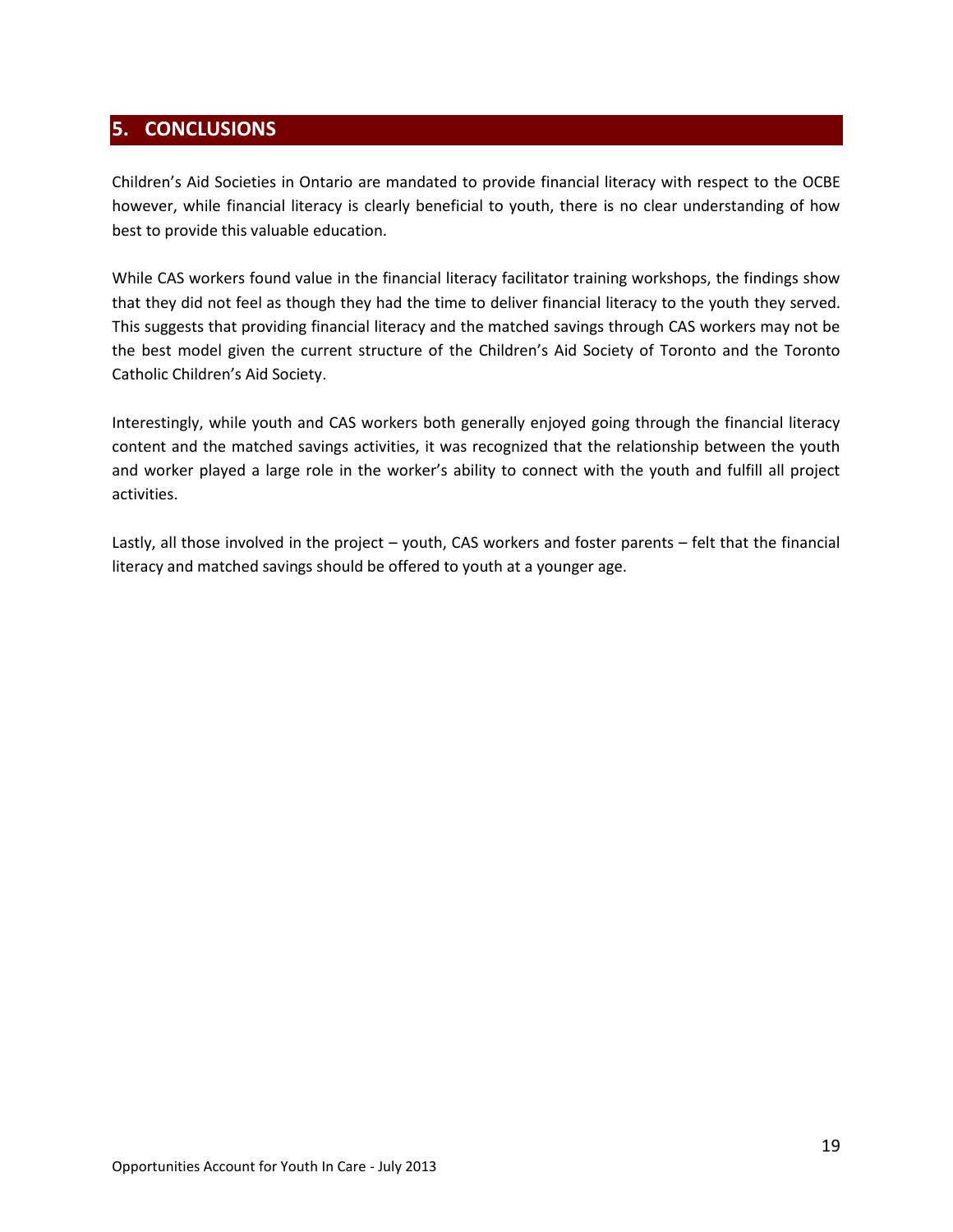# <span id="page-20-0"></span>**6. RECOMMENDATIONS**

As a result of the findings of the Opportunities Account for Youth in Care Project, SEDI recommends the following for future financial literacy programming for youth in care at CAST and CCAS:

- 1. A new model to deliver financial literacy that:
	- Is simple and effective so that all youth in care can receive financial literacy information;
	- Doesn't add to the work that CAS workers already do, but makes that work easier;
	- Provides opportunities for foster parents and volunteers to be involved in youth training when desired;
	- Provides a way to track financial literacy milestones met by youth that are aligned with the requirements of the OCBE administration.
- 2. Should the CAST and CCAS wish to provide matched savings programs for their youth, the programs should take into account the following elements:
	- A savings period that reflects the realities of the youth in the project;
	- A variety of ages;
	- Savings goals that are adapted to youth needs;
	- The elimination of manual savings tracking and reporting;
	- A process to allow for greater communication with, and involvement of staff and management at the development stage.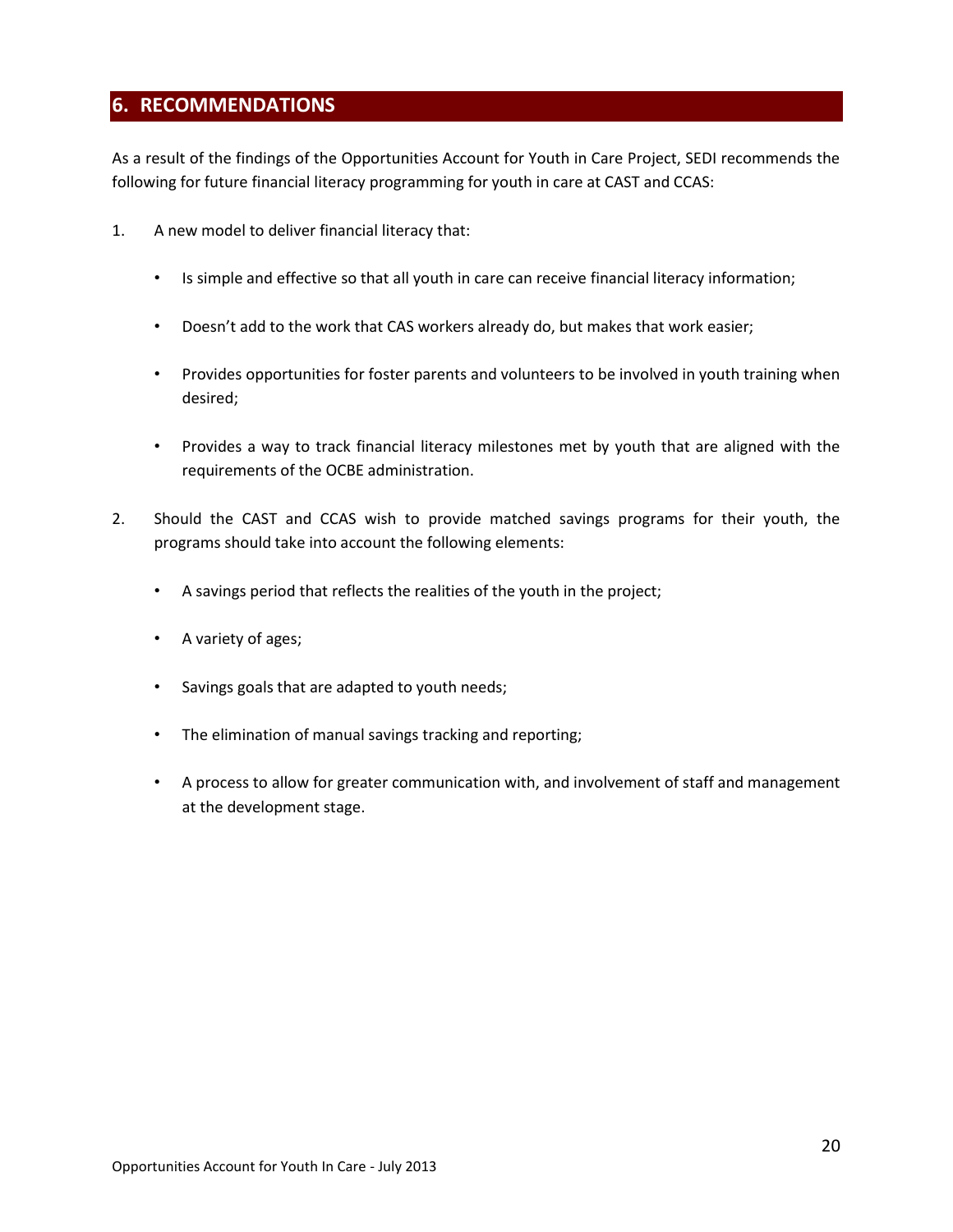# <span id="page-21-0"></span>**REFERENCES**

- Ministry of Children and Youth Services. *Policy Directive: CW 002-08. Ontario Child Benefit equivalent.* 2008.
- ---. *Addendum to Policy Directive: CW 002-08. Ontario Child Benefit equivalent (OCBe) Pooled Fund*. 2009.
- Ontario Association of Children's Aid Societies. *Youth Leaving Care: An OACAS Survey of Youth and Staff*. Apr. 2006. Web. 10 Apr. 2013. [\[http://www.oacas.org/about/programs/youthcan/07conference/youthleavingcare07oct25.pdf\]](http://www.oacas.org/about/programs/youthcan/07conference/youthleavingcare07oct25.pdf)
- Social and Enterprise Development Innovations (SEDI). *Independent Living Accounts – Leaving Homelessness in the Past*. June. 2006. Web. 10 Apr. 2013. [\[http://sedi.org/DataRegV2-unified/sedi-](http://sedi.org/DataRegV2-unified/sedi-Reports/ROI%20on%20ILA.pdf)[Reports/ROI%20on%20ILA.pdf\]](http://sedi.org/DataRegV2-unified/sedi-Reports/ROI%20on%20ILA.pdf)
- Sherraden, Michael. *Assets and the Poor: A New American Welfare Policy*. Armonk: M.E. Sharpe Inc., 1991. Book.
- Taskforce on Financial Literacy. *Canadians and their Money, Building a Brighter Financial Future*. The Financial Education Institute of Canada, Dec. 2010. Web. 10 Apr. 2013. [http://www.feic](http://www.feic-icef.ca/en/files/Task%20Force%20Final%20Report.pdf)[icef.ca/en/files/Task%20Force%20Final%20Report.pdf](http://www.feic-icef.ca/en/files/Task%20Force%20Final%20Report.pdf)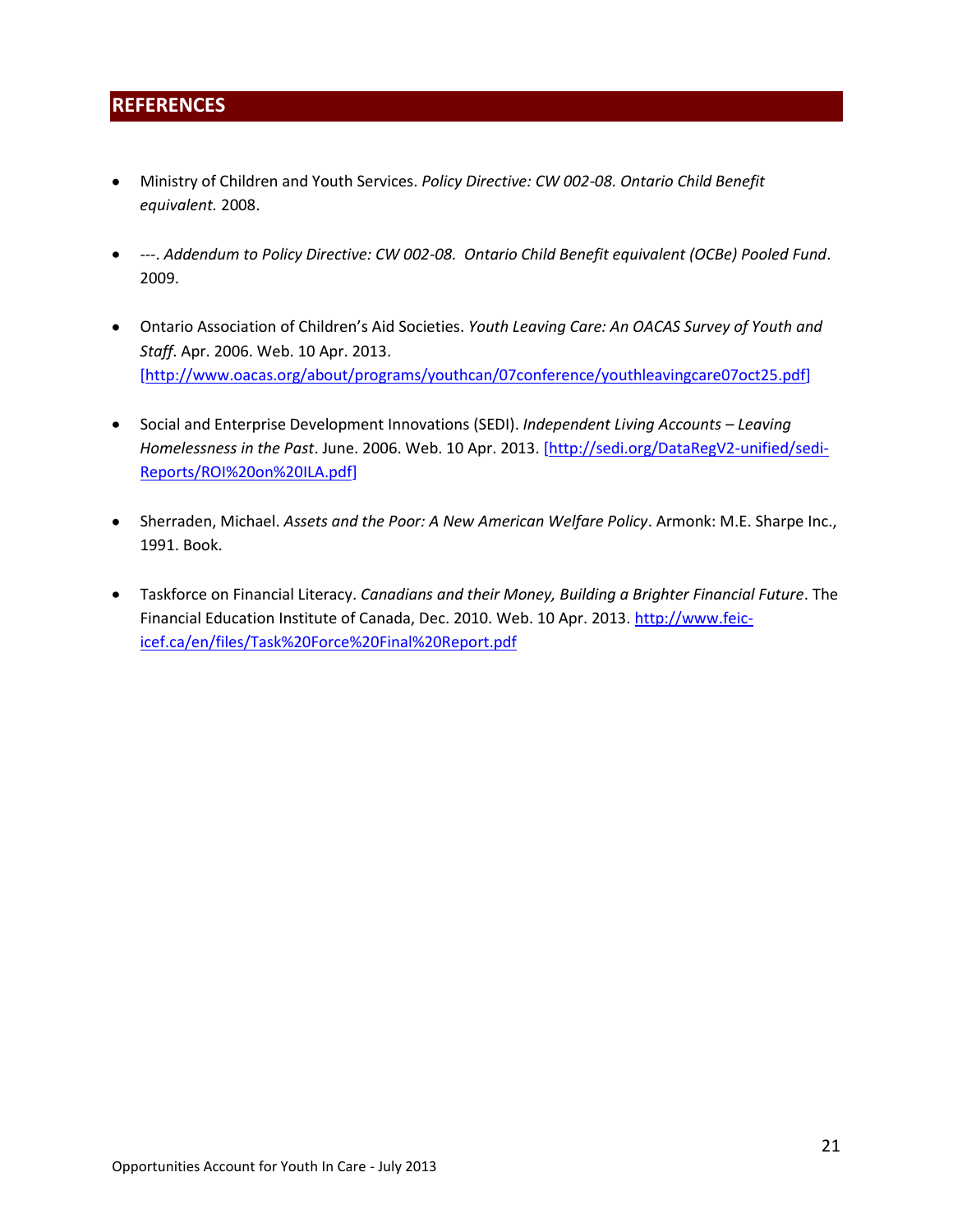# <span id="page-22-0"></span>**ENDNOTES**

 $\overline{a}$ 

i Rowden, Virginia. *Hazardous passage for at-risk youth*. Toronto Star. Friday May 21, 2010. [http://www.thestar.com/opinion/editorialopinion/2010/05/21/hazardous\\_passage\\_for\\_atrisk\\_youth.ht](http://www.thestar.com/opinion/editorialopinion/2010/05/21/hazardous_passage_for_atrisk_youth.html) [ml](http://www.thestar.com/opinion/editorialopinion/2010/05/21/hazardous_passage_for_atrisk_youth.html)

ii Tweddle, Anne. *Youth Leaving Care, How do They Fare? Briefing Paper*. September, 2005. Prepared for the Modernizing Income Security for Working Age Adults Project.

iii Reid, C. & Dudding, P. *Building a Future Together: Issues and Outcomes for Transition-Aged Youth*. Ottawa, ON: Centre of Excellence for Child Welfare. 2006.

<sup>iv</sup> An especially poignant example of this is the My Real Life Book - Report from the Youth Leaving Care Hearings in Ontario. Office of the Provincial Advocate for Children and Youth. *My Real Life Book – Report from the Youth Leaving Care Hearings*. 2012.

[http://www.provincialadvocate.on.ca/documents/en/ylc/YLC\\_REPORT\\_ENG.pdf](http://www.provincialadvocate.on.ca/documents/en/ylc/YLC_REPORT_ENG.pdf)

<sup>v</sup> Ontario Association of Children's Aid Societies. *Youth Leaving Care: An OACAS Survey of Youth and Staff*. Apr. 2006. Web. 10 Apr. 2013.

[\[http://www.oacas.org/about/programs/youthcan/07conference/youthleavingcare07oct25.pdf\]](http://www.oacas.org/about/programs/youthcan/07conference/youthleavingcare07oct25.pdf)

vi Taskforce on Financial Literacy. *Canadians and their Money, Building a Brighter Financial Future*. The Financial Education Institute of Canada, Dec. 2010. Web. 10 Apr. 2013. [http://www.feicicef.ca/en/files/Task%20Force%20Final%20Report.pdf]

vii Ministry of Children and Youth Services. *Policy Directive: CW 002-08. Ontario Child Benefit equivalent.*  2008.

viii Ministry of Children and Youth Services. *Addendum to Policy Directive: CW 002-08. Ontario Child Benefit equivalent (OCBe) Pooled Fund*. 2009.

ix Social and Enterprise Development Innovations (SEDI). *Independent Living Accounts – Leaving Homelessness in the Past*. June. 2006. Web. 10 Apr. 2013. [\[http://sedi.org/DataRegV2-unified/sedi-](http://sedi.org/DataRegV2-unified/sedi-Reports/ROI%20on%20ILA.pdf)[Reports/ROI%20on%20ILA.pdf\]](http://sedi.org/DataRegV2-unified/sedi-Reports/ROI%20on%20ILA.pdf)

x Sherraden, Michael. *Assets and the Poor: A New American Welfare Policy*. Armonk: M.E. Sharpe Inc., 1991. Book.

xi The Pape Adolescent Resource Centre (PARC) is a preparation for independence program serving youth in care and former youth in care of the Children's Aid Society of Toronto, (CAST), the Catholic Children's Aid Society, (CCAS) and Jewish Family and Child Service (JF-CS) between the ages of 15-24 years.

xiixii The Extended Care and Maintenance (ECM) contract allows Ontario Children's Aid Societies to provide emotional, case management and financial support to youth between the ages of 18-21, when they are no longer in care.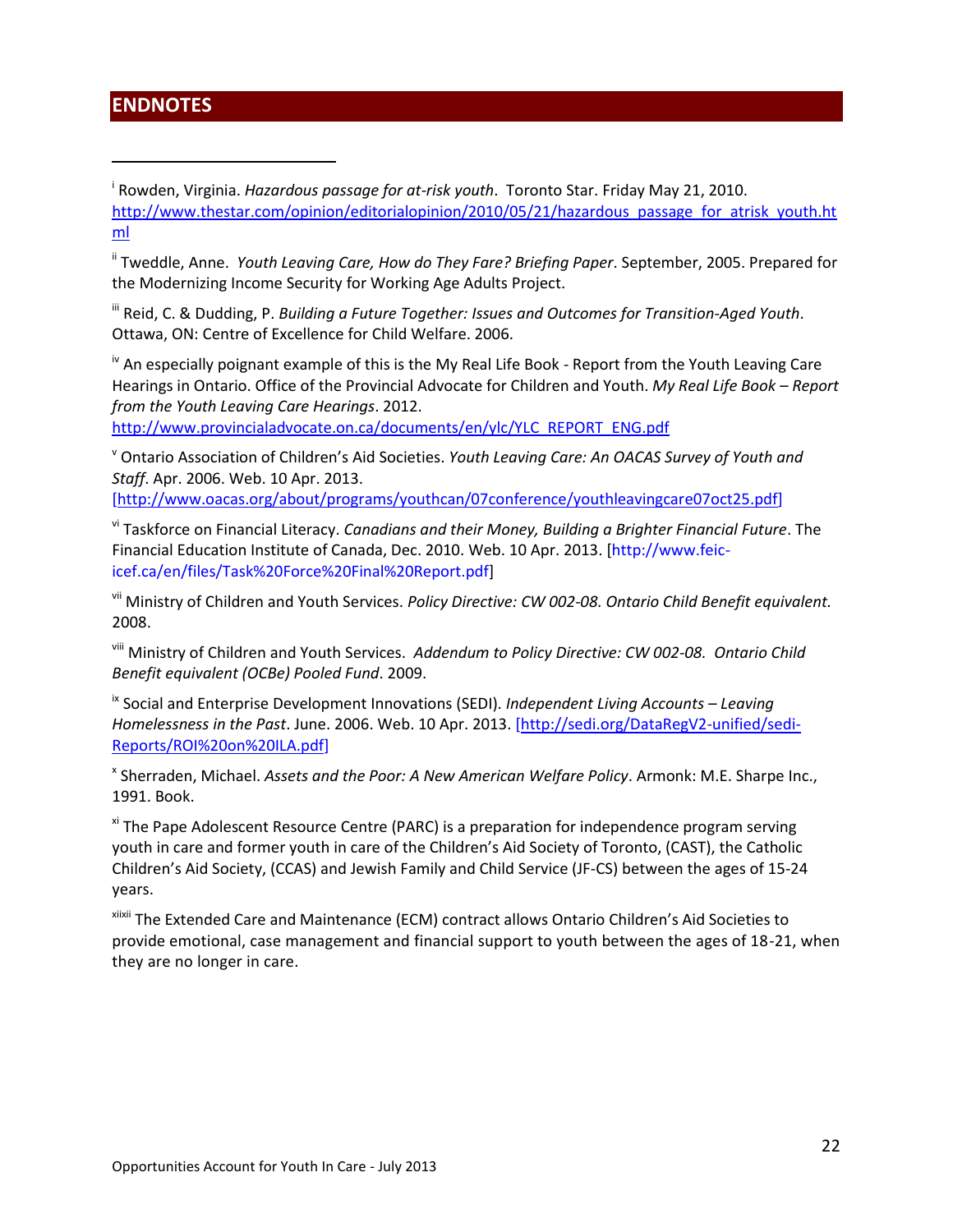# <span id="page-23-0"></span>**APPENDIX A: FINANCIAL LITERACY FACILITATOR TRAINING PRE-TEST**

# **Facilitator Profile** *(Form:FL-02.v2)*

*(to be completed by each facilitator who will attend the Facilitator Training)* 

| <b>Contact Information</b> |           |
|----------------------------|-----------|
| Name                       |           |
| Job Title/Position         |           |
| Organization               |           |
| Telephone                  | Extension |
| E-mail                     |           |

# **Background Information**

| 1. Current position in your organization. (Please check one)                                                                                                                                                                                                                                                                                                                                                                                                                            |
|-----------------------------------------------------------------------------------------------------------------------------------------------------------------------------------------------------------------------------------------------------------------------------------------------------------------------------------------------------------------------------------------------------------------------------------------------------------------------------------------|
| Paid staff (FT/PT)<br>$\Box$<br>Board member<br>П<br>Volunteer<br>п<br>□                                                                                                                                                                                                                                                                                                                                                                                                                |
| 2. How would you describe your experience facilitating workshops in general?                                                                                                                                                                                                                                                                                                                                                                                                            |
| (Please check the one statement that best describes you)                                                                                                                                                                                                                                                                                                                                                                                                                                |
| $\Box$ I have no prior workshop facilitation experience<br>I have a little workshop facilitation experience<br>□<br>I have a good foundation of workshop facilitation experience<br>$\Box$ I have extensive workshop facilitation experience                                                                                                                                                                                                                                            |
| 3. What is the nature of your current Financial Literacy work? (Please check all that apply)                                                                                                                                                                                                                                                                                                                                                                                            |
| I am new to Financial Literacy and have no previous experience<br>$\Box$<br>I offer                                                                                                                                                                                                                                                                                                                                                                                                     |
| one-on-one Financial Literacy support and information for clients<br>□<br>group-based Financial Literacy workshops<br>□<br>Financial Literacy content embedded in a program that already exists<br>$\Box$<br>a distinct, ongoing Financial Literacy program and/or department<br>□<br>training to other organizations to help them design and implement Financial Literacy<br>$\Box$<br>policy and advocacy work to promote Financial Literacy<br>◻<br>other (Please specify)<br>$\Box$ |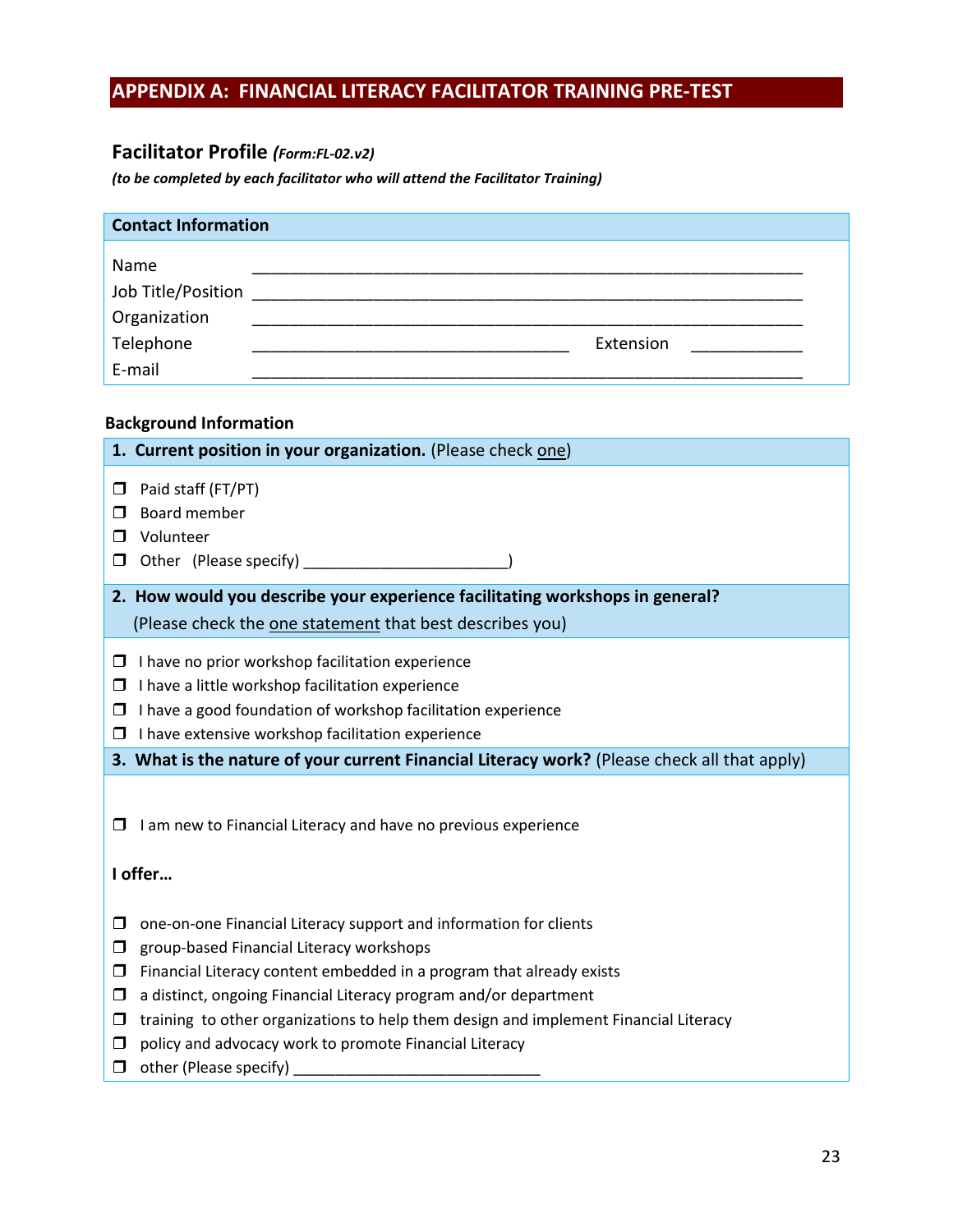# **4. Please assess your own Financial Literacy delivery capacity.** (Circle a number for each statement)

| 3000000000000                                                           |           |   |          |      |        |           |
|-------------------------------------------------------------------------|-----------|---|----------|------|--------|-----------|
|                                                                         | Š<br>Very |   | Moderate | Good | Strong | Excellent |
| My knowledge of basic Financial Literacy                                | 1         | 2 | 3        | 4    | 5      | 6         |
| My access to information and resources related to Financial<br>Literacy | 1         | 2 | 3        | 4    | 5      | հ         |
| My workshop facilitation skills                                         | 1         | 2 | 3        | 4    | 5      | 6         |
| My connections to networks of Financial Literacy practitioners          | 1         | 2 | 3        | 4    | 5      | 6         |
| My confidence to deliver Financial Literacy training courses            |           | 2 | 3        | 4    | 5      | 6         |

# **5. What do you want to get out of this workshop?**

# **Please read the following carefully.**

I am a staff member or volunteer from a non-profit organization or a social service program (i.e. e. Social Assistance, Public Health, etc.) which serves low-income populations.

I understand that the CCFL's Curriculum and Tools are for non-profit use only, and are not to be delivered or distributed for a fee.

I have the consent of my organization's Senior Management to attend the CCFL's Facilitator Training workshop.

When copying or distributing or any portion of the curriculum content, I will credit the CCFL, and provide a link to [www.theccfl.ca](http://www.theccfl.ca/) when possible.

**By clicking the checkbox, I confirm that I have read and agree to this consent form.**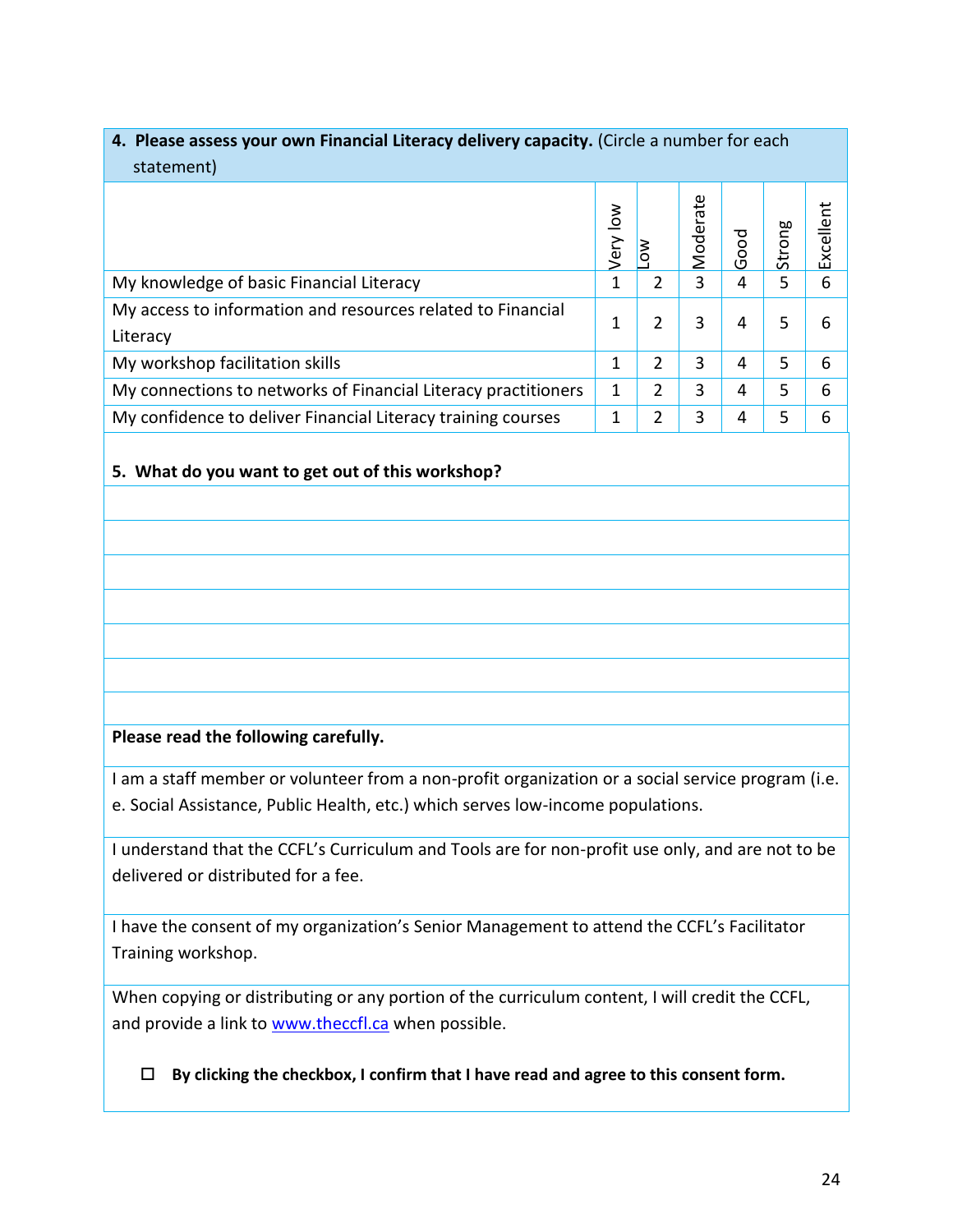# <span id="page-25-0"></span>**APPENDIX B: FINANCIAL LITERACY FACILITATOR TRAINING POST-TEST**

# **Satisfaction Survey** *(Form:FL-03.v2)*

# *(to be completed by each facilitator who attended the Facilitator Training)*

| 1. To what extent did this training meet your expectations? (Please circle a number) |                                                                                                     |  |                |                |                    |           |  |
|--------------------------------------------------------------------------------------|-----------------------------------------------------------------------------------------------------|--|----------------|----------------|--------------------|-----------|--|
| Not at all<br>A little<br>To a good extent<br>Very much so                           |                                                                                                     |  |                |                |                    |           |  |
| 1                                                                                    | $\overline{2}$                                                                                      |  | 3              |                |                    |           |  |
|                                                                                      | 2. Please assess the quality of the delivery of this training. (Circle a number for each statement) |  |                |                |                    |           |  |
|                                                                                      |                                                                                                     |  | Poor           | Satisfactory   | Good               | Excellent |  |
|                                                                                      | Organization of workshop (communication and logistics)                                              |  | 1              | 2              | 3                  | 4         |  |
| Workshop space/facilities                                                            |                                                                                                     |  | $\mathbf{1}$   | $\overline{2}$ | 3                  | 4         |  |
| Workshop facilitation                                                                |                                                                                                     |  | $\mathbf{1}$   | $\overline{2}$ | 3                  | 4         |  |
| <b>Resources and handouts</b>                                                        |                                                                                                     |  | $\mathbf{1}$   | 2              | 3                  | 4         |  |
| Opportunities for networking                                                         |                                                                                                     |  | 1              | 2              | 3                  | 4         |  |
|                                                                                      | 3. Do you have any comments about the quality of this training?                                     |  |                |                |                    |           |  |
|                                                                                      |                                                                                                     |  |                |                |                    |           |  |
|                                                                                      |                                                                                                     |  |                |                |                    |           |  |
|                                                                                      |                                                                                                     |  |                |                |                    |           |  |
| 4. I wish we learned more about                                                      |                                                                                                     |  |                |                |                    |           |  |
|                                                                                      |                                                                                                     |  |                |                |                    |           |  |
|                                                                                      |                                                                                                     |  |                |                |                    |           |  |
|                                                                                      |                                                                                                     |  |                |                |                    |           |  |
|                                                                                      |                                                                                                     |  |                |                |                    |           |  |
|                                                                                      | 5. What are two things you liked about the facilitator training?                                    |  |                |                |                    |           |  |
|                                                                                      |                                                                                                     |  |                |                |                    |           |  |
|                                                                                      |                                                                                                     |  |                |                |                    |           |  |
|                                                                                      |                                                                                                     |  |                |                |                    |           |  |
|                                                                                      | 6. We are interested in getting better at delivering this program. What are two things you would    |  |                |                |                    |           |  |
| change about the facilitator training?                                               |                                                                                                     |  |                |                |                    |           |  |
|                                                                                      |                                                                                                     |  |                |                |                    |           |  |
|                                                                                      |                                                                                                     |  |                |                |                    |           |  |
|                                                                                      |                                                                                                     |  |                |                |                    |           |  |
|                                                                                      | 7. Overall, how valuable has this training been in helping you serve your clients?                  |  |                |                |                    |           |  |
| (Please circle a number)                                                             |                                                                                                     |  |                |                |                    |           |  |
| Not valuable                                                                         | Somewhat valuable                                                                                   |  | Quite valuable |                | Extremely valuable |           |  |
| 1                                                                                    | 2                                                                                                   |  | 3              |                | 4                  |           |  |
|                                                                                      |                                                                                                     |  |                |                |                    |           |  |
|                                                                                      | Please explain:                                                                                     |  |                |                |                    |           |  |
|                                                                                      |                                                                                                     |  |                |                |                    |           |  |
|                                                                                      |                                                                                                     |  |                |                |                    |           |  |
|                                                                                      |                                                                                                     |  |                |                |                    |           |  |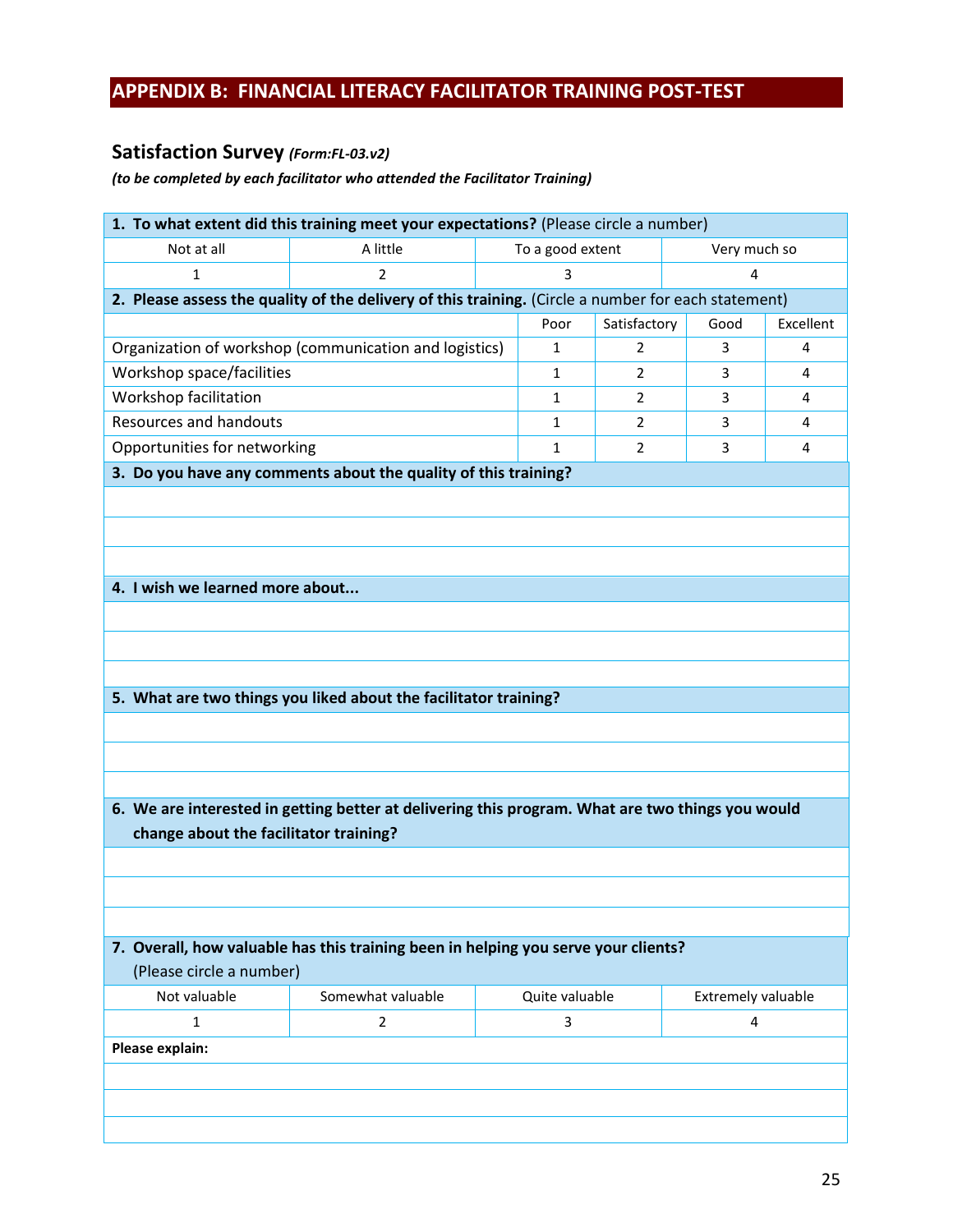# **Curriculum Assessment Worksheet**

| How relevant is the following Financial Literacy content to your client population? |              |                      |                                     |                         |                                                                                                                                      |  |  |  |
|-------------------------------------------------------------------------------------|--------------|----------------------|-------------------------------------|-------------------------|--------------------------------------------------------------------------------------------------------------------------------------|--|--|--|
| <b>Section</b>                                                                      | Not relevant | Somewhat<br>relevant | Useful and<br>relevant<br>Extremely | relevant                | What kinds of changes might you make<br>to the curriculum?<br>• Client-specific challenges?<br>• Language use?<br>· Workshop design? |  |  |  |
| 1. Exploring Money                                                                  | $\mathbf{1}$ | $\overline{2}$       | $\overline{3}$                      | $\overline{4}$          |                                                                                                                                      |  |  |  |
| 2. Income and Taxes                                                                 | $\mathbf{1}$ | $\overline{2}$       | $\overline{3}$                      | $\overline{4}$          |                                                                                                                                      |  |  |  |
| 3. Budgeting                                                                        | $\mathbf{1}$ | $\overline{2}$       | $\overline{3}$                      | $\overline{4}$          |                                                                                                                                      |  |  |  |
| 4. Banking and Financial Services                                                   | $\mathbf{1}$ | $\overline{2}$       | $\overline{3}$                      | $\overline{4}$          |                                                                                                                                      |  |  |  |
| 5. Saving                                                                           | $\mathbf{1}$ | $\overline{2}$       | $\overline{3}$                      | 4                       |                                                                                                                                      |  |  |  |
| 6. Credit Basics                                                                    | $\mathbf{1}$ | $\overline{2}$       | $\overline{3}$                      | 4                       |                                                                                                                                      |  |  |  |
| 7. Credit reporting                                                                 | $\mathbf{1}$ | $\overline{2}$       | $\overline{3}$                      | 4                       |                                                                                                                                      |  |  |  |
| 8. Debt                                                                             | $\mathbf{1}$ | $\overline{2}$       | $\overline{3}$                      | $\overline{\mathbf{4}}$ |                                                                                                                                      |  |  |  |
| 9. The wise consumer                                                                | $\mathbf{1}$ | $\overline{2}$       | $\overline{3}$                      | $\overline{4}$          |                                                                                                                                      |  |  |  |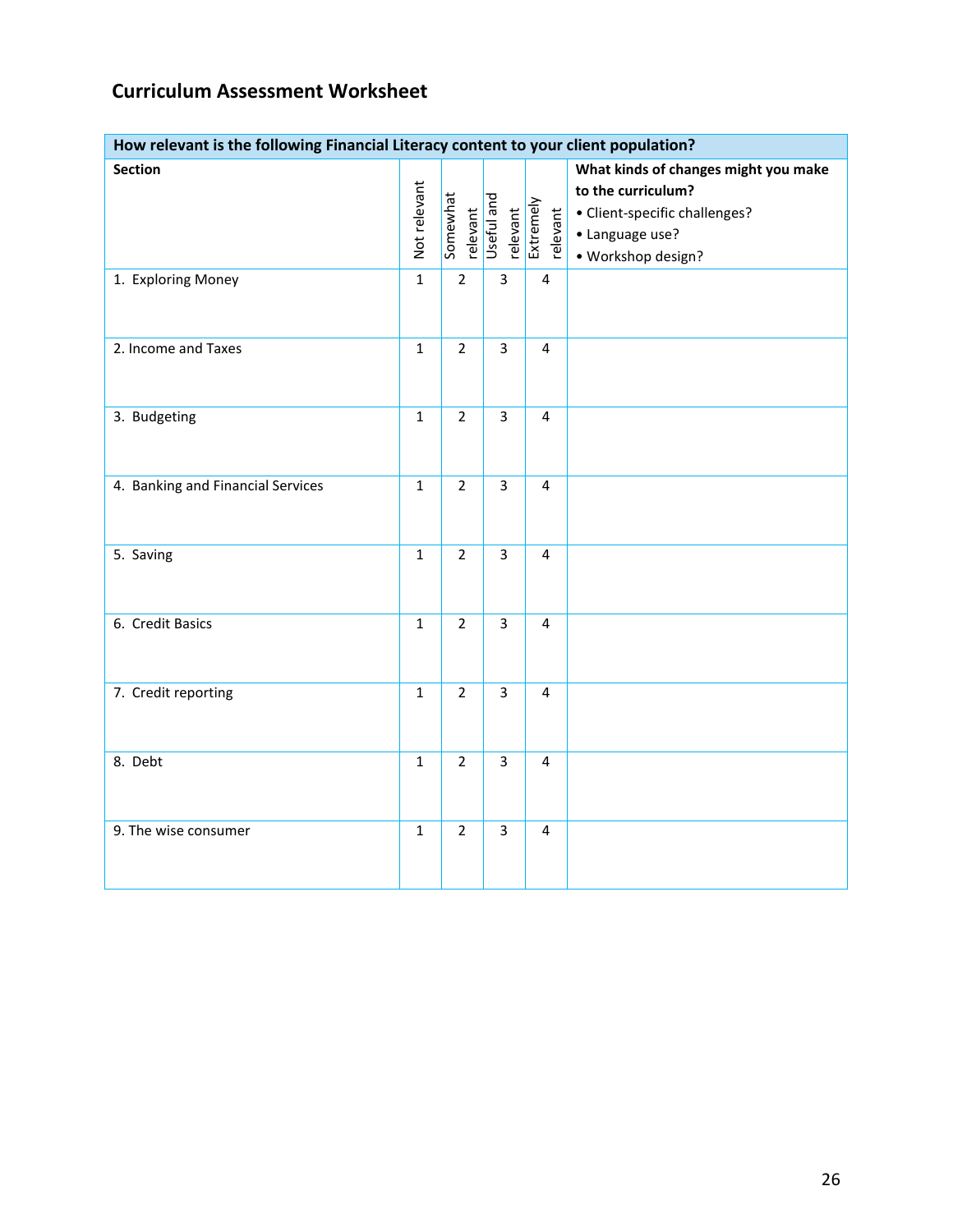# **Post-Training Self-Assessment** *(Form: FL-04.v2)*

*(to be completed by each facilitator who attended the Facilitator Training)* 

**Name: \_\_\_\_\_\_\_\_\_\_\_\_\_\_\_\_\_\_\_\_\_\_\_\_\_\_\_\_\_\_\_\_\_\_\_\_\_\_\_\_\_\_\_\_\_** 

| Organization: |  |  |
|---------------|--|--|

| Organization:                                                                                            |              |                       |          |      |        |           |  |
|----------------------------------------------------------------------------------------------------------|--------------|-----------------------|----------|------|--------|-----------|--|
| 1. Please re-assess your own Financial Literacy delivery capacity. (Circle a number for each statement)  |              |                       |          |      |        |           |  |
|                                                                                                          | Very low     | $\sum_{i=1}^{\infty}$ | Moderate | Good | Strong | Excellent |  |
| My knowledge of basic Financial Literacy                                                                 | $\mathbf{1}$ | 2                     | 3        | 4    | 5      | 6         |  |
| My access to information and resources related to Financial Literacy                                     | 1            | $\overline{2}$        | 3        | 4    | 5      | 6         |  |
| My workshop facilitation skills                                                                          | 1            | 2                     | 3        | 4    | 5      | 6         |  |
| My connections to networks of Financial Literacy practitioners                                           | 1            | $\overline{2}$        | 3        | 4    | 5      | 6         |  |
| My confidence to deliver Financial Literacy training courses                                             | 1            | $\overline{2}$        | 3        | 4    | 5      | 6         |  |
| 2. Now that you have taken this training, do you feel ready to deliver Financial Literacy programming    |              |                       |          |      |        |           |  |
| to your clients?                                                                                         |              |                       |          |      |        |           |  |
|                                                                                                          |              |                       |          |      |        |           |  |
| Yes<br>□ No<br>П.                                                                                        |              |                       |          |      |        |           |  |
| <b>Please comment:</b>                                                                                   |              |                       |          |      |        |           |  |
|                                                                                                          |              |                       |          |      |        |           |  |
|                                                                                                          |              |                       |          |      |        |           |  |
| 3. In the next six months, do you plan to deliver Financial Literacy programs and/or services to your    |              |                       |          |      |        |           |  |
| clients?                                                                                                 |              |                       |          |      |        |           |  |
|                                                                                                          |              |                       |          |      |        |           |  |
| $\Box$ Yes<br>$\square$ No                                                                               |              |                       |          |      |        |           |  |
| If no, please explain                                                                                    |              |                       |          |      |        |           |  |
|                                                                                                          |              |                       |          |      |        |           |  |
|                                                                                                          |              |                       |          |      |        |           |  |
| If yes, how will you deliver Financial Literacy? (Please check all that apply)                           |              |                       |          |      |        |           |  |
|                                                                                                          |              |                       |          |      |        |           |  |
| Work one-on-one with clients<br>□                                                                        |              |                       |          |      |        |           |  |
| Launch Financial Literacy as an ongoing program<br>Run group-based workshops<br>at our organization<br>□ |              |                       |          |      |        |           |  |
| <b>Embed Financial Literacy</b><br>Train other organizations to design and<br>□                          |              |                       |          |      |        |           |  |
| implement Financial Literacy<br>content in a program that                                                |              |                       |          |      |        |           |  |
| Other (Please specify)<br>already exists                                                                 |              |                       |          |      |        |           |  |
| 4. Going forward, what support(s) do you require to deliver Financial Literacy programming?              |              |                       |          |      |        |           |  |
|                                                                                                          |              |                       |          |      |        |           |  |
|                                                                                                          |              |                       |          |      |        |           |  |
|                                                                                                          |              |                       |          |      |        |           |  |
|                                                                                                          |              |                       |          |      |        |           |  |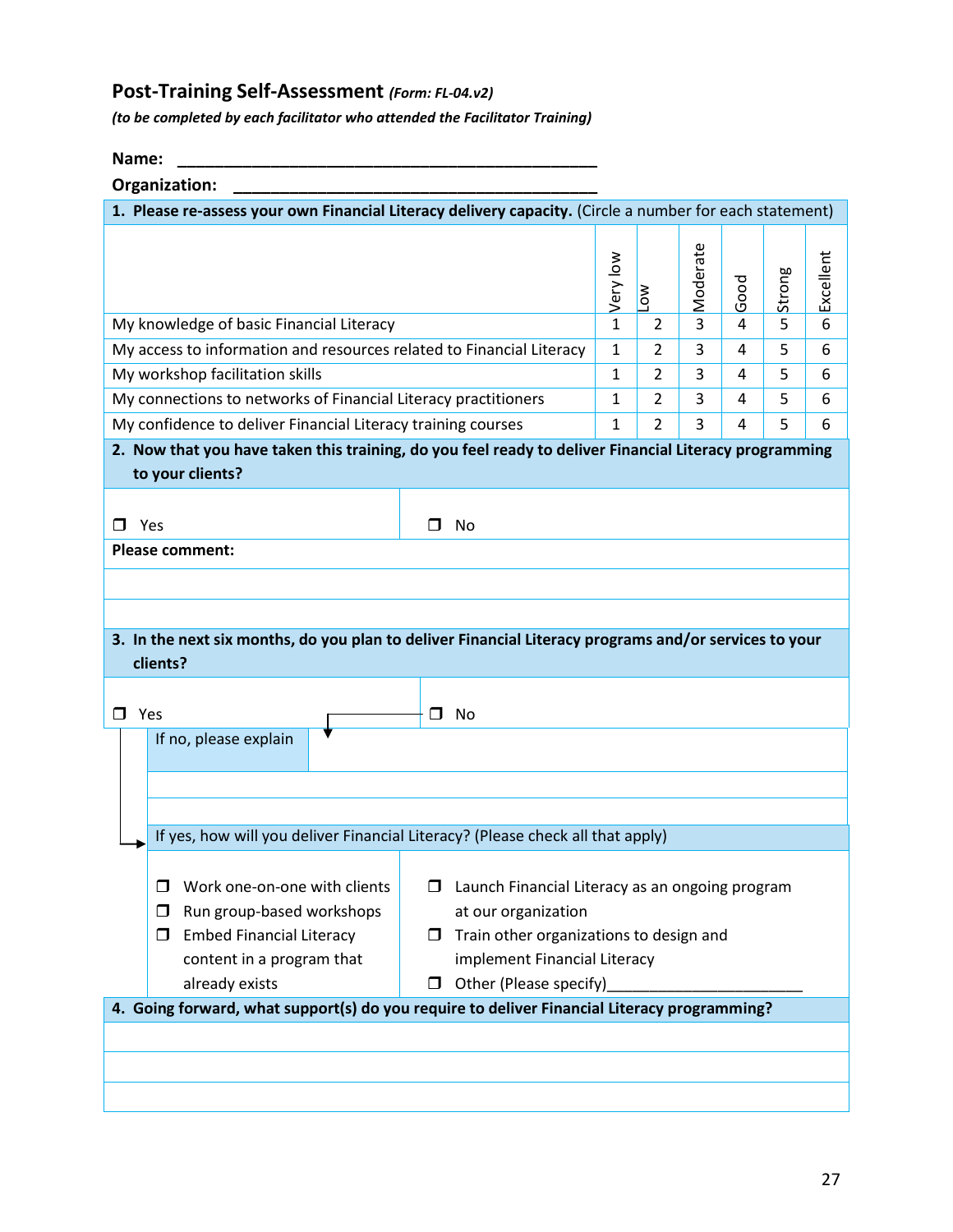# <span id="page-28-0"></span>**APPENDIX C: YOUTH PRE-TEST QUESTIONS**

**The Opportunities Account project** aims to help you learn how to manage your money and teaches financial literacy skills so that you can better plan financially for your future. We are evaluating the effectiveness of this project at two time points: Time 1 is just as the course starts and Time 2 is just as the course ends.

This is the PRE-TEST TIME 1 or *Start-of-Course* survey. There are no right or wrong answers and if you don't know an answer – that is OK. The pre-test takes about 5 minutes to complete and has two parts. Part I is a little about you and Part II asks about your current financial situation.

Protecting your identity and confidentiality is very important to us. We do this in a few ways. One, we use a non-identifying code that is unique to you so to protect your identity. Two, no one sees your answers but the researcher. And three, only the group's results are reported – not an individual's, so no one will know the results of your test.

# **PARTICIPANT CONFIDENTIALITY CODE**

In order to ensure your confidentiality and protect your identity, a "personal confidentiality" code will be used for all participants. We will ask for this code again at the end of service survey – so if you have any questions, please ask your worker. This personal confidentiality code is what we use to match the surveys.

"Your last name" is the last name you have right now.

| Here's an example of what one looks like. |                           |    |  |  |  |  |
|-------------------------------------------|---------------------------|----|--|--|--|--|
| If your first name is Pamela              | PA                        |    |  |  |  |  |
| If your last name is Majumdar             | first two letters will be | МA |  |  |  |  |
| If you were born in 1993                  | last two numbers will be  | 93 |  |  |  |  |
| Participant code is                       | <b>PA MA 93</b>           |    |  |  |  |  |
| <b>YOUR PARTICPANT CODE</b>               |                           |    |  |  |  |  |
| First two letters of your first name      |                           |    |  |  |  |  |
| First two letters of your last name       |                           |    |  |  |  |  |
| Last two numbers of your birth year       |                           |    |  |  |  |  |
|                                           |                           |    |  |  |  |  |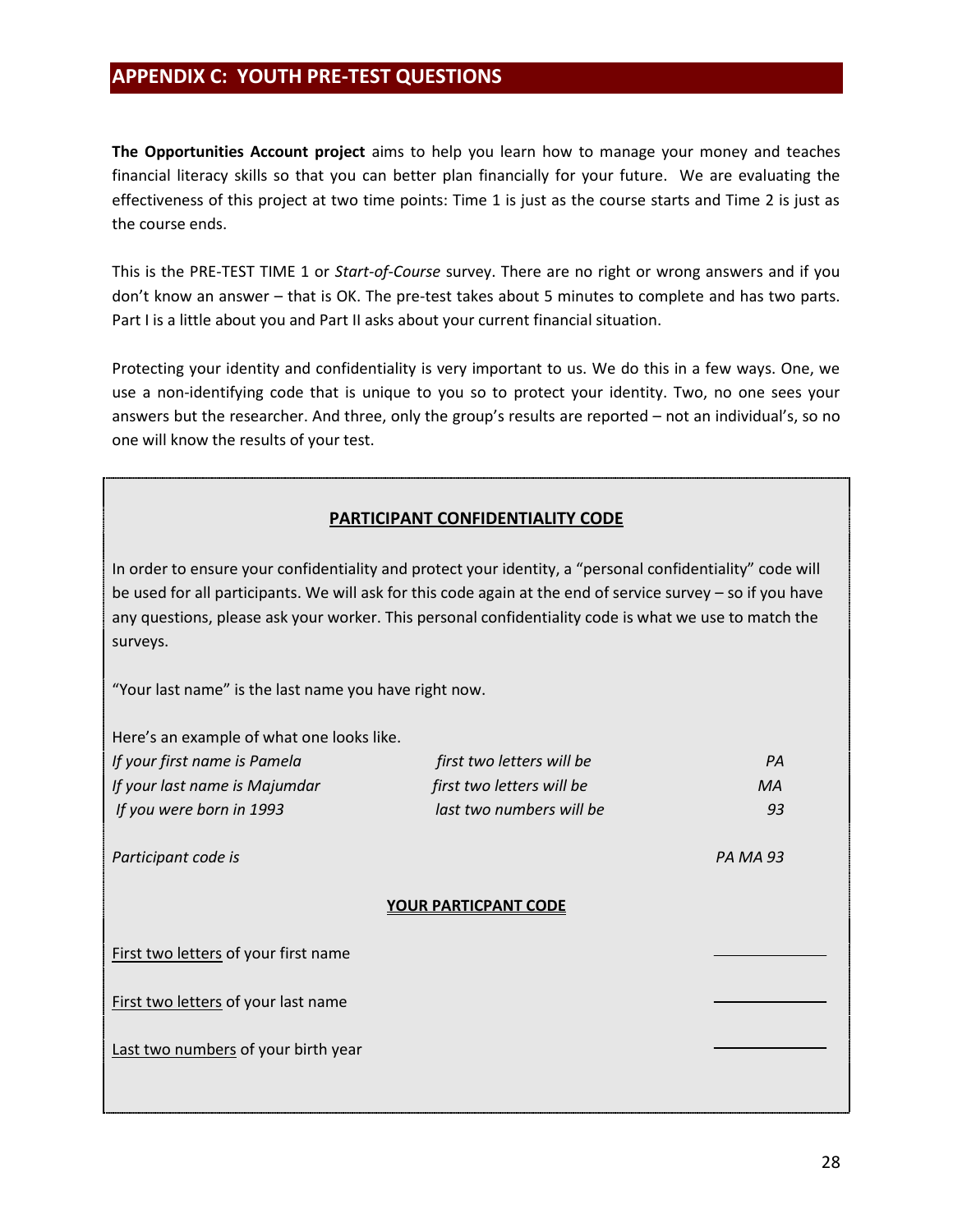# **PART I: A little about you…**

| Q <sub>1</sub> | <b>GENDER</b>                                                                                    |                               |                           |                                      |                                            |
|----------------|--------------------------------------------------------------------------------------------------|-------------------------------|---------------------------|--------------------------------------|--------------------------------------------|
|                | $\Box$ Male                                                                                      | ⊓<br>Female                   |                           | $\Box$                               | Transgendered                              |
| Q <sub>2</sub> | AGE:<br>_ years                                                                                  |                               |                           |                                      |                                            |
|                |                                                                                                  |                               |                           |                                      |                                            |
| Q <sub>3</sub> | <b>YOU WERE BORN</b>                                                                             |                               |                           |                                      |                                            |
|                | In Canada<br>□                                                                                   | <b>Outside of Canada</b><br>п |                           |                                      |                                            |
| Q <sub>4</sub> | DO YOU IDENTIFY AS A FIRST NATION, METIS OR INUIT PERSON?                                        |                               |                           |                                      |                                            |
|                | $\square$ Yes                                                                                    | $\Box$<br><b>No</b>           |                           |                                      |                                            |
| Q <sub>5</sub> | YOUR CHILDREN'S AID SOCIETY IS: (check one)                                                      |                               |                           |                                      |                                            |
|                | Children's Aid Society of Toronto<br>□                                                           |                               | $\Box$                    |                                      | Catholic Children's Aid Society of Toronto |
| Q <sub>6</sub> | HAVE YOU HAD PREVIOUS TRAINING IN FINANCIAL LITERACY: (check one)                                |                               |                           |                                      |                                            |
|                | Never taken any previous<br>0                                                                    |                               | □                         | Have had 4 to 14 hours of training   |                                            |
|                | training/courses before                                                                          |                               |                           |                                      |                                            |
|                | $\Box$ Have had 1 to 3 hours of training                                                         |                               | $\Box$                    | Have had over 14 hours of training   |                                            |
| Q7             | MY SOURCE OF INCOME INCLUDES: (check all that apply)                                             |                               |                           |                                      |                                            |
|                | Employment<br>0                                                                                  |                               | <b>Ontario Works</b><br>⊓ |                                      | $\Box$<br><b>ECM</b>                       |
|                | <b>Ontario Disability Support Program</b><br>$\Box$<br>(ODSP)                                    |                               | $\Box$<br>Other           |                                      |                                            |
| Q8             | WHERE DO YOU DO YOUR BANKING NOW? (check all that apply)                                         |                               |                           |                                      |                                            |
|                | <b>Bank or Credit Union</b><br>П.                                                                |                               | □                         | Other banking services               |                                            |
|                |                                                                                                  |                               |                           | (i.e. cheque cashing, pay day loans) |                                            |
|                | $\Box$<br>Other:                                                                                 |                               | $\Box$                    | I don't do banking                   |                                            |
| Q <sub>9</sub> | On the list below, please check off the things that best describe you and your current financial |                               |                           |                                      |                                            |
|                | experience. Select as many things as you like that best describe you:                            |                               |                           |                                      |                                            |
|                | I have a bank account<br>Ω                                                                       |                               | $\Box$                    | I have investments (i.e. T-Bill)     |                                            |
|                | I have a budget<br>$\Box$                                                                        |                               | П                         | I know what bad credit is            |                                            |
|                | I file taxes<br>□                                                                                |                               | □<br>emergency            |                                      | I have a savings program in case of an     |
|                | I have credit cards<br>□                                                                         |                               | □                         | I mostly use a bank to cash a cheque |                                            |
|                | I pay most of my bills on time<br>□                                                              |                               | ◻                         | I mostly use a cheque company like   |                                            |
|                |                                                                                                  |                               |                           | Money Mart to cash a chque           |                                            |
|                | $\Box$ I have started planning for the future                                                    |                               | □                         |                                      |                                            |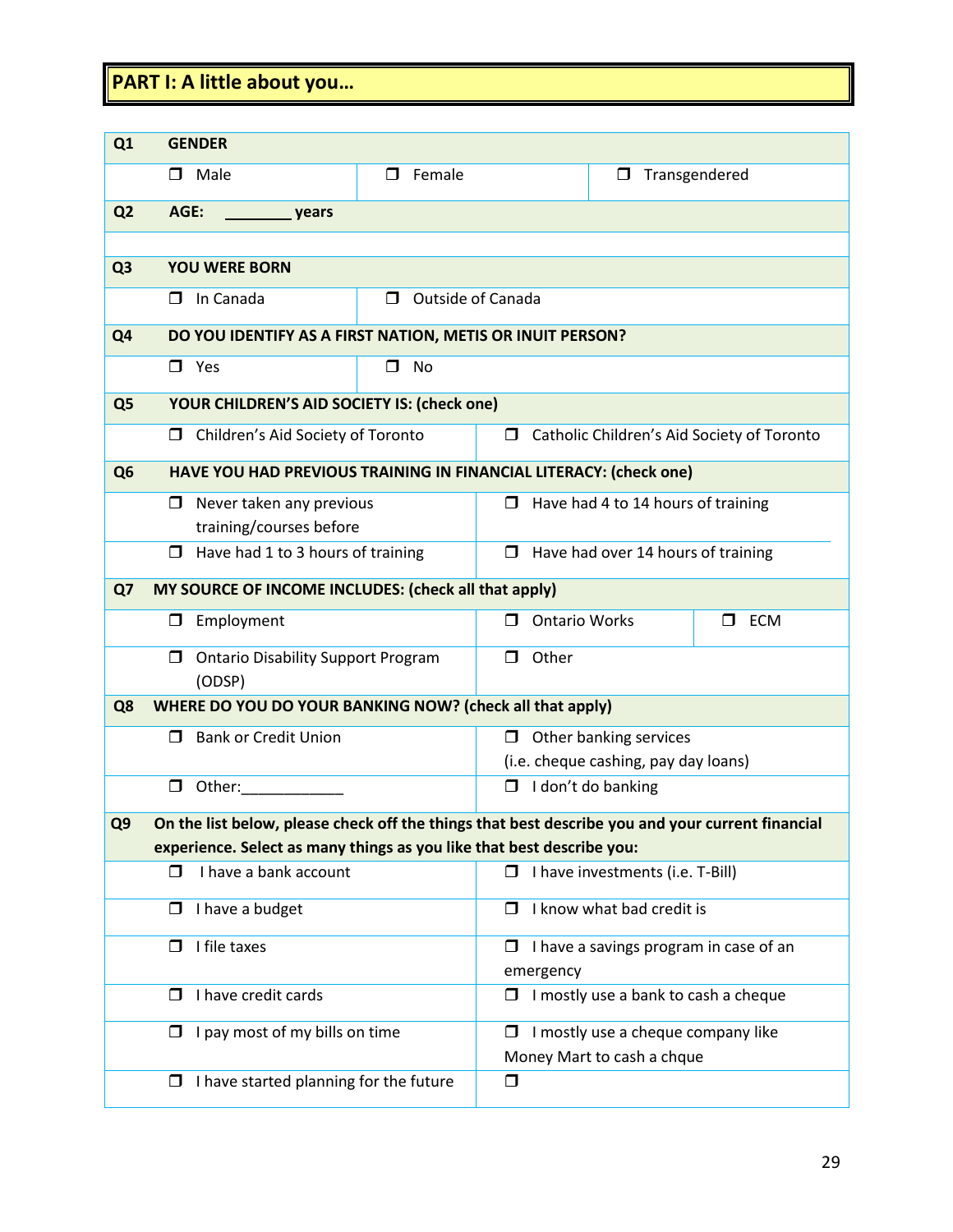





# **PART II: A little about your financial situation…**

# **Q10 How much do you agree with the statements below?**

| I think it's important for me to                                              | <b>Strongly agree</b> | <b>Agree</b> | <b>Disagree</b> | <b>Strongly disagree</b> |
|-------------------------------------------------------------------------------|-----------------------|--------------|-----------------|--------------------------|
| Pay my bills on time                                                          |                       |              |                 |                          |
| Make sure that my spending isn't more                                         |                       |              |                 |                          |
| than my income each month                                                     |                       |              |                 |                          |
| Keep a personal budget                                                        |                       |              |                 |                          |
| Save money                                                                    |                       |              |                 |                          |
| Set a goal for saving                                                         |                       |              |                 |                          |
| Compare prices when shopping                                                  |                       |              |                 |                          |
| Make a long-term plan for my money                                            |                       |              |                 |                          |
| Learn about money topics that might<br>affect me                              |                       |              |                 |                          |
| Get help with my money (examples: filing<br>taxes, credit help or counseling) |                       |              |                 |                          |
| Check my credit report                                                        |                       |              |                 |                          |
| Take action to build or improve my credit<br>score                            |                       |              |                 |                          |
| Know how to plan to manage debt                                               |                       |              |                 |                          |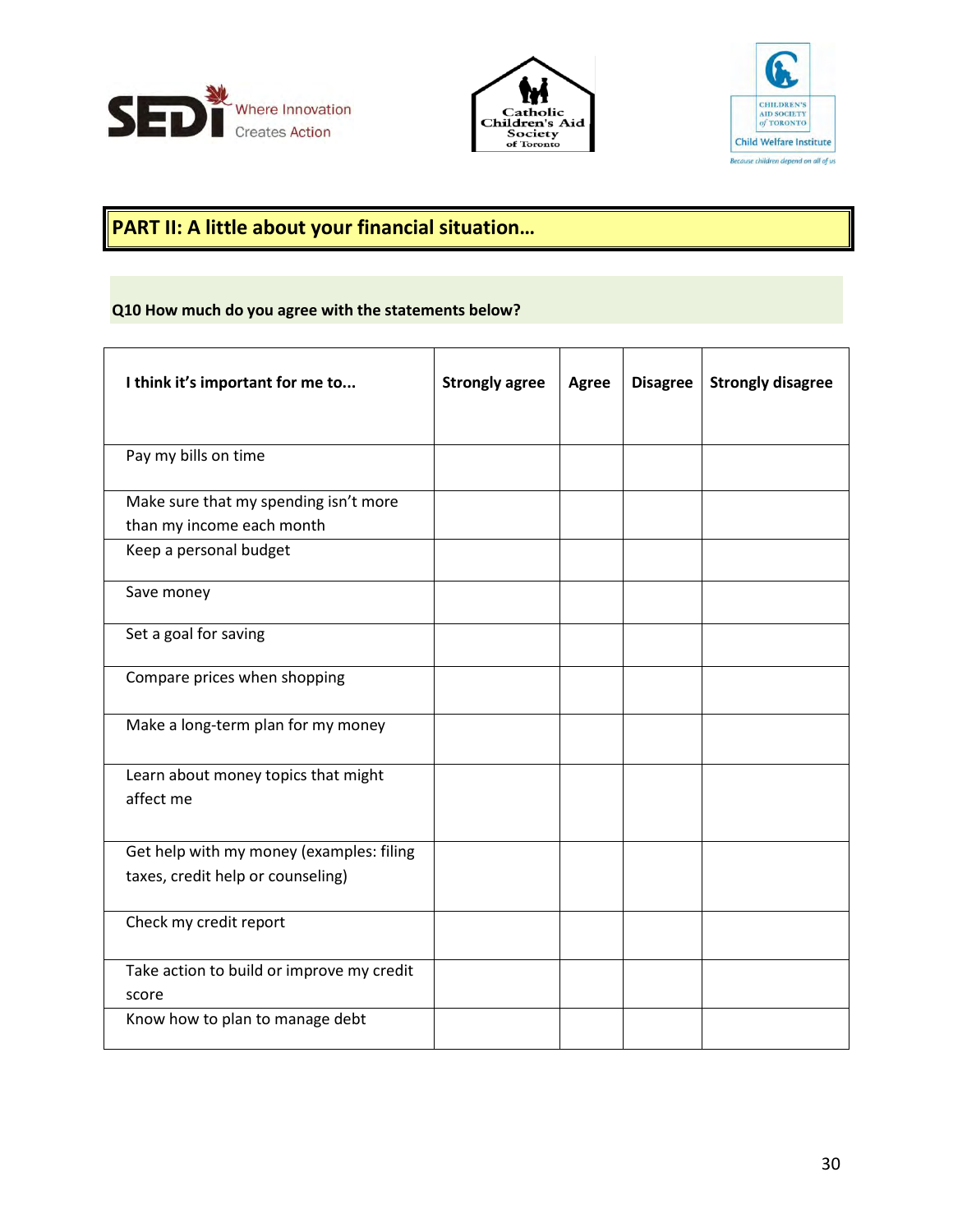





# **PART III: A quiz on financial literacy ……**

Part III asks you 10 multiple choice questions on topic of financial literacy. With each question select one response that you think is the correct one. If you don't know the answer – don't worry!! It will be covered in the course – so simply select *"don't know".*

# What type of identification (ID) is not accepted as primary ID by banks when opening up a savings **account?**

- a) Canadian passport
- b) TTC student card
- c) Social Insurance card
- d) Permanent Resident Card
- e) Don't know

### **A pay stub will usually provide which of the following information?**

- a) Pay rate
- b) Number of hours worked
- c) Gross Pay
- d) Deductions
- e) All of the above
- f) Don't know

### **What should be considered when putting together a budget?**

- a) Fixed expenses
- b) Variable expenses
- c) Debts
- d) Savings goals
- e) All of the above
- f) Don't know

### **Pay yourself first means**

- a) You should always buy whatever you want
- b) Put away money for savings as often as you can so it can grow
- c) You should borrow from friends
- d) Don't know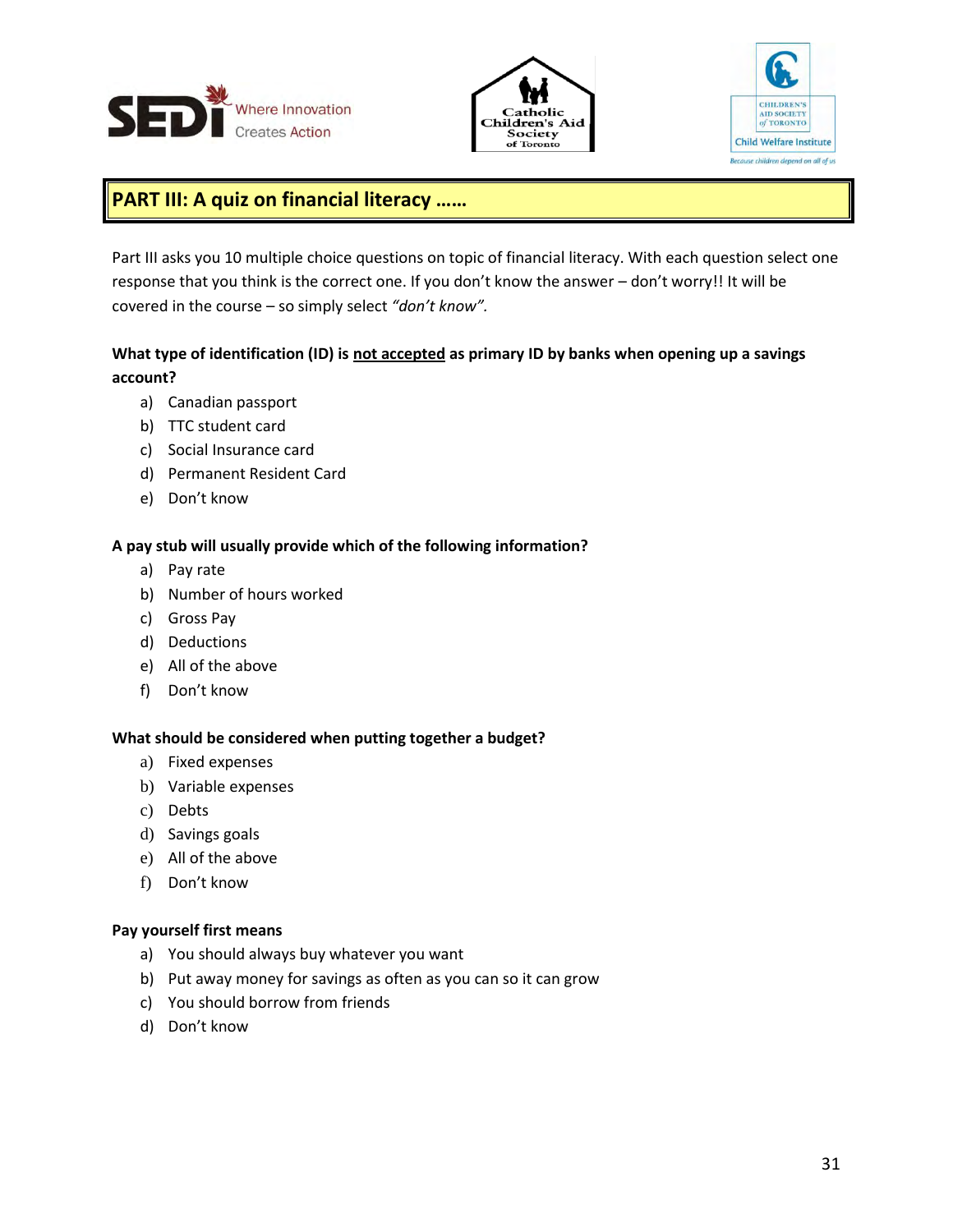





### **A creditor is:**

- a) A person or company who can give you a good reference
- b) A person or company to whom a debt is owed
- c) A person or company who helps people do their taxes
- d) A person or company who exchanges money
- e) Don't know

### **Which of the following is not considered debt?**

- a) OSAP/ student loans
- b) Visa or MasterCard Credit Cards
- c) The Bay or Sears Credit Cards
- d) Tax Free Savings Account
- e) Don't know

### **The Alternative Financial Sector (AFS) includes:**

- a) Pay day lenders i.e. Money Mart
- b) TD Bank
- c) ATM machines
- d) Don't know

### **A benefit of having a credit card is**

- a) You can make large purchases
- b) You pay very low interest
- c) You don't have to pay it back
- d) It's free money
- e) Don't know

### **It may better to save your money in a bank, rather than under your mattress or in a sock because**

- a) You get compound interest (you collect interest on the original amount PLUS interest earned)
- b) It is more secure
- c) You can build a relationship and a history with the bank
- d) All of the above
- e) Don't know

### **Your credit score can affect**

- a) Your ability to rent an apartment/ house
- b) Your ability to get a loan from a bank
- c) Your ability to get a credit card
- d) All of the above
- e) None of the above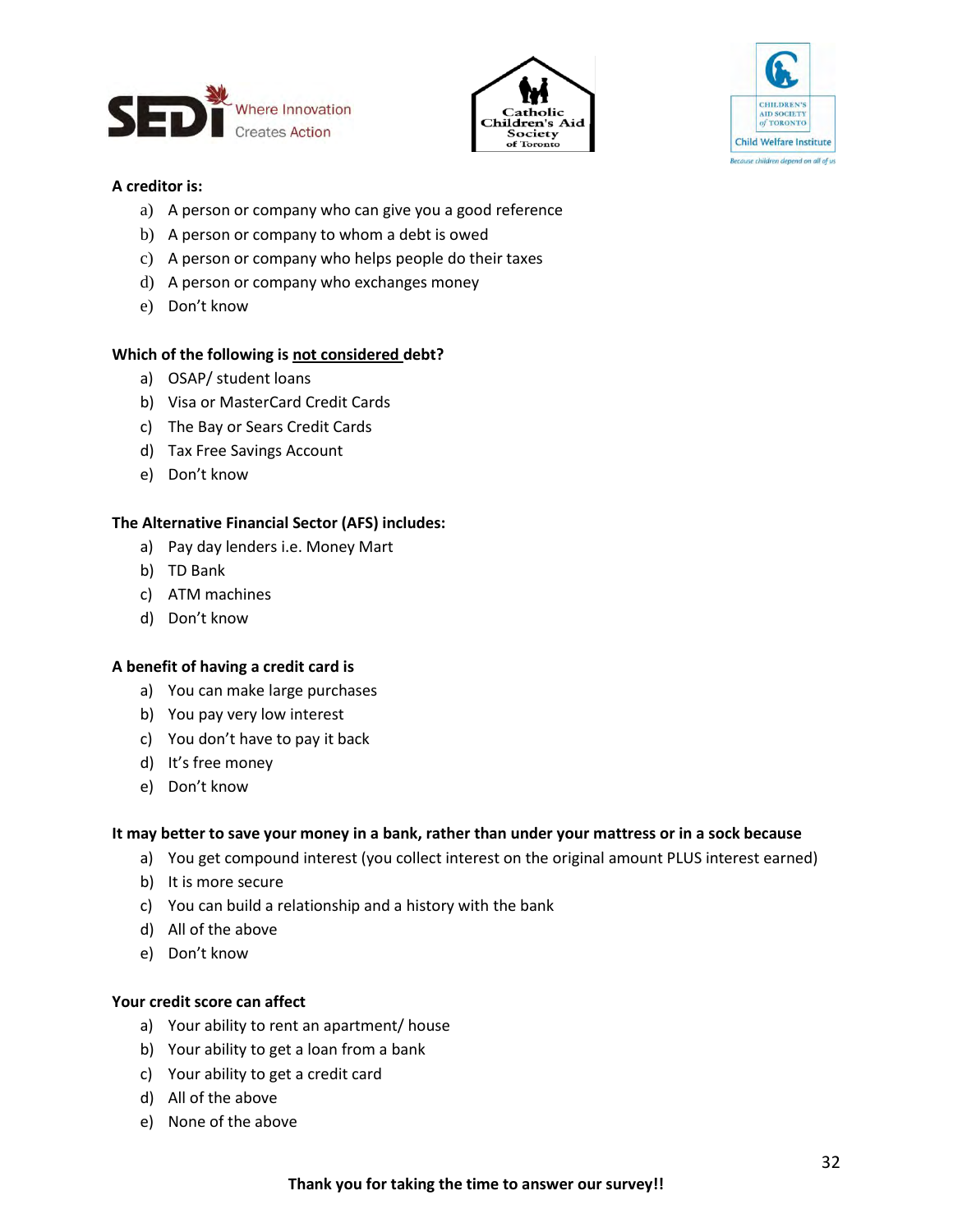





# <span id="page-33-0"></span>**APPENDIX D: YOUTH POST-TEST QUESTIONS**

# **Opportunities Account for Youth in Care: POST TEST**

**The Opportunities Account project** aims to help you learn how to manage your money and teaches financial literacy skills so that you can better plan financially for your future. We are evaluating the effectiveness of this project at two time points: Time 1 is just as the course starts and Time 2 is just as the course ends.

This is the POST-TEST TIME 2 or *End-of-Course* survey. There are no right or wrong answers and if you don't know an answer – that is OK. The post-test takes about 10 minutes to complete and has four parts. Part I is a little about you, Part II asks about your current financial situation, Part III is a tenquestion quiz on what you know about financial planning and part IV is your satisfaction and outcomes with the project.

Protecting your identity and confidentiality is very important to us. We do this in a few ways. One, we use a non-identifying code that is unique to you so to protect your identity. Two, no one sees your answers but the researcher. And three, only the group's results are reported – not an individual's, so no one will know the results of your test.

# **PARTICIPANT CONFIDENTIALITY CODE**

In order to ensure your confidentiality and protect your identity, a "personal confidentiality" code will be used for all participants. We will ask for this code again at the end of service survey – so if you have any questions, please ask your worker. This personal confidentiality code is what we use to match the surveys.

# **"Your last name" is the last name you have right now.**

**Last two numbers** of your birth year

| Here's an example of what one looks like.  |                             |                 |
|--------------------------------------------|-----------------------------|-----------------|
| If your first name is Pamela               | first two letters will be   | PA              |
| If your last name is Majumdar              | first two letters will be   | MA              |
| If you were born in 1993                   | last two numbers will be    | 93              |
| Participant code is                        |                             | <b>PA MA 93</b> |
|                                            |                             |                 |
|                                            | <b>YOUR PARTICPANT CODE</b> |                 |
| First two letters of your first name       |                             |                 |
| <b>First two letters of your last name</b> |                             |                 |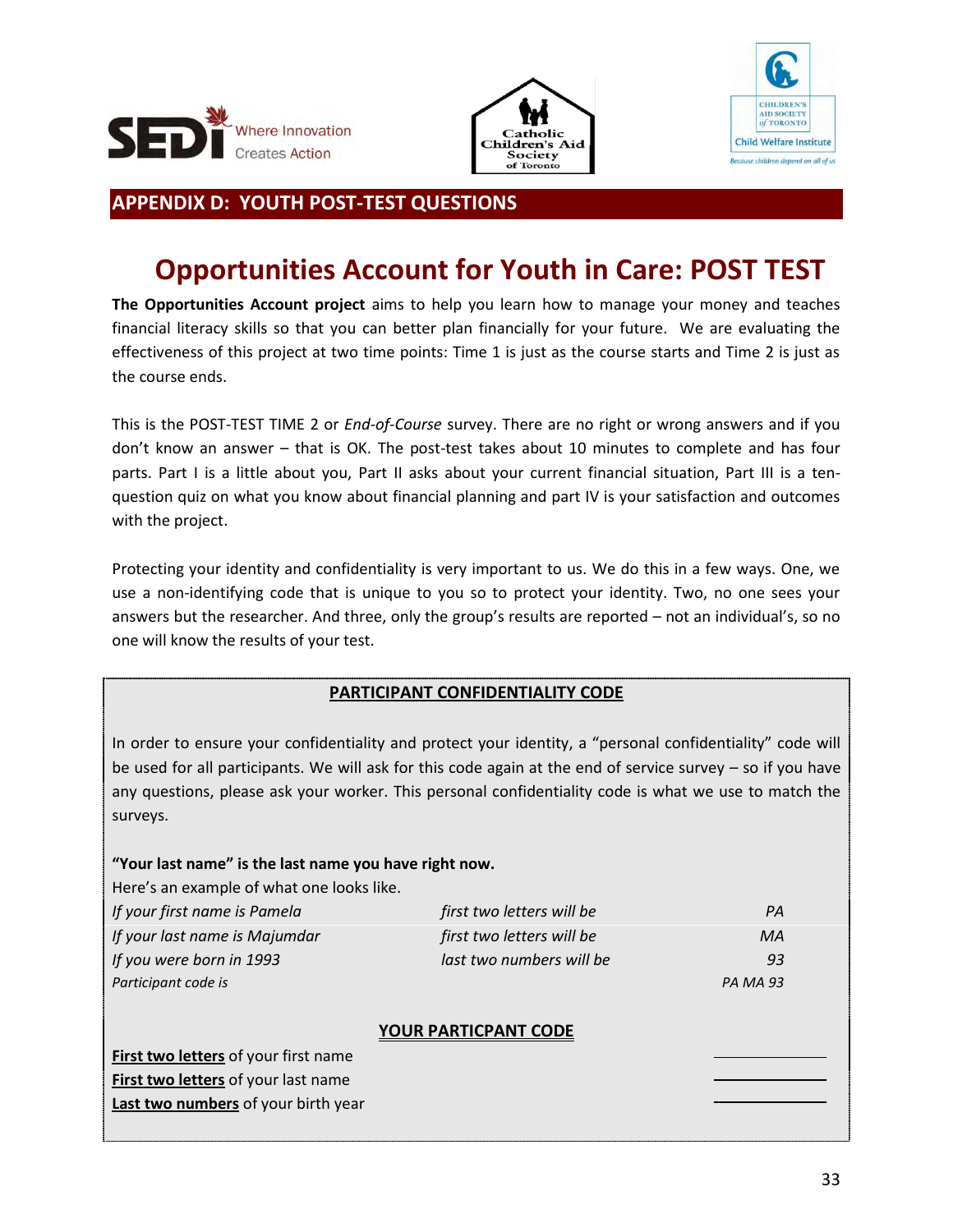





# **PART I: A little about you…**

| Q1             | YOUR CHILDREN'S AID SOCIETY IS: (check one)              |                                                 |  |  |  |  |  |  |  |
|----------------|----------------------------------------------------------|-------------------------------------------------|--|--|--|--|--|--|--|
|                | Children's Aid Society of Toronto<br>$\Box$              | Catholic Children's Aid Society of Toronto<br>□ |  |  |  |  |  |  |  |
| Q <sub>2</sub> | MY SOURCE OF INCOME INCLUDES: (check all that apply)     |                                                 |  |  |  |  |  |  |  |
|                | Employment<br>⊓                                          | <b>Ontario Works</b><br><b>ECM</b>              |  |  |  |  |  |  |  |
|                | <b>Ontario Disability Support Program</b><br>П<br>(ODSP) | Other                                           |  |  |  |  |  |  |  |
| Q <sub>3</sub> | WHERE DO YOU DO YOUR BANKING NOW? (check all that apply) |                                                 |  |  |  |  |  |  |  |
|                | <b>Bank or Credit Union</b><br>□                         | Other banking services<br>П                     |  |  |  |  |  |  |  |
|                | (i.e. cheque cashing, pay day loans)                     |                                                 |  |  |  |  |  |  |  |
|                | Other:                                                   | don't do banking<br>П                           |  |  |  |  |  |  |  |

# **PART II: A little about your financial situation…**

**Q4 On the list below, please check off the things that best describe you and your current financial experience. Select as many things as you like that best describe you:**

- $\Box$  I have a bank account
- $\Box$  I have a budget
- $\Box$  I file taxes
- $\Box$  I have credit cards
- $\Box$  I pay most of my bills on time
- $\Box$  I have started planning for the future
- $\Box$  I have investments [e.g. T-Bill]
- $\Box$  I know what bad credit is
- $\Box$  I have a savings program in case of an emergency
- $\Box$  I mostly use a bank to cash a cheque
- $\Box$  I mostly use a cheque cashing company like Money Mart to cash a cheque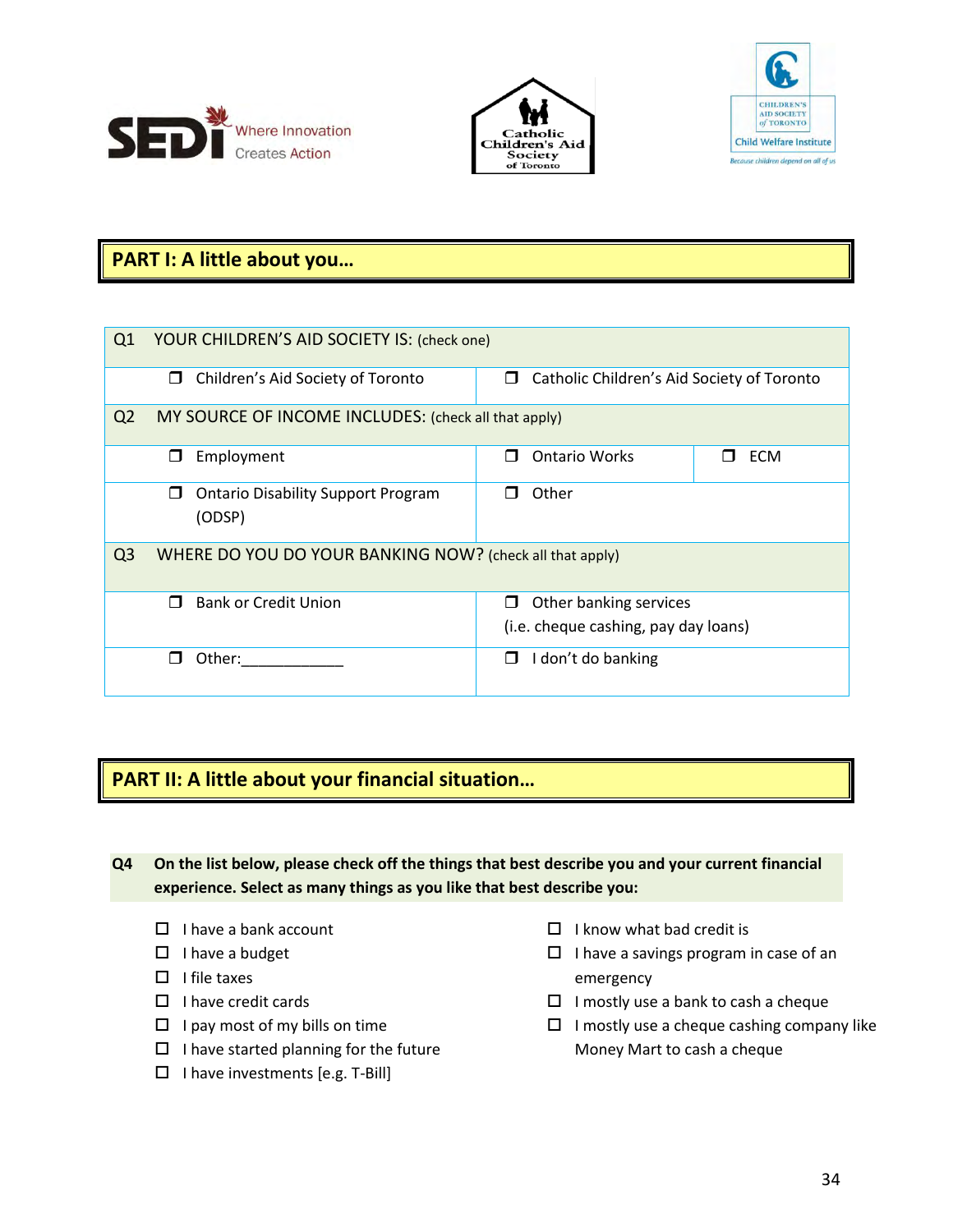### **Q5 How much do you agree with the statements below?**

| I think it's important for me to                                | <b>Strongly</b> | Agree | <b>Disagree</b> | <b>Strongly</b> |
|-----------------------------------------------------------------|-----------------|-------|-----------------|-----------------|
|                                                                 | agree           |       |                 | disagree        |
|                                                                 |                 |       |                 |                 |
| Pay my bills on time                                            |                 |       |                 |                 |
| Make sure that my spending isn't more than my income each month |                 |       |                 |                 |
| Keep a personal budget                                          |                 |       |                 |                 |
| Save money                                                      |                 |       |                 |                 |
| Set a goal for saving                                           |                 |       |                 |                 |
| Compare prices when shopping                                    |                 |       |                 |                 |
| Make a long-term plan for my money                              |                 |       |                 |                 |
| Learn about money topics that might affect me                   |                 |       |                 |                 |
| Get help with my money (examples: filing taxes, credit help or  |                 |       |                 |                 |
| counselling)                                                    |                 |       |                 |                 |
| Check my credit report                                          |                 |       |                 |                 |
| Take action to build or improve my credit score                 |                 |       |                 |                 |
| Know how to plan to manage debt                                 |                 |       |                 |                 |

# **PART III: A quiz on financial literacy ……**

**Part III asks you 10 multiple choice questions on the topic of financial literacy. With each question select one response that you think is the correct one. If you don't know the answer – don't worry simply select** *"don't know".*

# **Q6 What type of identification (ID) is not accepted as primary ID by banks when opening up a savings account?**

- a) Canadian passport
- b) TTC student card
- c) Social Insurance card
- d) Permanent Resident Card
- e) Don't know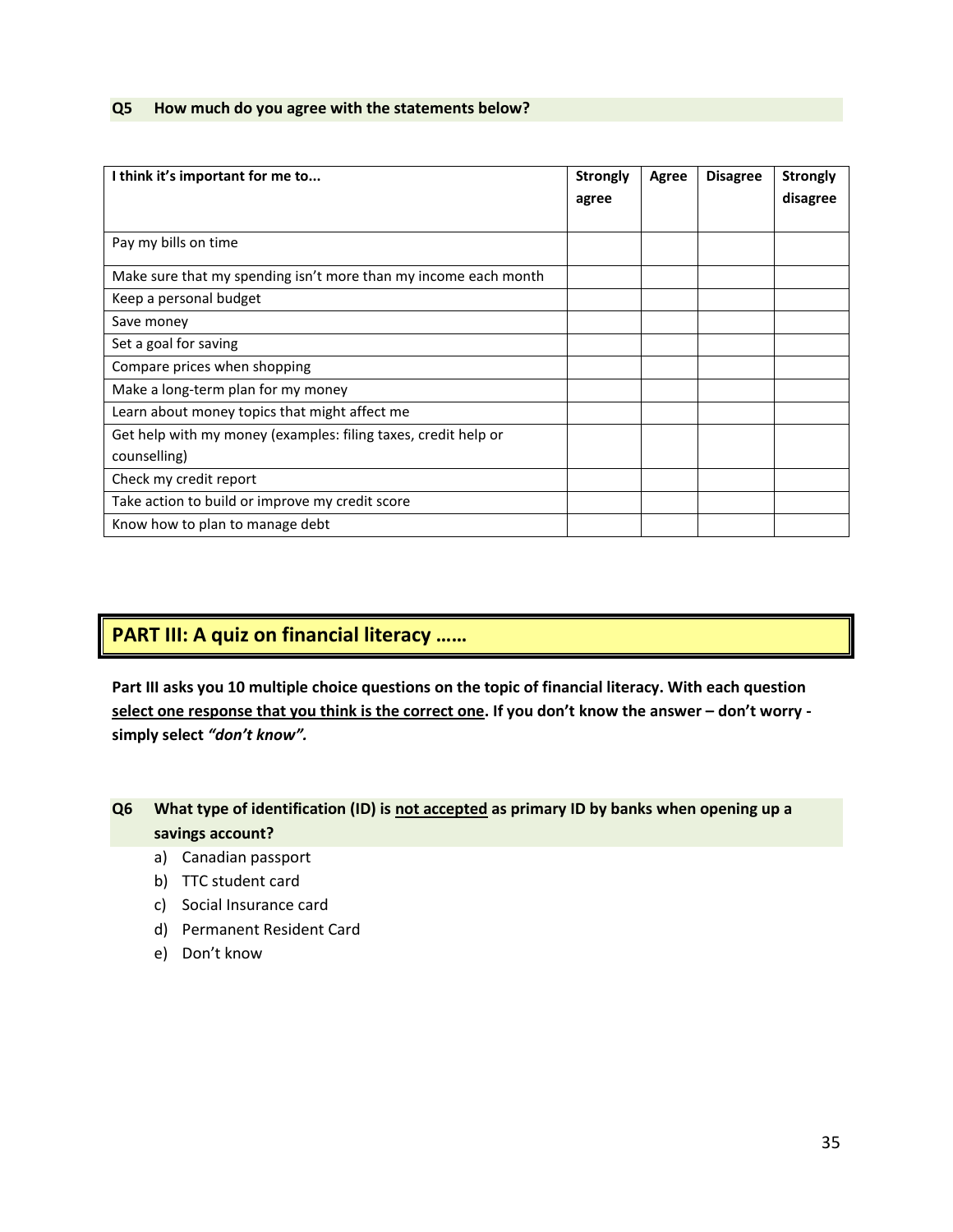### **Q7 A pay stub will usually provide which of the following information?**

- a) Pay rate
- b) Number of hours worked
- c) Gross Pay
- d) Deductions
- e) All of the above
- f) Don't know

### **Q8 What should be considered when putting together a budget?**

- a) Fixed expenses
- b) Variable expenses
- c) Debts
- d) Savings goals
- e) All of the above
- f) Don't know

### **Q9 'Pay yourself first' means**

- a) You should always buy whatever you want
- b) Put away money for savings as often as you can so it can grow
- c) You should borrow from friends
- d) Don't know

### **Q10 A creditor is:**

- a) A person or company who can give you a good reference
- b) A person or company to whom a debt is owed
- c) A person or company who helps people do their taxes
- d) A person or company who exchanges money
- e) Don't know

### **Q11 Which of the following is not considered debt?**

- a) OSAP/ student loans
- b) Visa or Mastercard Credit Cards
- c) The Bay or Sears Credit Cards
- d) Tax Free Savings Account
- e) Don't know

### **Q12 The Alternative Financial Sector (AFS) includes:**

- a) Pay day lenders i.e. Money Mart
- b) TD Bank
- c) ATM machines
- d) Debit cards
- e) Don't know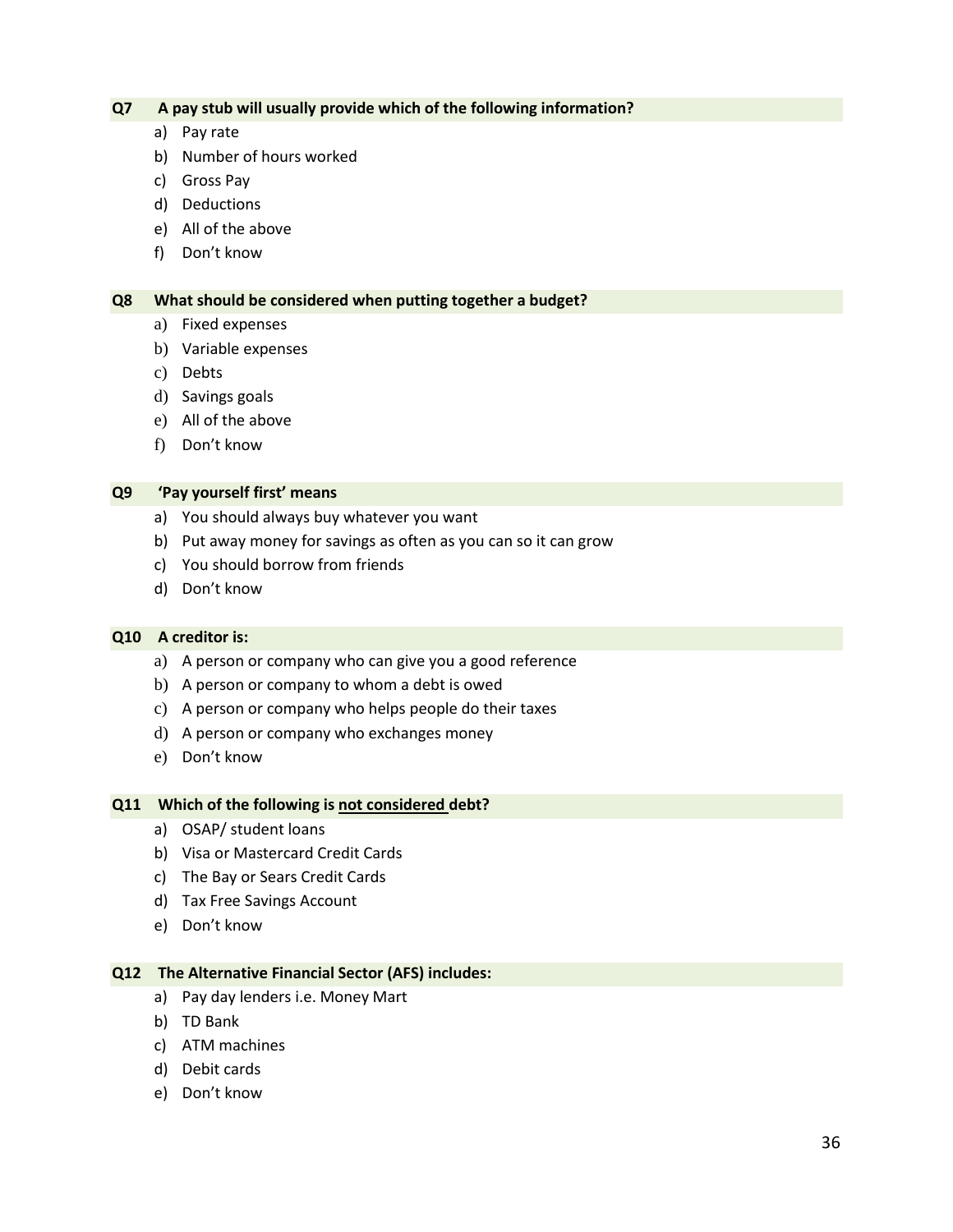### **Q13 A benefit of having a credit card is**

- a) You can make large purchases
- b) You pay very low interest
- c) There is interest on only certain items
- d) You can use it as ID
- e) Don't know

### **Q14 Save your money in a bank rather than under your mattress or in a sock because**

- a) You get compound interest (you collect interest on the original amount PLUS interest earned)
- b) It is more secure
- c) You can build a relationship and a history with the bank
- d) All of the above
- e) Don't know

### **Q15 Your credit score can affect**

- a) Your ability to rent an apartment/ house
- b) Your ability to get a loan from a bank
- c) Your ability to get a credit card
- d) All of the above
- e) None of the above

# **PART IV: Your satisfaction and outcomes ……**

**This final section asks you about whether the** *Financial Literacy Training* **offered by your worker met your needs. We want to know what changes you experienced as a result of the training and we want to know about your overall satisfaction with the project. There are no right or wrong answers. Please choose one response per question.** 

|  |  | Q16 I usually met with my worker to talk about Financial Literacy: |  |  |  |  |
|--|--|--------------------------------------------------------------------|--|--|--|--|
|--|--|--------------------------------------------------------------------|--|--|--|--|

- $\Box$  in a group
- $\square$  one on one with my worker
- $\Box$  other, please describe:

# **Q17 With my worker I covered information on (check all that apply):**

- $\Box$  Exploring our relationship with money
- $\Box$  Income and basics of tax
- $\square$  Budgeting
- $\square$  Savings tools
- $\square$  Banking
- $\Box$  Credit/Credit cards
- $\Box$  Credit bureau and credit scores
- $\square$  Debt
- □ Consumerism
- $\square$  Living on your own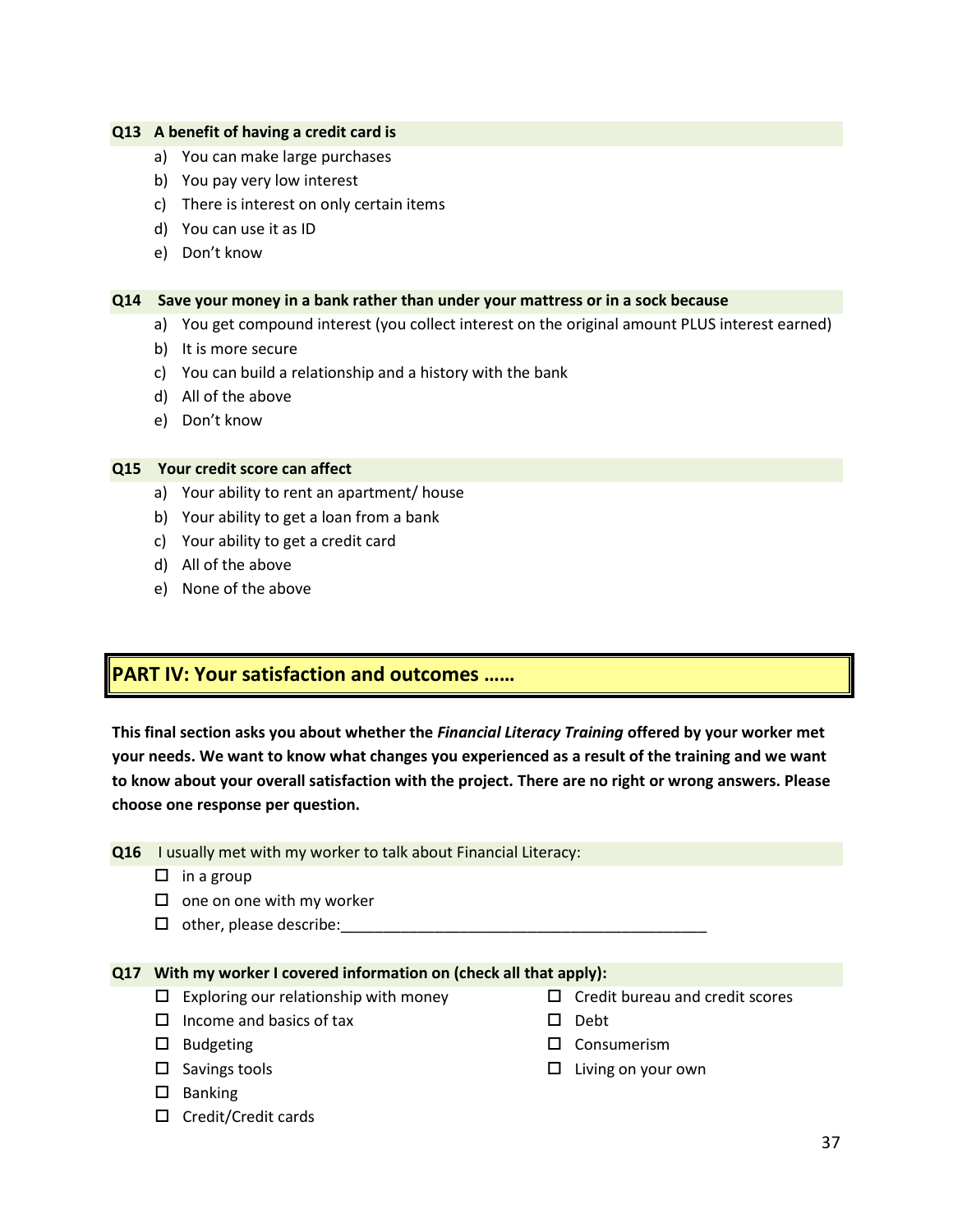|    | <b>Thinking about the Financial Literacy Training</b>                                             | <b>Strongly</b><br>Agree | Agree | <b>Disagree</b> | <b>Strongly</b><br><b>Disagree</b> |
|----|---------------------------------------------------------------------------------------------------|--------------------------|-------|-----------------|------------------------------------|
| 18 | I got the kind of supported I needed                                                              | SA                       | A     | D               | SD.                                |
| 19 | I am satisfied with the training                                                                  | SA                       | A     | D               | <b>SD</b>                          |
| 20 | The length of the Financial Literacy Training was adequate                                        | SA                       | A     | D               | <b>SD</b>                          |
| 21 | Most of the information presented was new to me                                                   | SA                       | A     | D               | <b>SD</b>                          |
| 22 | I understood the information that was presented                                                   | SA                       | A     | D               | <b>SD</b>                          |
| 23 | The Financial Literacy training has helped me deal more<br>effectively with managing my finances. | SA                       | A     | D               | <b>SD</b>                          |
| 24 | I would recommend the Financial Literacy Training<br>to a friend or other youth like myself       | SA                       | A     | D               | <b>SD</b>                          |
| 25 | This course will positively change how I manage my money                                          | SA                       | A     | D               | SD.                                |

|    | As a result of receiving the Financial Training                                                    | My Improved | Improved     | Same         | Worse | Much      |  |  |  |
|----|----------------------------------------------------------------------------------------------------|-------------|--------------|--------------|-------|-----------|--|--|--|
| 26 | Confidence in putting together a budget is                                                         | M I         | <b>I</b>     | S            | W     | <b>MW</b> |  |  |  |
| 27 | Comfort in going to a bank is                                                                      | M I         | $\mathbf{I}$ | S            | W     | <b>MW</b> |  |  |  |
| 28 | Knowledge on how to manage my money is                                                             | M I         | <b>I</b>     | $\mathsf{S}$ | W     | <b>MW</b> |  |  |  |
| 29 | Feelings about being prepared for the future are                                                   | M I         | $\mathsf{l}$ | S            | W     | <b>MW</b> |  |  |  |
| 30 | What was <b>most helpful</b> about the <i>Financial Training</i> ? [use back of page if needed]    |             |              |              |       |           |  |  |  |
| 31 | What was least helpful about participating in the Financial Training? [use back of page if needed] |             |              |              |       |           |  |  |  |
| 32 | What else would you like to know? Additional Comments [use back of page if needed]                 |             |              |              |       |           |  |  |  |
| 33 | How can we make this course better?                                                                |             |              |              |       |           |  |  |  |
| 34 | Additional Comments [use back of page if needed]                                                   |             |              |              |       |           |  |  |  |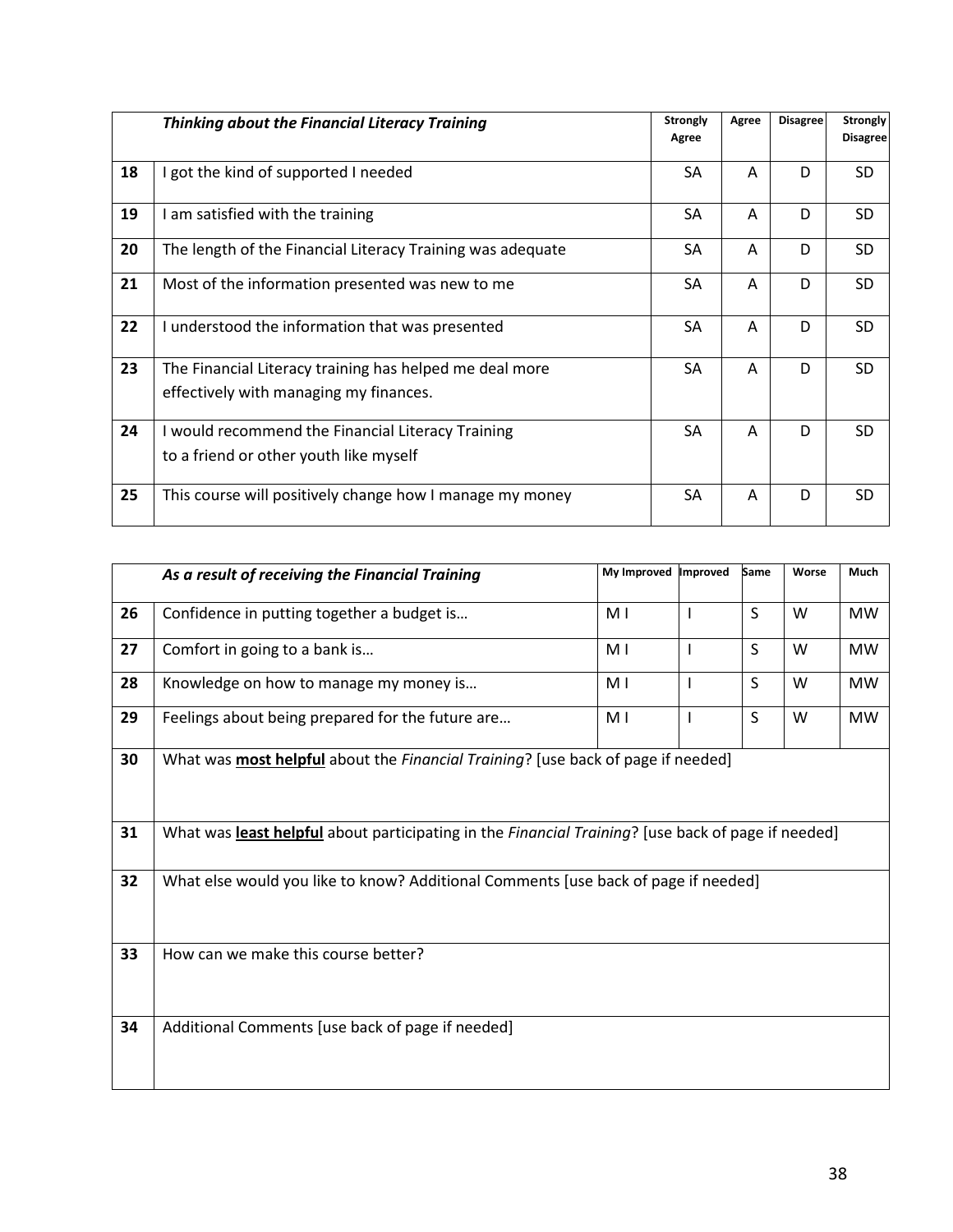# **For Youth in the Matched Savings:**

|    | <b>Thinking about the Matched Savings:</b>                     |       | Agree | <b>Disagree</b> | Strongly        |
|----|----------------------------------------------------------------|-------|-------|-----------------|-----------------|
|    |                                                                | Agree |       |                 | <b>Disagree</b> |
| 35 | The matched savings helped me reach my savings goals           | SA    | A     | D               | SD              |
| 36 | Saving money each month helped me feel more confident about my | SA    | A     | D               | SD              |
|    | future.                                                        |       |       |                 |                 |
| 37 | What other uses for the match would be helpful for you?        |       |       |                 |                 |

# **38**. **Did the match encourage you to save?**

- Yes
- $\square$  No
- Unsure

# **If yes, how?**

# **If no or unsure, what could be done to encourage you?**

# **39. What was difficult about saving and what would help you overcome that difficulty?**

# **40**. **Will you continue to save money each month?**

- □ Yes
- $\square$  No
- Unsure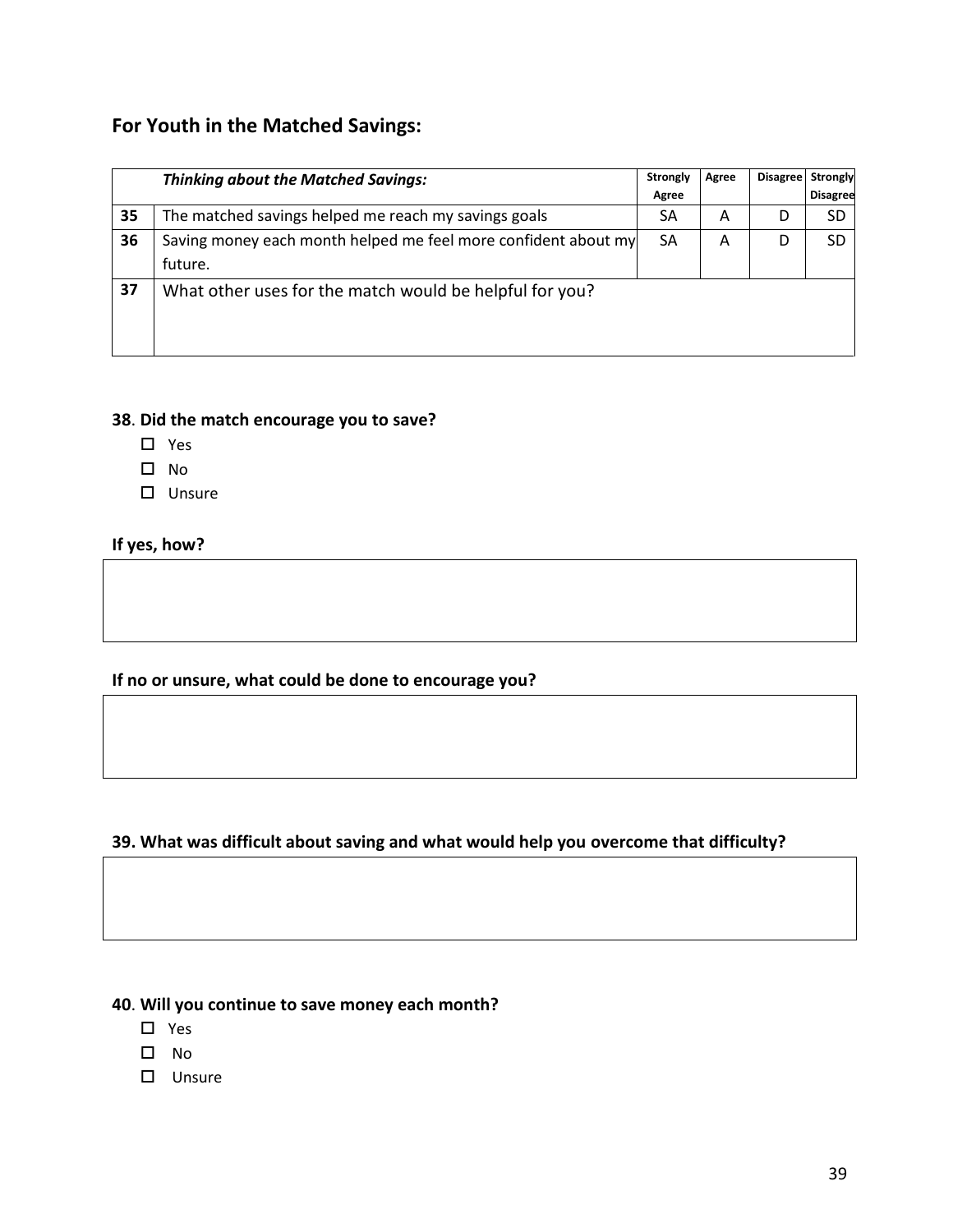# <span id="page-40-0"></span>**APPENDIX E: SEMI-STRUCTURED FOCUS GROUP WITH CAS WORKERS**

# **1. To what extent are you involved in helping your youth manage their finances?**

### *If necessary:*

Are you spending time helping youth manage their finances as a core part of your work? How important do you think it is to be going over finances and financial information with your youth?

# **2. What do you like about being involved in this project?**

### *If necessary:*

Did you feel it was beneficial for your youth? Why? How? (note; if any mention of youth starting to save or changing behaviour).

Did you feel it was beneficial for you? Why? How has it helped you? (note: if mention of OCBe requirements, change in behaviour/confidence).

Did you like interacting with your youth about this topic? Can you explain why?

### **3. What do you not like about this project?**

### *If necessary:*

Do you feel that you are the appropriate person to be giving this information to your youth? If not, who should? (note if it is suggested that they should learn in school/by family member/other) Do you feel that your youth are appreciative of your involvement with the planning of their finances? Do you think they enjoyed talking about financial literacy?

Is it difficult to have conversations with your youth about financial literacy? If yes, what might make it easier? (see if mention incentives/ if it is mandated/group or one on one)

# **4. What would you change about this project?**

# *If necessary:*

Is the curriculum helpful? Is it too long or too short? How much of it is relevant for you? Are there other supports that would help you deliver this information? (Note if mention a workbook or homework style book for the youth/movies/online and interactive) Is this the appropriate age group to be working with? At what age should we start having these discussions?

# **5. If we were to organize this project on a larger scale, what would be the best way to set this up?**  *If necessary:*

How would we recruit staff and youth? Has there been too much contact? Not enough contact? Should this be built into regular operations of staff – as part of job or should this be an extra or something a third party does?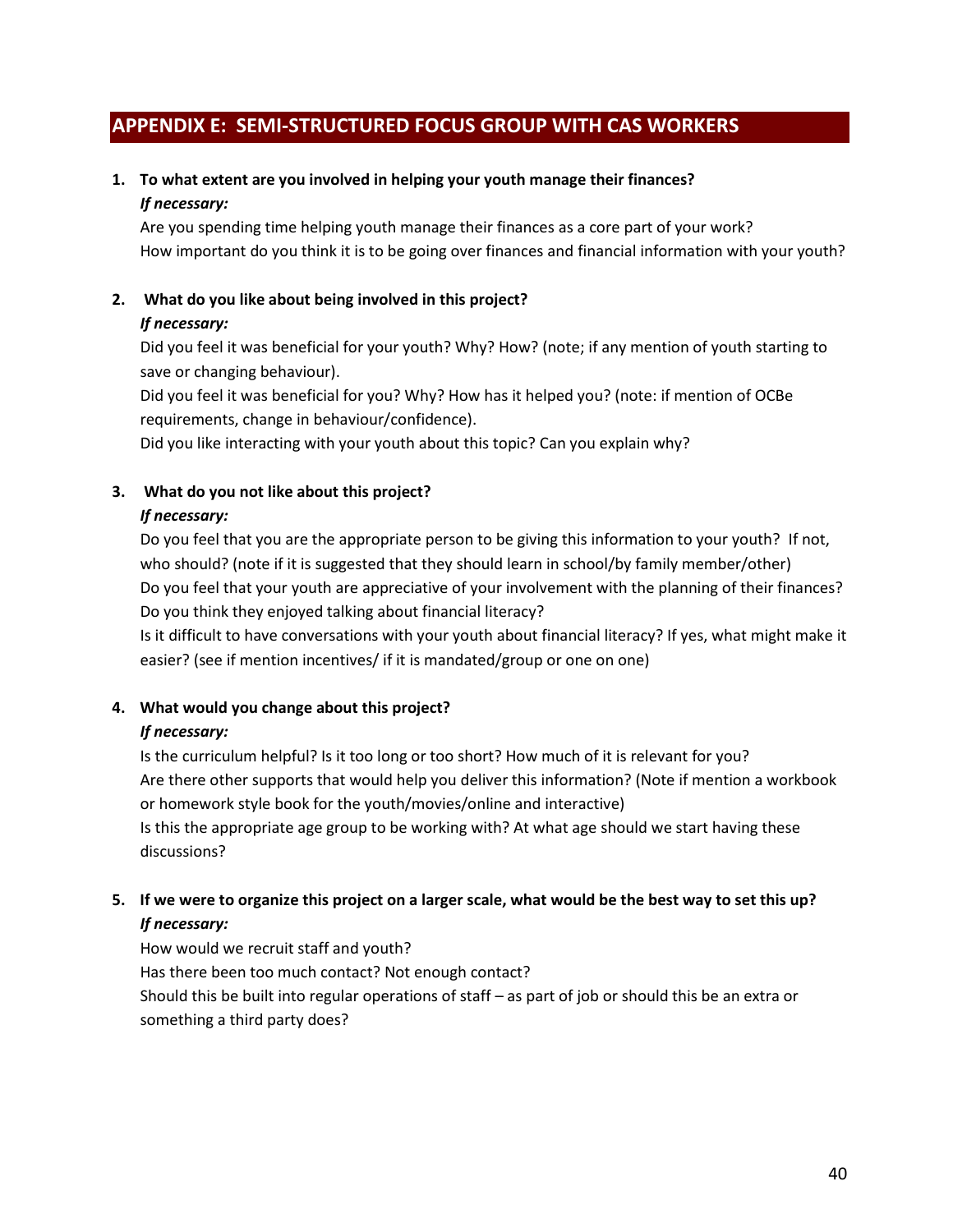# **For CAS Workers of Youth involved in the Matched Savings:**

# **1. To what extent are you involved in helping your youth manage their finances?**  *If necessary:*

Are you spending time helping youth manage their finances as a core part of your work? How important do you think it is to be going over finances and financial information with your youth?

# **2. What do you like about being involved in this project?**

# *If necessary:*

Did you feel it was beneficial for your youth? Why? How? (note if any mention of youth starting to save or changing behaviour).

Did you feel it was beneficial for you? Why? How has it helped you? (note if mention of OCBe requirements, change in behaviour/confidence).

Did you like interacting with your youth about this topic? Can you explain why?

# **3. What do you not like about this project?**

# *If necessary:*

Do you feel that you are the appropriate person to be giving this information to your youth? If not, who should? (note if it is suggested that they should learn in school/by family member/other) Do you feel that your youth are appreciative of your involvement with the planning of their finances? Do you think they enjoyed talking about financial literacy?

Is it difficult to have conversations with your youth about financial literacy? If yes, what might make it easier?

# **4. What would you change about this project?**

# *If necessary:*

Is the curriculum helpful? Is it too long or too short? How much of it is relevant for you? Are there other supports that would help you deliver this information? (Note if mention a workbook or homework style book for the youth/movies/online and interactive) Is this the appropriate age group to be working with? At what age should we start having these discussions?

# **5. If we were to organize this project on a larger scale, what would be the best way to set this up?**  *If necessary:*

How would we recruit staff and youth? How would we do orientation and training sessions? Has there been too much contact? Not enough contact? Should this be built into regular operations of staff – as part of job or should this be an extra or something a third party does?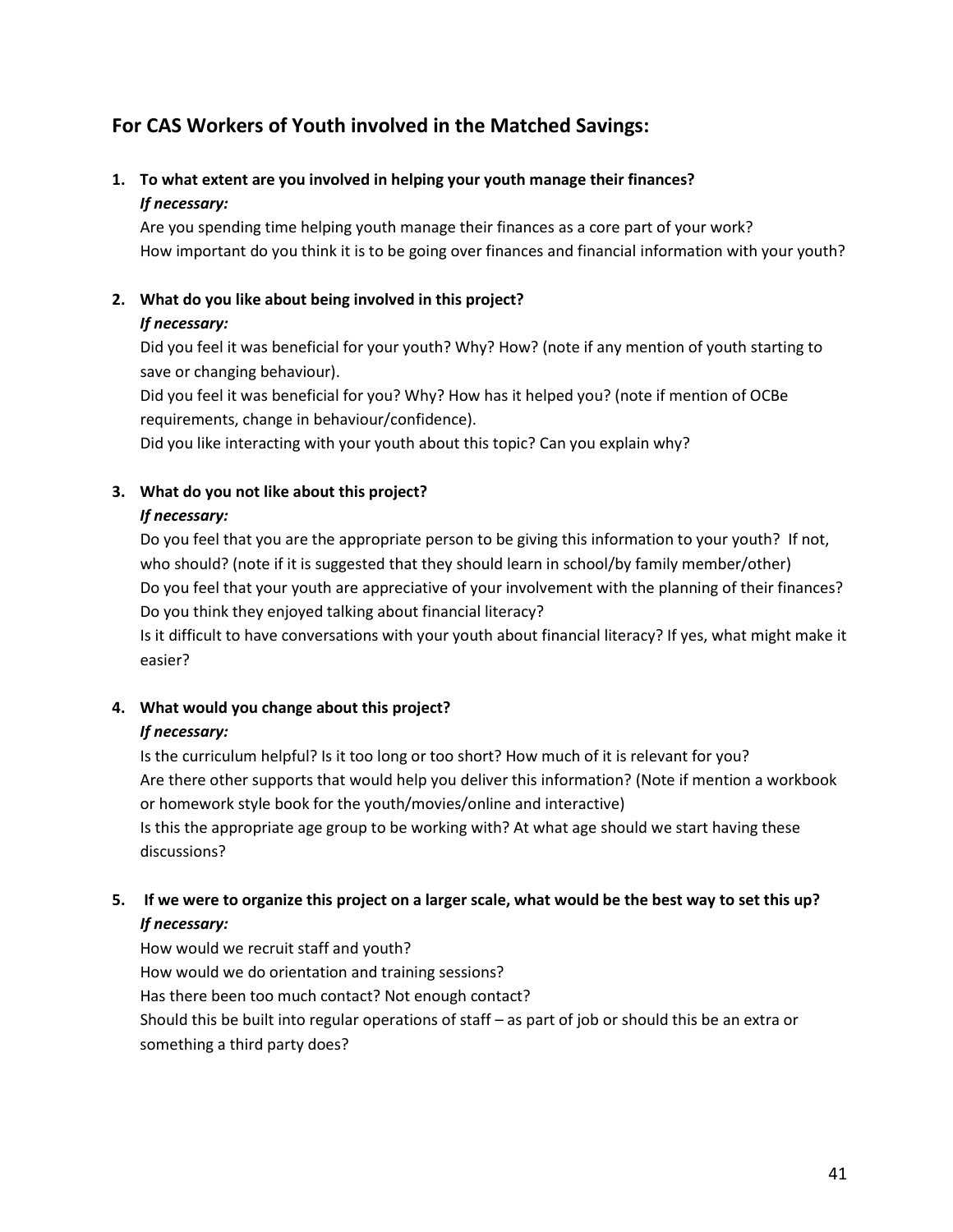# <span id="page-42-0"></span>**APPENDIX F: SEMI-STRUCTURED FOCUS GROUP WITH FOSTER PARENTS**

# **Welcome**

Explanation of how the session will go – we will ask a few questions to get us going and open discussion is encouraged – we will be recording, please let me know if you have a problem with this.

Clarification of the term "your youth" – how would they refer to the kids in their care? Introductions – go around the room- if you like; tell us about your home, how many children you have, where they come from (hopefully we will get some demographic information here). Explanation of the term "project" used here – the idea that we train them, they deliver information to youth

# **1. How involved are you in your youth's finances and financial decisions?**

### *If necessary:*

Do you discuss finances at home? Do you support your youth to make decisions regarding their finances? Are you mainly keeping track and doing transactions on behalf of your youth?

# **2. What do you like about being involved in this project?**

### *If necessary:*

Did you feel it was beneficial for your youth? Why? How? (note if any mention of OCBe requirements and support/youth started saving or changing behaviour). Did you enjoy learning about the material yourself? Why? How has it helped you? (note if mention of change in behaviour/confidence)

Did you like interacting with your youth about this topic? Can you explain why?

# **3. What do you not like about this project?**

# *If necessary:*

Do you feel that you are the appropriate care giver to be giving this information to your youth? If not, who should? (note if it is suggested that they should learn in school/by CAS/other) Is it difficult to have conversations with your youth about financial literacy? If yes, what might make it easier?

# **4. What would you change about this project?**

# *If necessary:*

Is the curriculum helpful? Is it too long or too short? How much of it is relevant for you? Are there other supports that would help you deliver this information? (Note if mention a workbook or homework style book for the youth/movies/online and interactive)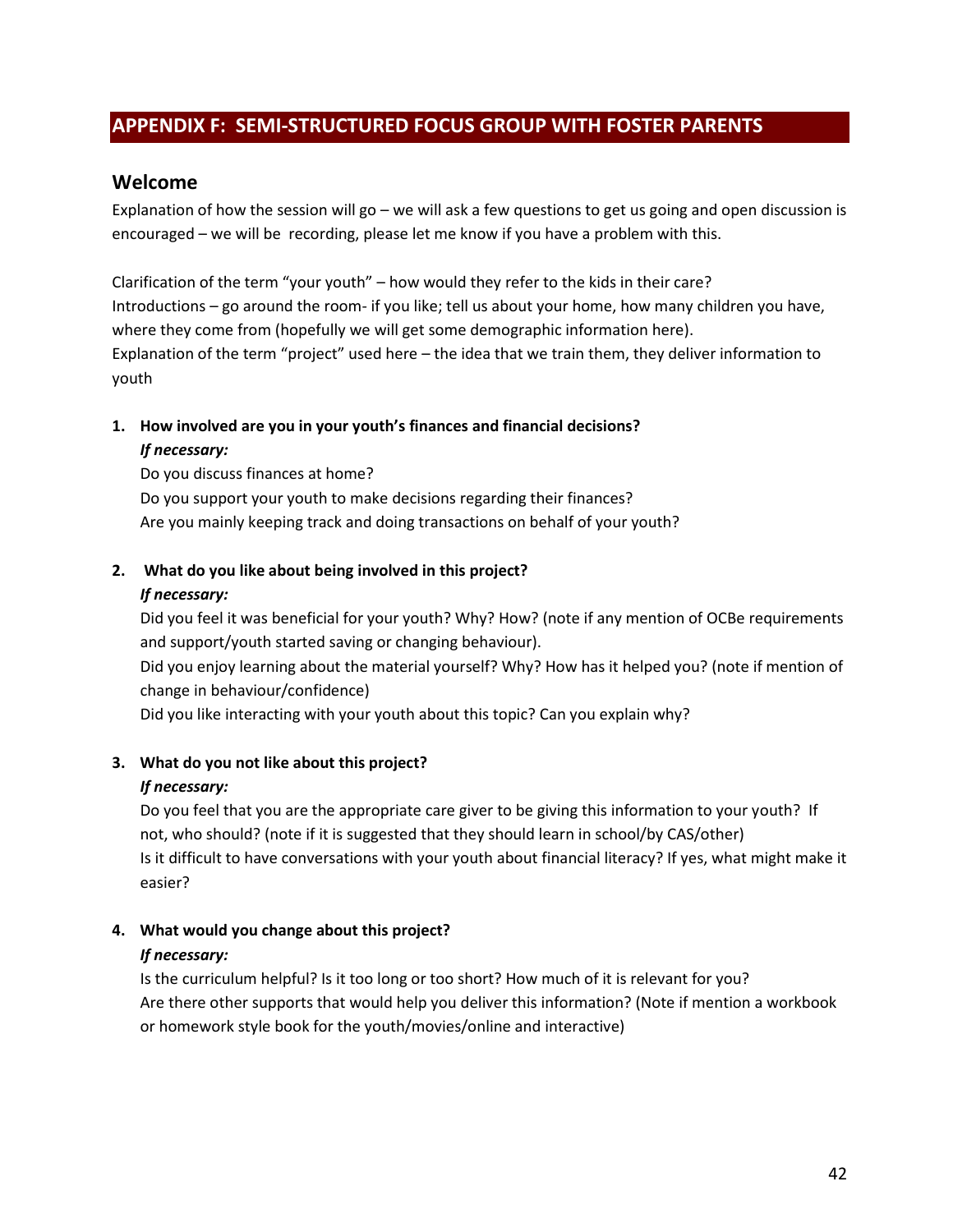# <span id="page-43-0"></span>**APPENDIX G: SEMI-STRUCTURED FOCUS GROUP WITH YOUTH**

# **Welcome**

Explanation of how the session will go – we will ask a few questions to get us going and open discussion is encouraged – we will be recording, please let me know if you have a problem with this. Privacy is outmost – no names. Information will be used to help us write a report about this project and point us in the direction of future research.

Introductions – go around the room- if you like; tell us a bit about yourself (hopefully we will get some demographic information here).

# **1. Thinking specifically about the savings part of the project - what did you think about being in a project that tries to get you to save your own money?**

# *If necessary:*

Was it easy/hard to save? How did it feel when you could save?

Do you think matching your savings was good motivation to save? What might motivate you more? (more reminders, other incentives)

Did you think the savings goals were the right ones – would there be others that you would prefer to spend your money on?

# **2. What do you like about being involved in this project?**

# *If necessary:*

Did you feel it was beneficial for you? Why? How? (note if youth started saving or changing behaviour).

Did you enjoy learning about the financial literacy material? Why? How has it helped you? (note if mention of change in behaviour/confidence)

Do you talk about it at home or is this something new for you?

# **3. What do you not like about this project?**

# *If necessary:*

What about time – did you have the time for this project (i.e., was it difficult to find time to do financial literacy? If yes, what might make it easier? Was it hard to find time to go to the bank/send in forms?)

Did you like interacting with your worker about this topic? Can you explain why? (note if they say no and ask why, what might make it easier)

# **4. What would you change about this project?**

# *If necessary:*

How did you go through the topics (i.e., one on one, group, etc.)? Would there be an easier way to go over the material?

Did you go through the entire financial literacy curriculum? Was it helpful? Was it too long or too short? How much of it was relevant for you?

Are there other supports/resources that would help you to learn this information besides the curriculum? (Note if mention a workbook or homework style book for the youth/movies/online and interactive)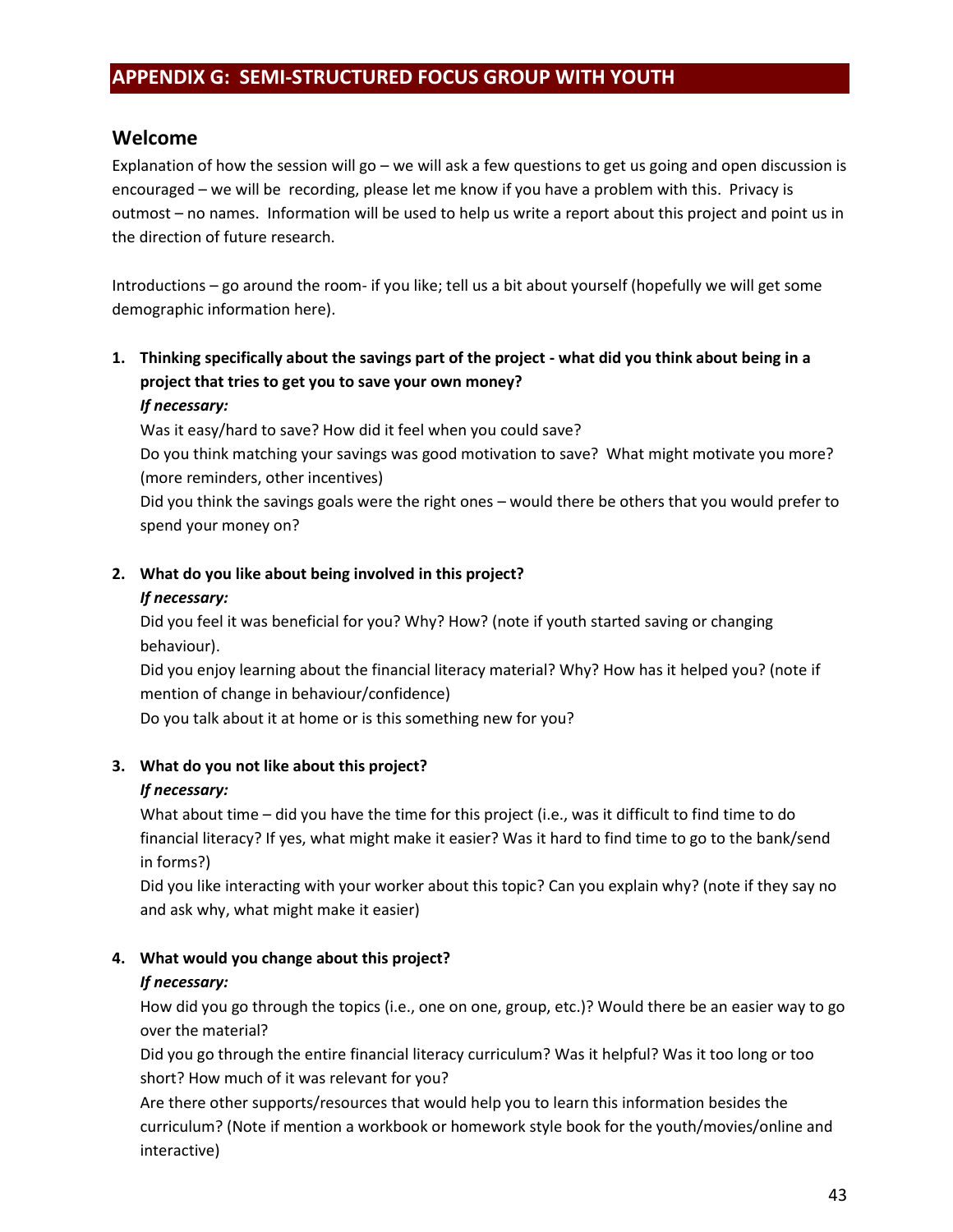# <span id="page-44-0"></span>**APPENDIX H: PRE- AND POST-TEST DATA ON YOUTHS' FINANCIAL BEHAVIOUR**

| Question       |                              | Pre-Test     | Post-Test    |
|----------------|------------------------------|--------------|--------------|
| Q1             | I have a bank account        | 89%          | 89%          |
| Q <sub>2</sub> | I have a budget              | 44%          | 89%          |
| Q <sub>3</sub> | I file taxes                 | 11%          | 89%          |
| Q4             | I have a credit card         | 56%          | 78%          |
| Q <sub>5</sub> | I pay my bills on time       | 78%          | 78%          |
| Q <sub>6</sub> | I plan for the future        | 56%          | 78%          |
| Q7             | I have investments           | $\mathbf{0}$ | $\mathbf{0}$ |
| Q8             | I know what bad credit is    | 67%          | 89%          |
| Q9             | I have emergency savings     | 44%          | 67%          |
| Q10            | I use a bank to cash cheques | 44%          | 89%          |
| Q11            | I use a "Money Mart"         | $\mathbf 0$  | 11%          |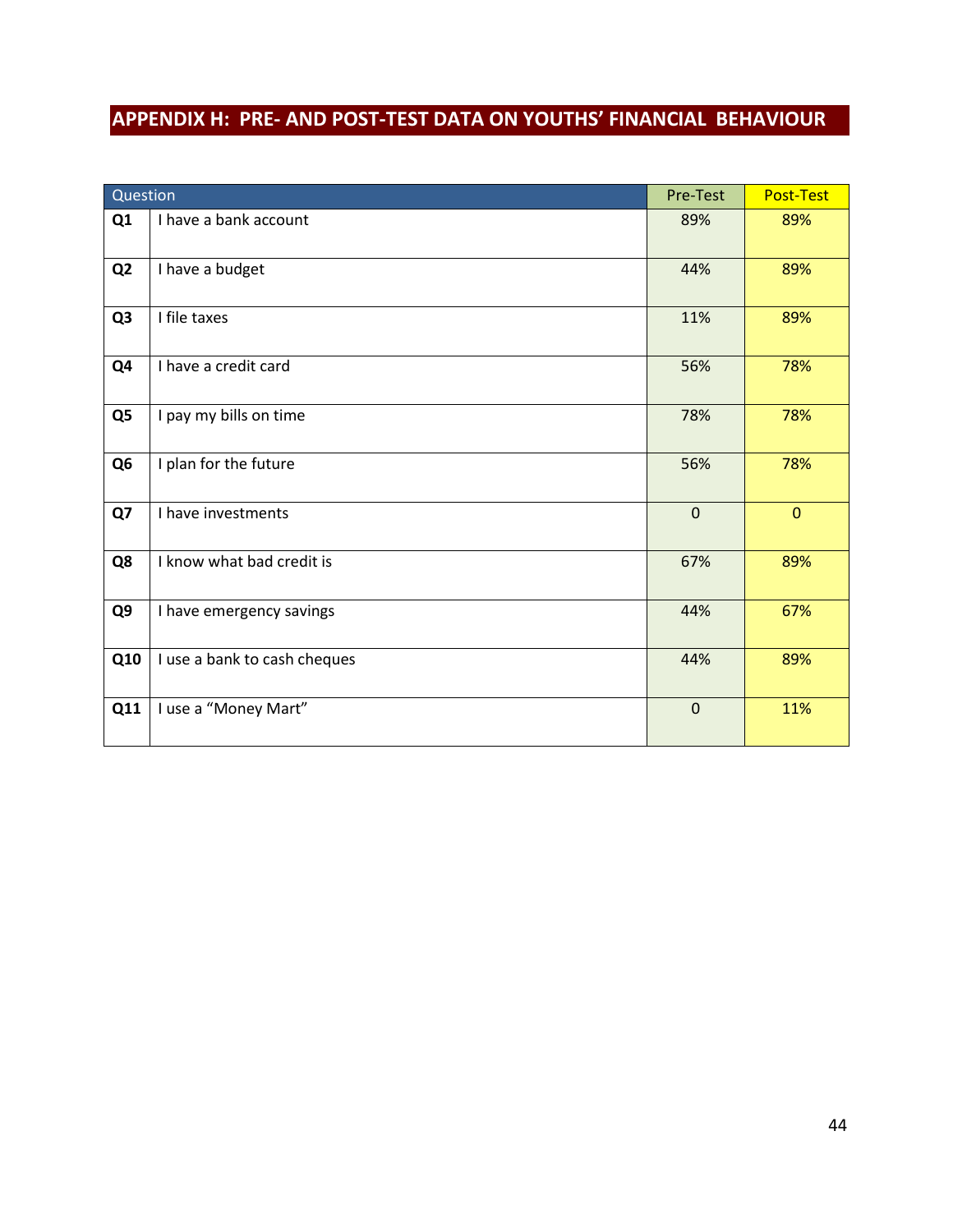# <span id="page-45-0"></span>**APPENDIX I: PRE AND POST-TEST DATA ON YOUTHS' PERCEPTIONS OF FINANCIAL BEHAVIOURS**

| Question: I think it's |                                                                                      | Pre-Test          |       |                  |                             | <b>Post-Test</b>         |       |                 |                             |
|------------------------|--------------------------------------------------------------------------------------|-------------------|-------|------------------|-----------------------------|--------------------------|-------|-----------------|-----------------------------|
|                        | important for me to                                                                  |                   |       |                  |                             |                          |       |                 |                             |
|                        |                                                                                      | Strongly<br>agree | Agree | <b>Disagree</b>  | <b>Strongly</b><br>disagree | <b>Strongly</b><br>agree | Agree | <b>Disagree</b> | <b>Strongly</b><br>disagree |
| Q1                     | Pay my bills on<br>time                                                              | 56%               | 44%   | $\pmb{0}$        | $\mathbf 0$                 | 67%                      | 33%   | $\mathbf 0$     | $\mathbf{0}$                |
| Q <sub>2</sub>         | Make sure my<br>spending isn't<br>more than my<br>income each<br>month               | 44%               | 56%   | $\boldsymbol{0}$ | $\mathbf 0$                 | 78%                      | 11%   | 11%             | $\overline{0}$              |
| Q <sub>3</sub>         | Keep a personal<br>budget                                                            | 37%               | 63%   | $\pmb{0}$        | $\mathbf 0$                 | 56%                      | 44%   | $\mathbf 0$     | $\mathbf 0$                 |
| Q4                     | Save money                                                                           | 67%               | 33%   | $\pmb{0}$        | $\boldsymbol{0}$            | 56%                      | 44%   | $\mathbf{0}$    | $\mathbf{0}$                |
| Q5                     | Set a goal for<br>saving                                                             | 56%               | 44%   | $\mathbf 0$      | $\mathbf 0$                 | 33%                      | 57%   | 11%             | $\overline{0}$              |
| Q <sub>6</sub>         | Compare prices<br>when shopping                                                      | 33%               | 67%   | $\pmb{0}$        | $\mathbf 0$                 | 57%                      | 33%   | 11%             | $\mathbf{0}$                |
| Q7                     | Make a long-<br>term plan for<br>my money                                            | 25%               | 75%   | $\pmb{0}$        | $\boldsymbol{0}$            | 44%                      | 33%   | 22%             | $\overline{0}$              |
| Q8                     | Learn about<br>money topics<br>that might<br>affect me                               | 44%               | 56%   | $\mathbf 0$      | $\mathbf 0$                 | 56%                      | 44%   | $\overline{0}$  | $\overline{0}$              |
| Q9                     | Get help with<br>my money (e.g.,<br>filing taxes,<br>credit help, or<br>counselling) | 67%               | 33%   | $\pmb{0}$        | $\mathbf 0$                 | 63%                      | 25%   | 12%             | $\mathbf{0}$                |
| Q10                    | Check my credit<br>report                                                            | 33%               | 67%   | $\mathbf 0$      | $\mathbf 0$                 | 22%                      | 56%   | 22%             | $\mathbf{0}$                |
| Q11                    | Take action to<br>build or<br>improve my<br>credit score                             | 56%               | 44%   | $\pmb{0}$        | $\pmb{0}$                   | 38%                      | 50%   | 12%             | $\mathbf{0}$                |
| Q12                    | Know how to<br>plan to manage<br>debt                                                | 44%               | 56%   | $\mathbf 0$      | $\mathbf 0$                 | 75%                      | 25%   | $\mathbf{0}$    | $\overline{0}$              |